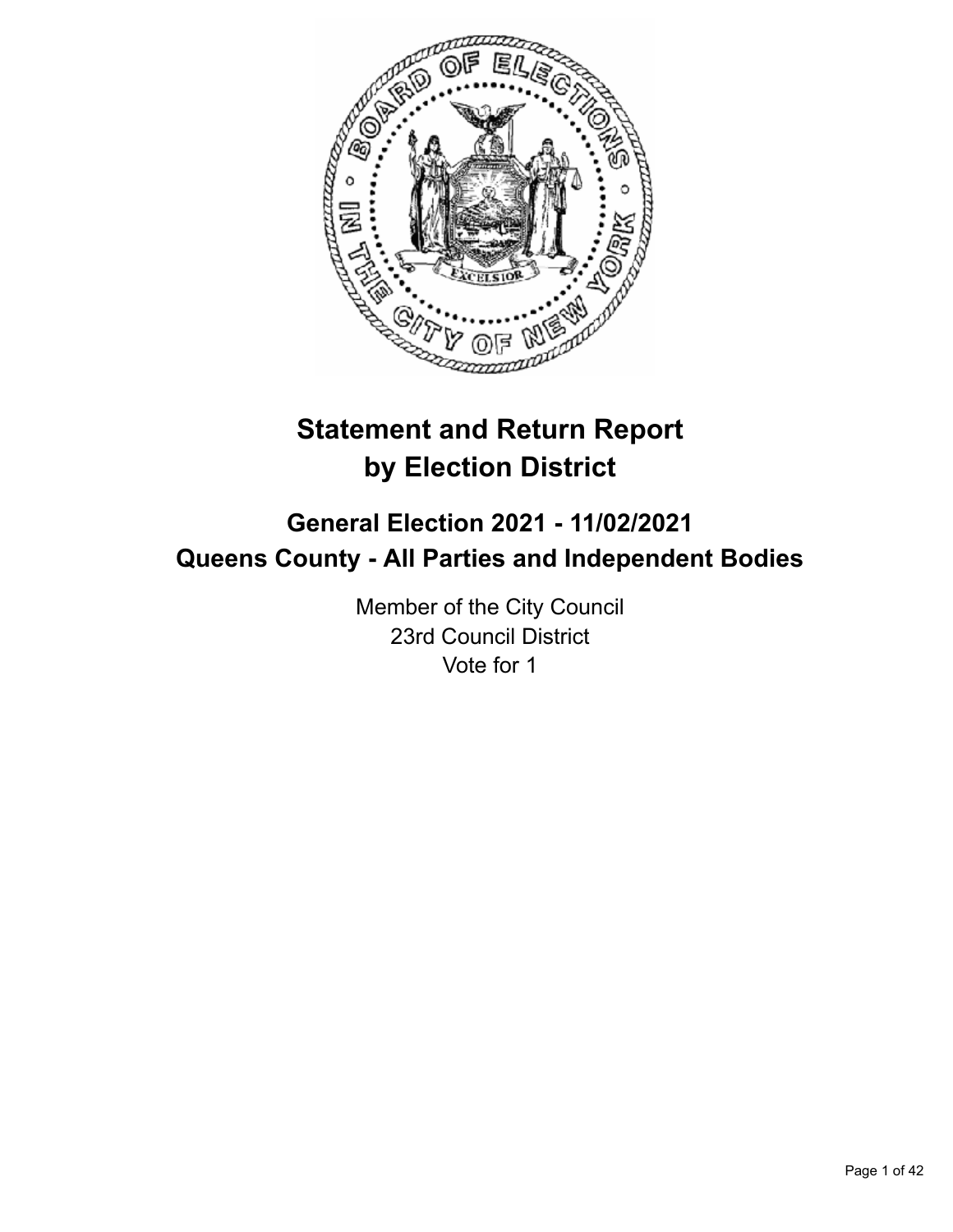

| <b>PUBLIC COUNTER</b>                                    | 190      |
|----------------------------------------------------------|----------|
| MANUALLY COUNTED EMERGENCY                               | $\Omega$ |
| ABSENTEE / MILITARY                                      | 17       |
| AFFIDAVIT                                                | $\Omega$ |
| <b>Total Ballots</b>                                     | 207      |
| Less - Inapplicable Federal/Special Presidential Ballots | 0        |
| <b>Total Applicable Ballots</b>                          | 207      |
| LINDA LEE (DEMOCRATIC)                                   | 104      |
| JAMES F. REILLY (REPUBLICAN)                             | 85       |
| JAMES F. REILLY (CONSERVATIVE)                           | 10       |
| <b>Total Votes</b>                                       | 199      |
| Unrecorded                                               | 8        |

#### **002/24**

| <b>PUBLIC COUNTER</b>                                    | 272      |
|----------------------------------------------------------|----------|
| <b>MANUALLY COUNTED EMERGENCY</b>                        | $\Omega$ |
| ABSENTEE / MILITARY                                      | 40       |
| <b>AFFIDAVIT</b>                                         |          |
| <b>Total Ballots</b>                                     | 313      |
| Less - Inapplicable Federal/Special Presidential Ballots | $\Omega$ |
| <b>Total Applicable Ballots</b>                          | 313      |
| LINDA LEE (DEMOCRATIC)                                   | 186      |
| JAMES F. REILLY (REPUBLICAN)                             | 101      |
| JAMES F. REILLY (CONSERVATIVE)                           | 11       |
| <b>Total Votes</b>                                       | 298      |
| Unrecorded                                               | 15       |

| <b>PUBLIC COUNTER</b>                                    | 264 |
|----------------------------------------------------------|-----|
| <b>MANUALLY COUNTED EMERGENCY</b>                        | 0   |
| ABSENTEE / MILITARY                                      | 30  |
| AFFIDAVIT                                                | 0   |
| <b>Total Ballots</b>                                     | 294 |
| Less - Inapplicable Federal/Special Presidential Ballots | 0   |
| <b>Total Applicable Ballots</b>                          | 294 |
| LINDA LEE (DEMOCRATIC)                                   | 161 |
| JAMES F. REILLY (REPUBLICAN)                             | 107 |
| JAMES F. REILLY (CONSERVATIVE)                           | 15  |
| ALEX AMOROSO (WRITE-IN)                                  | 2   |
| JOE CONCANNON (WRITE-IN)                                 | 1   |
| PHILIP S GRILLO (WRITE-IN)                               | 1   |
| <b>Total Votes</b>                                       | 287 |
| Unrecorded                                               | 7   |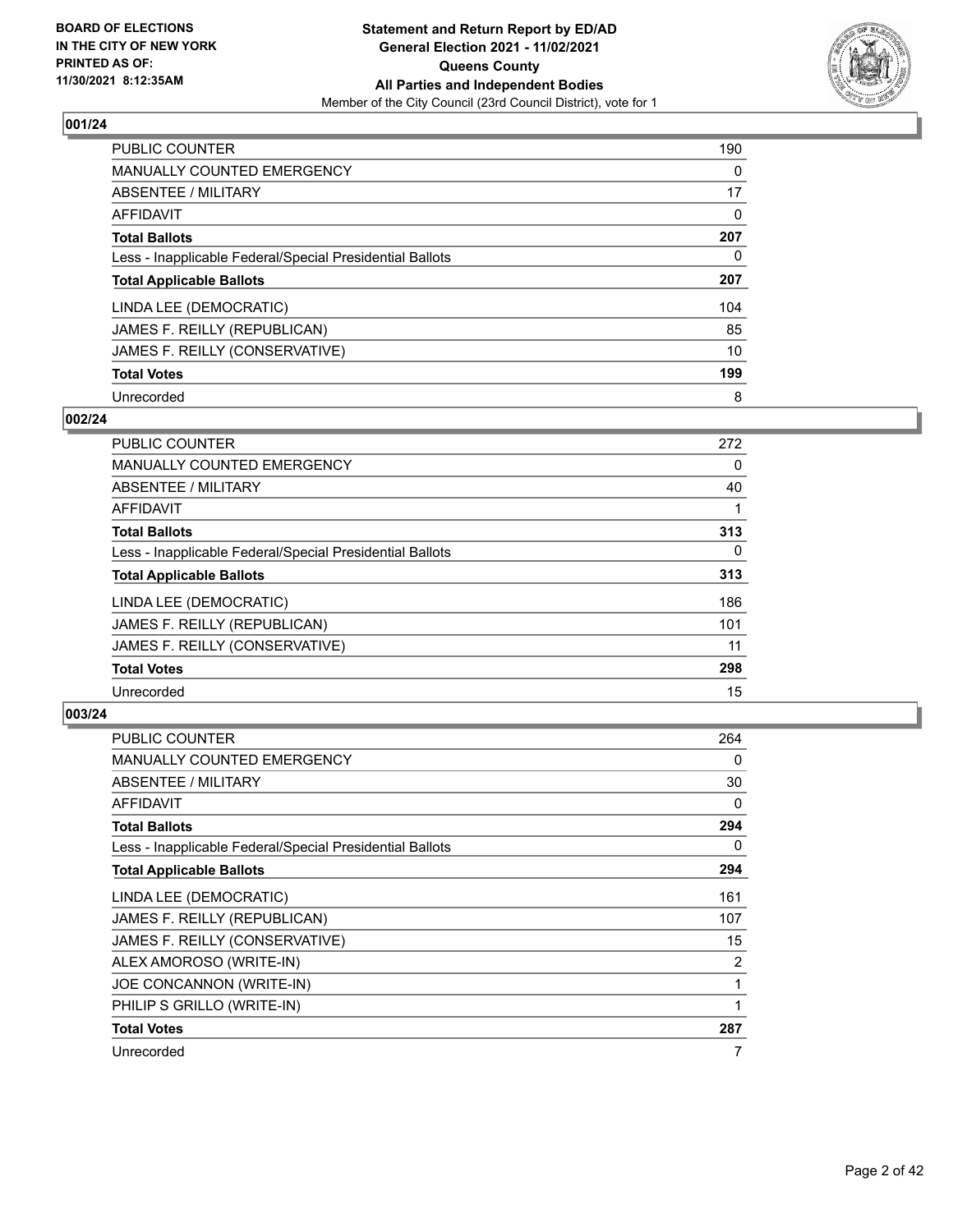

| <b>PUBLIC COUNTER</b>                                    | 204      |
|----------------------------------------------------------|----------|
| MANUALLY COUNTED EMERGENCY                               | $\Omega$ |
| ABSENTEE / MILITARY                                      | 24       |
| AFFIDAVIT                                                | 0        |
| <b>Total Ballots</b>                                     | 228      |
| Less - Inapplicable Federal/Special Presidential Ballots | 0        |
| <b>Total Applicable Ballots</b>                          | 228      |
| LINDA LEE (DEMOCRATIC)                                   | 132      |
| JAMES F. REILLY (REPUBLICAN)                             | 77       |
| JAMES F. REILLY (CONSERVATIVE)                           | 10       |
| <b>Total Votes</b>                                       | 219      |
| Unrecorded                                               | 9        |

#### **005/24**

| <b>PUBLIC COUNTER</b>                                    | 226      |
|----------------------------------------------------------|----------|
| <b>MANUALLY COUNTED EMERGENCY</b>                        | 0        |
| ABSENTEE / MILITARY                                      | 32       |
| <b>AFFIDAVIT</b>                                         | $\Omega$ |
| <b>Total Ballots</b>                                     | 258      |
| Less - Inapplicable Federal/Special Presidential Ballots | $\Omega$ |
| <b>Total Applicable Ballots</b>                          | 258      |
| LINDA LEE (DEMOCRATIC)                                   | 151      |
| JAMES F. REILLY (REPUBLICAN)                             | 82       |
| JAMES F. REILLY (CONSERVATIVE)                           | 16       |
| <b>Total Votes</b>                                       | 249      |
| Unrecorded                                               | 9        |

| <b>PUBLIC COUNTER</b>                                    | 246      |
|----------------------------------------------------------|----------|
| MANUALLY COUNTED EMERGENCY                               | 0        |
| ABSENTEE / MILITARY                                      | 20       |
| AFFIDAVIT                                                | $\Omega$ |
| <b>Total Ballots</b>                                     | 266      |
| Less - Inapplicable Federal/Special Presidential Ballots | 0        |
| <b>Total Applicable Ballots</b>                          | 266      |
| LINDA LEE (DEMOCRATIC)                                   | 142      |
| JAMES F. REILLY (REPUBLICAN)                             | 101      |
| JAMES F. REILLY (CONSERVATIVE)                           | 11       |
| KEVIN BURKE (WRITE-IN)                                   |          |
| <b>Total Votes</b>                                       | 255      |
| Unrecorded                                               | 11       |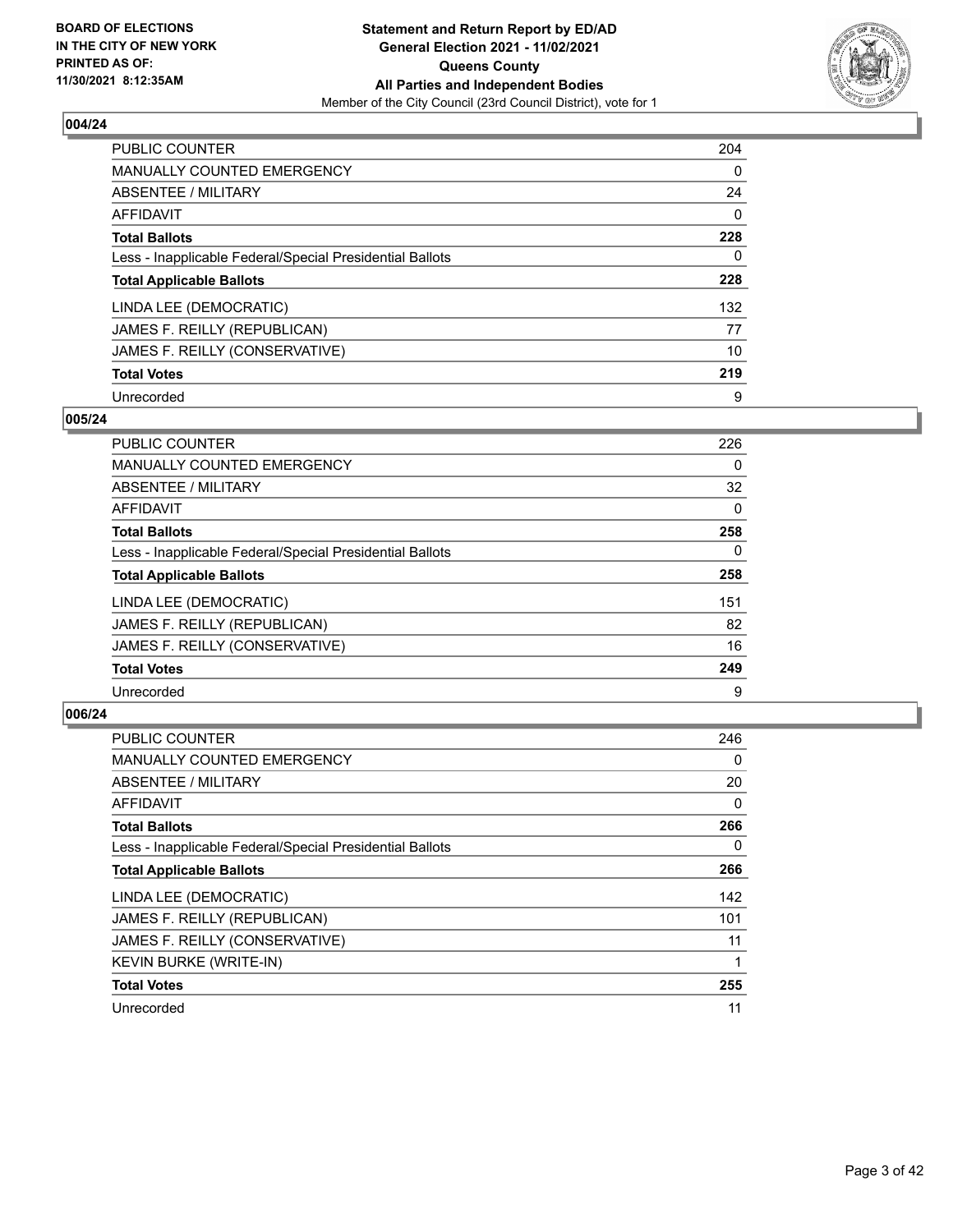

| <b>PUBLIC COUNTER</b>                                    | 202 |
|----------------------------------------------------------|-----|
| MANUALLY COUNTED EMERGENCY                               | 0   |
| ABSENTEE / MILITARY                                      | 21  |
| AFFIDAVIT                                                | 0   |
| <b>Total Ballots</b>                                     | 223 |
| Less - Inapplicable Federal/Special Presidential Ballots | 0   |
| <b>Total Applicable Ballots</b>                          | 223 |
| LINDA LEE (DEMOCRATIC)                                   | 134 |
| JAMES F. REILLY (REPUBLICAN)                             | 68  |
| JAMES F. REILLY (CONSERVATIVE)                           | 10  |
| <b>JASLIN KAUR (WRITE-IN)</b>                            |     |
| MICHAEL BOVIT (WRITE-IN)                                 |     |
|                                                          |     |
| <b>Total Votes</b>                                       | 214 |

# **008/24**

| <b>PUBLIC COUNTER</b>                                    | 57       |
|----------------------------------------------------------|----------|
| <b>MANUALLY COUNTED EMERGENCY</b>                        | 0        |
| ABSENTEE / MILITARY                                      | 6        |
| AFFIDAVIT                                                | $\Omega$ |
| <b>Total Ballots</b>                                     | 63       |
| Less - Inapplicable Federal/Special Presidential Ballots | 0        |
| <b>Total Applicable Ballots</b>                          | 63       |
| LINDA LEE (DEMOCRATIC)                                   | 47       |
| JAMES F. REILLY (REPUBLICAN)                             | 8        |
| JAMES F. REILLY (CONSERVATIVE)                           |          |
| CHARLES LID (WRITE-IN)                                   |          |
| UNATTRIBUTABLE WRITE-IN (WRITE-IN)                       |          |
| <b>Total Votes</b>                                       | 58       |
| Unrecorded                                               | 5        |

| <b>PUBLIC COUNTER</b>                                    | 10 |
|----------------------------------------------------------|----|
| <b>MANUALLY COUNTED EMERGENCY</b>                        | 0  |
| ABSENTEE / MILITARY                                      | 2  |
| AFFIDAVIT                                                | 0  |
| <b>Total Ballots</b>                                     | 12 |
| Less - Inapplicable Federal/Special Presidential Ballots | 0  |
| <b>Total Applicable Ballots</b>                          | 12 |
| LINDA LEE (DEMOCRATIC)                                   | 8  |
| JAMES F. REILLY (REPUBLICAN)                             | 3  |
| JAMES F. REILLY (CONSERVATIVE)                           | 0  |
|                                                          |    |
| <b>Total Votes</b>                                       | 11 |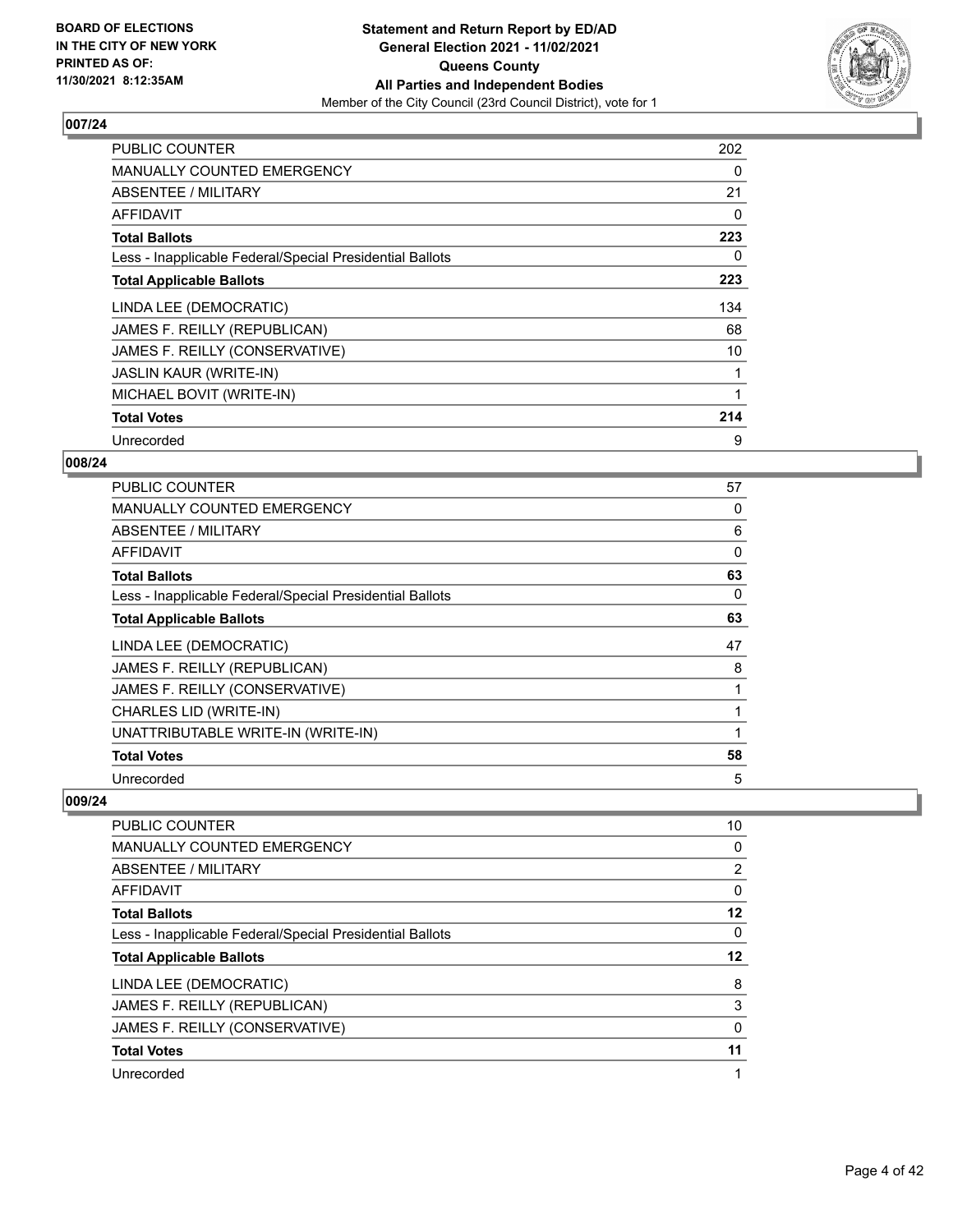

| PUBLIC COUNTER                                           | 101            |
|----------------------------------------------------------|----------------|
| MANUALLY COUNTED EMERGENCY                               | $\Omega$       |
| ABSENTEE / MILITARY                                      | 9              |
| AFFIDAVIT                                                | 0              |
| <b>Total Ballots</b>                                     | 110            |
| Less - Inapplicable Federal/Special Presidential Ballots | 0              |
| <b>Total Applicable Ballots</b>                          | 110            |
| LINDA LEE (DEMOCRATIC)                                   | 67             |
| JAMES F. REILLY (REPUBLICAN)                             | 41             |
| JAMES F. REILLY (CONSERVATIVE)                           | 0              |
| <b>Total Votes</b>                                       | 108            |
| Unrecorded                                               | $\overline{2}$ |

#### **011/24**

| <b>PUBLIC COUNTER</b>                                    | 139 |
|----------------------------------------------------------|-----|
| <b>MANUALLY COUNTED EMERGENCY</b>                        | 0   |
| ABSENTEE / MILITARY                                      | 5   |
| <b>AFFIDAVIT</b>                                         |     |
| <b>Total Ballots</b>                                     | 145 |
| Less - Inapplicable Federal/Special Presidential Ballots | 0   |
| <b>Total Applicable Ballots</b>                          | 145 |
| LINDA LEE (DEMOCRATIC)                                   | 93  |
| JAMES F. REILLY (REPUBLICAN)                             | 42  |
| JAMES F. REILLY (CONSERVATIVE)                           | 3   |
| <b>JASLIN KAUR (WRITE-IN)</b>                            |     |
| <b>Total Votes</b>                                       | 139 |
| Unrecorded                                               | 6   |

| <b>PUBLIC COUNTER</b>                                    | 39             |
|----------------------------------------------------------|----------------|
| <b>MANUALLY COUNTED EMERGENCY</b>                        | 0              |
| ABSENTEE / MILITARY                                      | 2              |
| AFFIDAVIT                                                | $\Omega$       |
| <b>Total Ballots</b>                                     | 41             |
| Less - Inapplicable Federal/Special Presidential Ballots | 0              |
| <b>Total Applicable Ballots</b>                          | 41             |
| LINDA LEE (DEMOCRATIC)                                   | 22             |
|                                                          | 16             |
| JAMES F. REILLY (REPUBLICAN)                             |                |
| JAMES F. REILLY (CONSERVATIVE)                           | $\overline{2}$ |
| <b>Total Votes</b>                                       | 40             |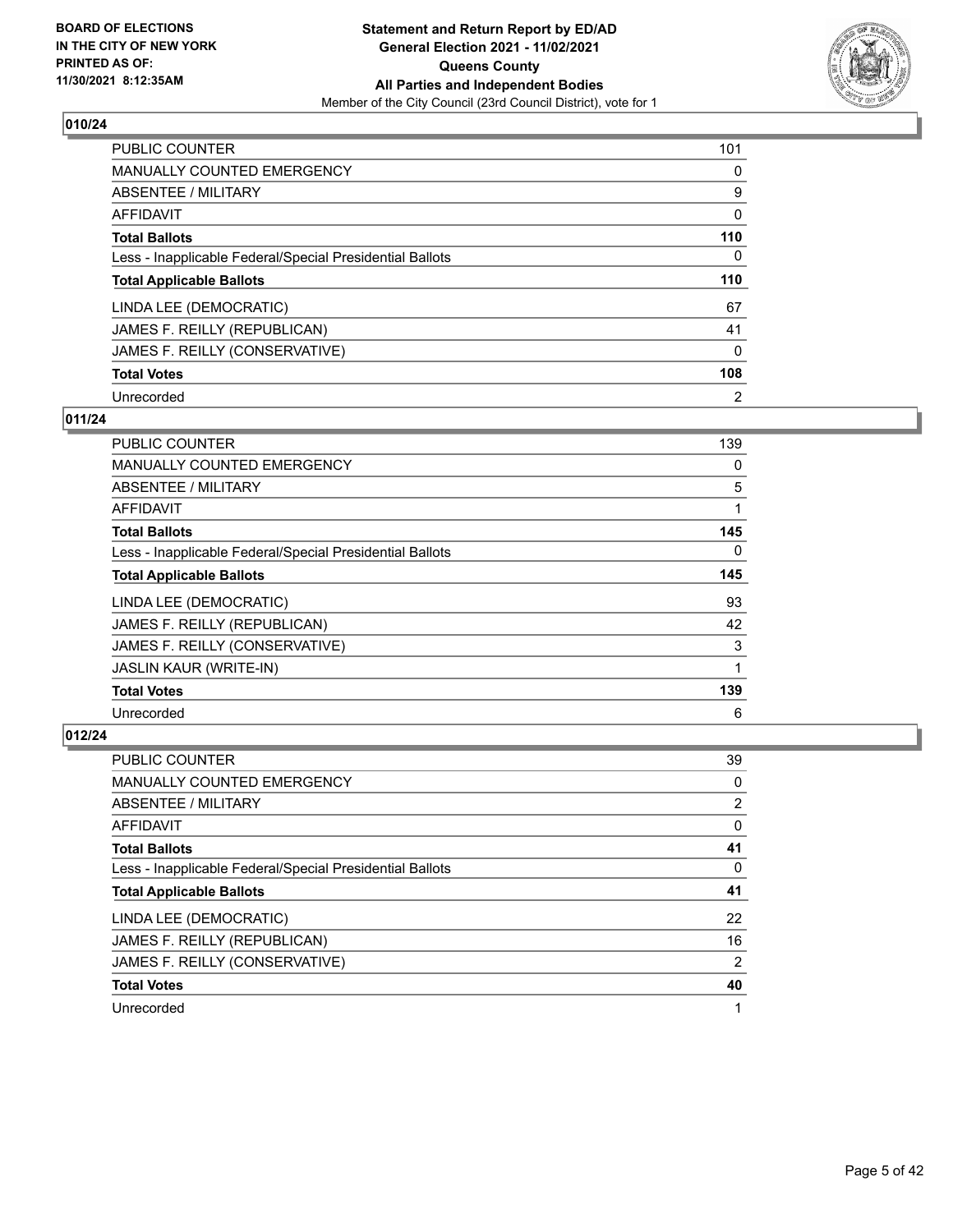

| <b>PUBLIC COUNTER</b>                                    | 252      |
|----------------------------------------------------------|----------|
| MANUALLY COUNTED EMERGENCY                               | $\Omega$ |
| ABSENTEE / MILITARY                                      | 34       |
| <b>AFFIDAVIT</b>                                         | $\Omega$ |
| <b>Total Ballots</b>                                     | 286      |
| Less - Inapplicable Federal/Special Presidential Ballots | 0        |
| <b>Total Applicable Ballots</b>                          | 286      |
| LINDA LEE (DEMOCRATIC)                                   | 199      |
| JAMES F. REILLY (REPUBLICAN)                             | 54       |
| JAMES F. REILLY (CONSERVATIVE)                           | 9        |
| JOSEPH R CONCANNON (WRITE-IN)                            | 2        |
| <b>Total Votes</b>                                       | 264      |
| Unrecorded                                               | 22       |

# **014/24**

| <b>PUBLIC COUNTER</b>                                    | 191      |
|----------------------------------------------------------|----------|
| <b>MANUALLY COUNTED EMERGENCY</b>                        | 0        |
| ABSENTEE / MILITARY                                      | 9        |
| <b>AFFIDAVIT</b>                                         | $\Omega$ |
| <b>Total Ballots</b>                                     | 200      |
| Less - Inapplicable Federal/Special Presidential Ballots | 0        |
| <b>Total Applicable Ballots</b>                          | 200      |
| LINDA LEE (DEMOCRATIC)                                   | 129      |
| JAMES F. REILLY (REPUBLICAN)                             | 53       |
| JAMES F. REILLY (CONSERVATIVE)                           | 8        |
| <b>Total Votes</b>                                       | 190      |
| Unrecorded                                               | 10       |

| <b>PUBLIC COUNTER</b>                                    | 165 |
|----------------------------------------------------------|-----|
| MANUALLY COUNTED EMERGENCY                               | 0   |
| ABSENTEE / MILITARY                                      | 16  |
| AFFIDAVIT                                                | 0   |
| <b>Total Ballots</b>                                     | 181 |
| Less - Inapplicable Federal/Special Presidential Ballots | 0   |
| <b>Total Applicable Ballots</b>                          | 181 |
| LINDA LEE (DEMOCRATIC)                                   | 96  |
| JAMES F. REILLY (REPUBLICAN)                             | 66  |
| JAMES F. REILLY (CONSERVATIVE)                           | 8   |
| <b>JUSTIN BRENNAN (WRITE-IN)</b>                         | 1   |
| UNATTRIBUTABLE WRITE-IN (WRITE-IN)                       |     |
| <b>Total Votes</b>                                       | 172 |
| Unrecorded                                               | 9   |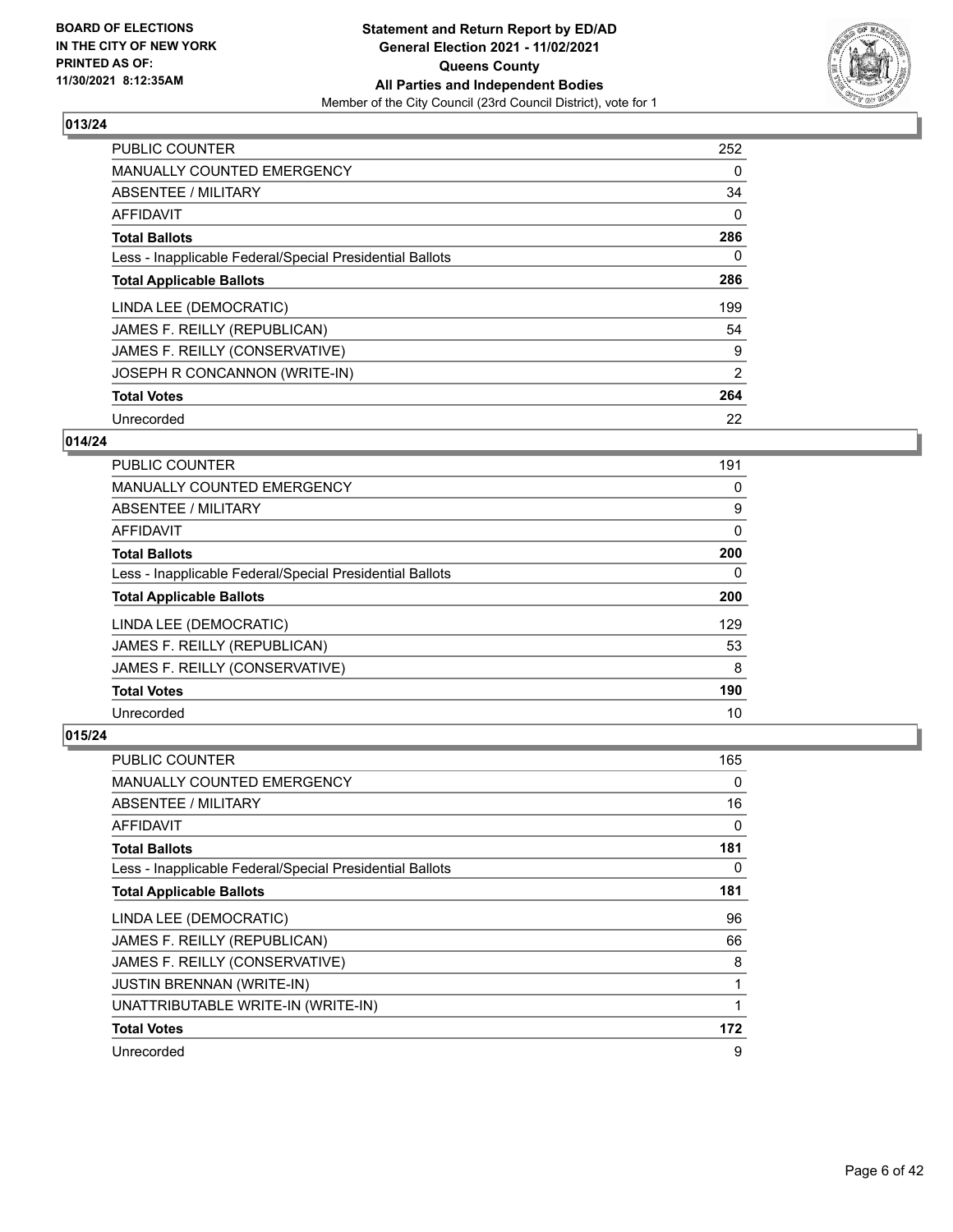

| PUBLIC COUNTER                                           | 119      |
|----------------------------------------------------------|----------|
| MANUALLY COUNTED EMERGENCY                               | 0        |
| ABSENTEE / MILITARY                                      | 28       |
| AFFIDAVIT                                                | $\Omega$ |
| <b>Total Ballots</b>                                     | 147      |
| Less - Inapplicable Federal/Special Presidential Ballots | 0        |
| <b>Total Applicable Ballots</b>                          | 147      |
| LINDA LEE (DEMOCRATIC)                                   | 102      |
| JAMES F. REILLY (REPUBLICAN)                             | 33       |
| JAMES F. REILLY (CONSERVATIVE)                           | 5        |
| <b>Total Votes</b>                                       | 140      |
| Unrecorded                                               | 7        |

#### **017/24**

| <b>PUBLIC COUNTER</b>                                    | 267 |
|----------------------------------------------------------|-----|
| <b>MANUALLY COUNTED EMERGENCY</b>                        | 0   |
| ABSENTEE / MILITARY                                      | 47  |
| AFFIDAVIT                                                | 2   |
| <b>Total Ballots</b>                                     | 316 |
| Less - Inapplicable Federal/Special Presidential Ballots | 0   |
| <b>Total Applicable Ballots</b>                          | 316 |
| LINDA LEE (DEMOCRATIC)                                   | 186 |
| JAMES F. REILLY (REPUBLICAN)                             | 94  |
| JAMES F. REILLY (CONSERVATIVE)                           | 15  |
| TIMOTHY ROSEN (WRITE-IN)                                 | 1   |
| <b>Total Votes</b>                                       | 296 |
| Unrecorded                                               | 20  |

| <b>PUBLIC COUNTER</b>                                    | 231            |
|----------------------------------------------------------|----------------|
| <b>MANUALLY COUNTED EMERGENCY</b>                        | 0              |
| ABSENTEE / MILITARY                                      | 14             |
| AFFIDAVIT                                                | $\overline{2}$ |
| <b>Total Ballots</b>                                     | 247            |
| Less - Inapplicable Federal/Special Presidential Ballots | 0              |
| <b>Total Applicable Ballots</b>                          | 247            |
| LINDA LEE (DEMOCRATIC)                                   | 145            |
| JAMES F. REILLY (REPUBLICAN)                             | 85             |
| JAMES F. REILLY (CONSERVATIVE)                           | 12             |
| <b>Total Votes</b>                                       | 242            |
| Unrecorded                                               | 5              |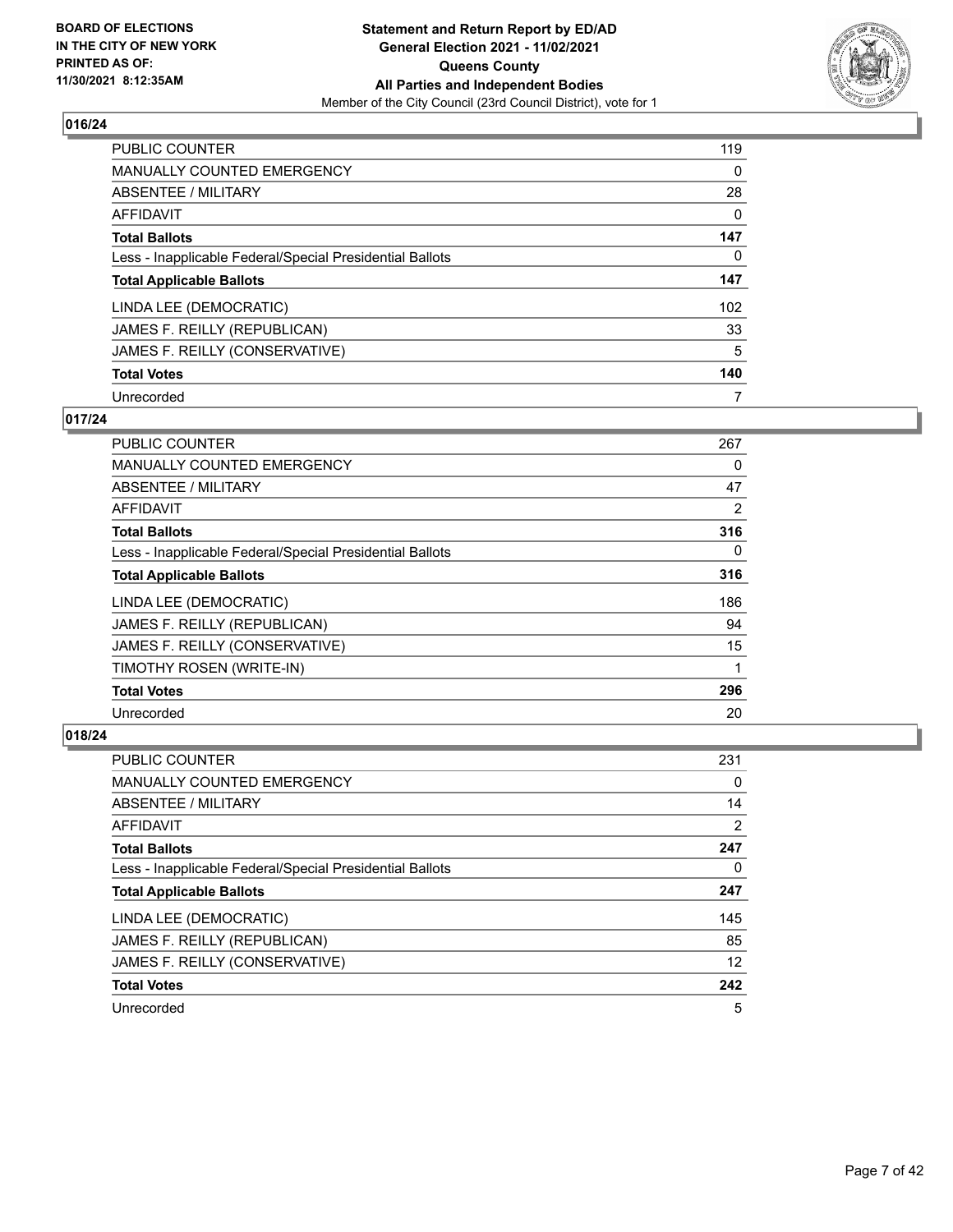

| <b>PUBLIC COUNTER</b>                                    | 335      |
|----------------------------------------------------------|----------|
| MANUALLY COUNTED EMERGENCY                               | $\Omega$ |
| ABSENTEE / MILITARY                                      | 25       |
| AFFIDAVIT                                                | 4        |
| <b>Total Ballots</b>                                     | 364      |
| Less - Inapplicable Federal/Special Presidential Ballots | $\Omega$ |
| <b>Total Applicable Ballots</b>                          | 364      |
| LINDA LEE (DEMOCRATIC)                                   | 195      |
| JAMES F. REILLY (REPUBLICAN)                             | 139      |
| JAMES F. REILLY (CONSERVATIVE)                           | 20       |
| <b>Total Votes</b>                                       | 354      |
| Unrecorded                                               | 10       |

#### **020/24**

| <b>PUBLIC COUNTER</b>                                    | 345      |
|----------------------------------------------------------|----------|
| MANUALLY COUNTED EMERGENCY                               | $\Omega$ |
| ABSENTEE / MILITARY                                      | 43       |
| <b>AFFIDAVIT</b>                                         | 2        |
| <b>Total Ballots</b>                                     | 390      |
| Less - Inapplicable Federal/Special Presidential Ballots | $\Omega$ |
| <b>Total Applicable Ballots</b>                          | 390      |
| LINDA LEE (DEMOCRATIC)                                   | 230      |
| JAMES F. REILLY (REPUBLICAN)                             | 128      |
| JAMES F. REILLY (CONSERVATIVE)                           | 18       |
| <b>Total Votes</b>                                       | 376      |
| Unrecorded                                               | 14       |

| <b>PUBLIC COUNTER</b>                                    | 367      |
|----------------------------------------------------------|----------|
| <b>MANUALLY COUNTED EMERGENCY</b>                        | $\Omega$ |
| ABSENTEE / MILITARY                                      | 38       |
| AFFIDAVIT                                                |          |
| <b>Total Ballots</b>                                     | 406      |
| Less - Inapplicable Federal/Special Presidential Ballots | $\Omega$ |
| <b>Total Applicable Ballots</b>                          | 406      |
| LINDA LEE (DEMOCRATIC)                                   | 255      |
| JAMES F. REILLY (REPUBLICAN)                             | 121      |
| JAMES F. REILLY (CONSERVATIVE)                           | 13       |
| <b>Total Votes</b>                                       | 389      |
| Unrecorded                                               | 17       |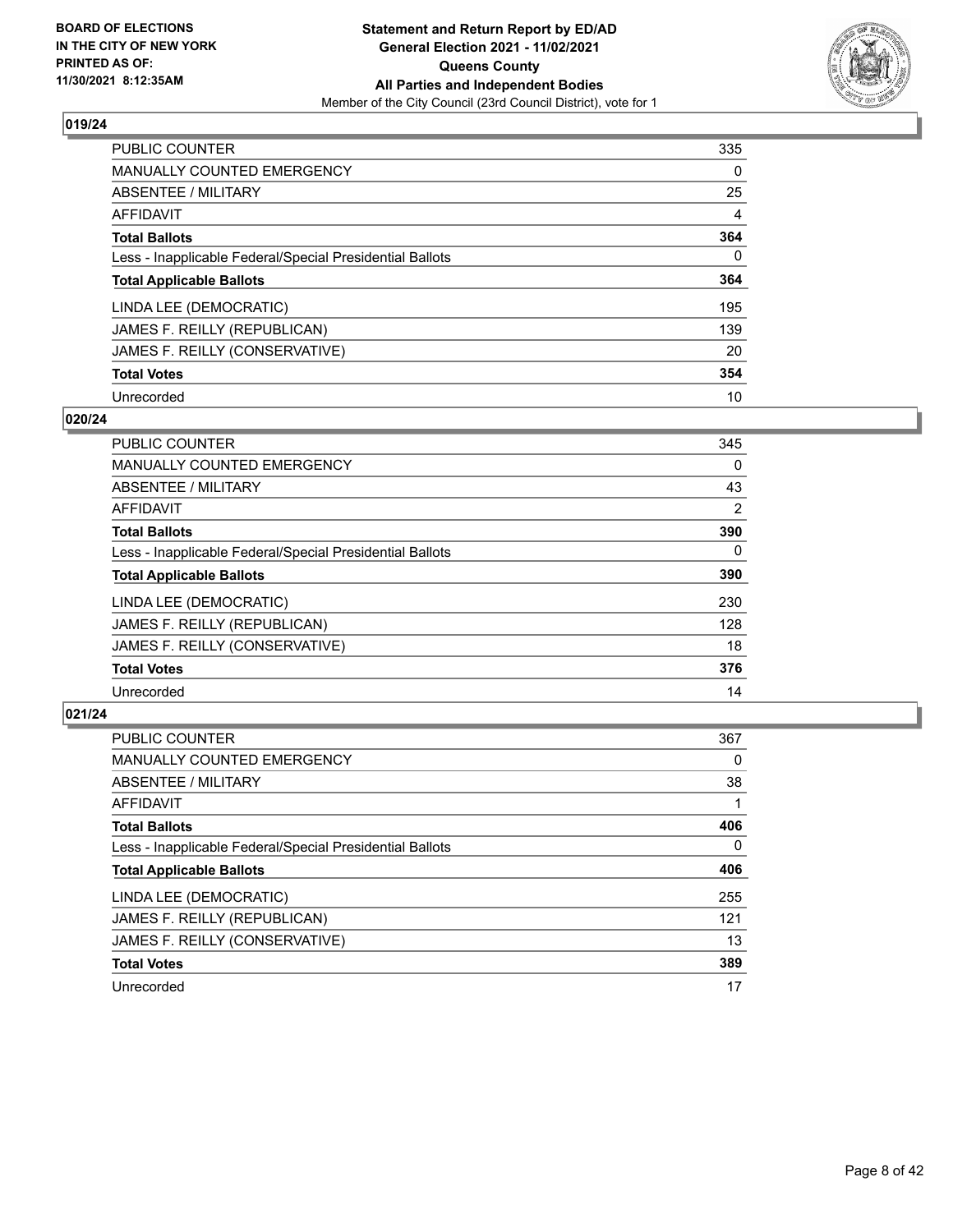

| <b>PUBLIC COUNTER</b>                                    | 261      |
|----------------------------------------------------------|----------|
| <b>MANUALLY COUNTED EMERGENCY</b>                        | $\Omega$ |
| <b>ABSENTEE / MILITARY</b>                               | 40       |
| AFFIDAVIT                                                | $\Omega$ |
| <b>Total Ballots</b>                                     | 301      |
| Less - Inapplicable Federal/Special Presidential Ballots | 0        |
| <b>Total Applicable Ballots</b>                          | 301      |
| LINDA LEE (DEMOCRATIC)                                   | 183      |
| JAMES F. REILLY (REPUBLICAN)                             | 94       |
| JAMES F. REILLY (CONSERVATIVE)                           | 12       |
| <b>Total Votes</b>                                       | 289      |
| Unrecorded                                               | 12       |

#### **023/24**

| <b>PUBLIC COUNTER</b>                                    | 54       |
|----------------------------------------------------------|----------|
| <b>MANUALLY COUNTED EMERGENCY</b>                        | $\Omega$ |
| ABSENTEE / MILITARY                                      | 7        |
| <b>AFFIDAVIT</b>                                         | 0        |
| <b>Total Ballots</b>                                     | 61       |
| Less - Inapplicable Federal/Special Presidential Ballots | 0        |
| <b>Total Applicable Ballots</b>                          | 61       |
| LINDA LEE (DEMOCRATIC)                                   | 31       |
| JAMES F. REILLY (REPUBLICAN)                             | 25       |
| JAMES F. REILLY (CONSERVATIVE)                           | 2        |
| <b>Total Votes</b>                                       | 58       |
| Unrecorded                                               | 3        |

| <b>PUBLIC COUNTER</b>                                    | 277 |
|----------------------------------------------------------|-----|
| <b>MANUALLY COUNTED EMERGENCY</b>                        | 0   |
| ABSENTEE / MILITARY                                      | 29  |
| AFFIDAVIT                                                | 1   |
| <b>Total Ballots</b>                                     | 307 |
| Less - Inapplicable Federal/Special Presidential Ballots | 0   |
| <b>Total Applicable Ballots</b>                          | 307 |
| LINDA LEE (DEMOCRATIC)                                   | 189 |
| JAMES F. REILLY (REPUBLICAN)                             | 86  |
| JAMES F. REILLY (CONSERVATIVE)                           | 19  |
| <b>JASLIN KAUR (WRITE-IN)</b>                            | 1   |
| STEVE BEHAR (WRITE-IN)                                   | 1   |
| <b>Total Votes</b>                                       | 296 |
| Unrecorded                                               | 11  |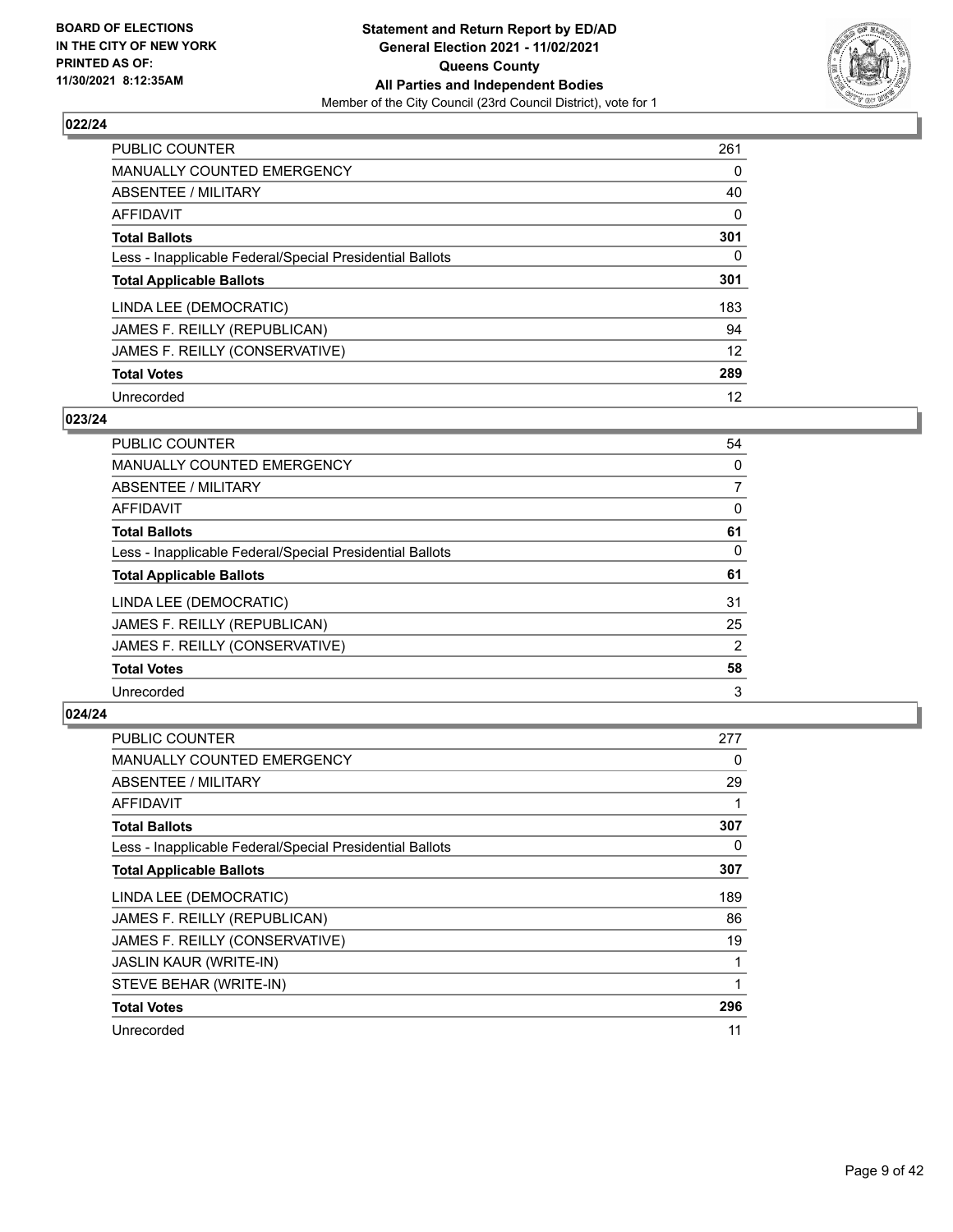

| <b>PUBLIC COUNTER</b>                                    | 245 |
|----------------------------------------------------------|-----|
| MANUALLY COUNTED EMERGENCY                               | 0   |
| ABSENTEE / MILITARY                                      | 29  |
| AFFIDAVIT                                                | 2   |
| <b>Total Ballots</b>                                     | 276 |
| Less - Inapplicable Federal/Special Presidential Ballots | 0   |
| <b>Total Applicable Ballots</b>                          | 276 |
| LINDA LEE (DEMOCRATIC)                                   | 164 |
| JAMES F. REILLY (REPUBLICAN)                             | 84  |
| JAMES F. REILLY (CONSERVATIVE)                           | 14  |
| ALEX AMOROSO (WRITE-IN)                                  |     |
| <b>JUSTIN KAW (WRITE-IN)</b>                             |     |
| <b>Total Votes</b>                                       | 264 |
| Unrecorded                                               | 12  |

# **027/24**

| <b>PUBLIC COUNTER</b>                                    | 273      |
|----------------------------------------------------------|----------|
| <b>MANUALLY COUNTED EMERGENCY</b>                        | 0        |
| ABSENTEE / MILITARY                                      | 30       |
| <b>AFFIDAVIT</b>                                         | 3        |
| <b>Total Ballots</b>                                     | 306      |
| Less - Inapplicable Federal/Special Presidential Ballots | $\Omega$ |
| <b>Total Applicable Ballots</b>                          | 306      |
| LINDA LEE (DEMOCRATIC)                                   | 254      |
| JAMES F. REILLY (REPUBLICAN)                             | 27       |
| JAMES F. REILLY (CONSERVATIVE)                           | 4        |
| <b>Total Votes</b>                                       | 285      |
| Unrecorded                                               | 21       |

| <b>PUBLIC COUNTER</b>                                    | 242 |
|----------------------------------------------------------|-----|
| MANUALLY COUNTED EMERGENCY                               | 0   |
| ABSENTEE / MILITARY                                      | 8   |
| AFFIDAVIT                                                | 0   |
| <b>Total Ballots</b>                                     | 250 |
| Less - Inapplicable Federal/Special Presidential Ballots | 0   |
|                                                          |     |
| <b>Total Applicable Ballots</b>                          | 250 |
| LINDA LEE (DEMOCRATIC)                                   | 157 |
| JAMES F. REILLY (REPUBLICAN)                             | 78  |
| JAMES F. REILLY (CONSERVATIVE)                           | 8   |
| <b>Total Votes</b>                                       | 243 |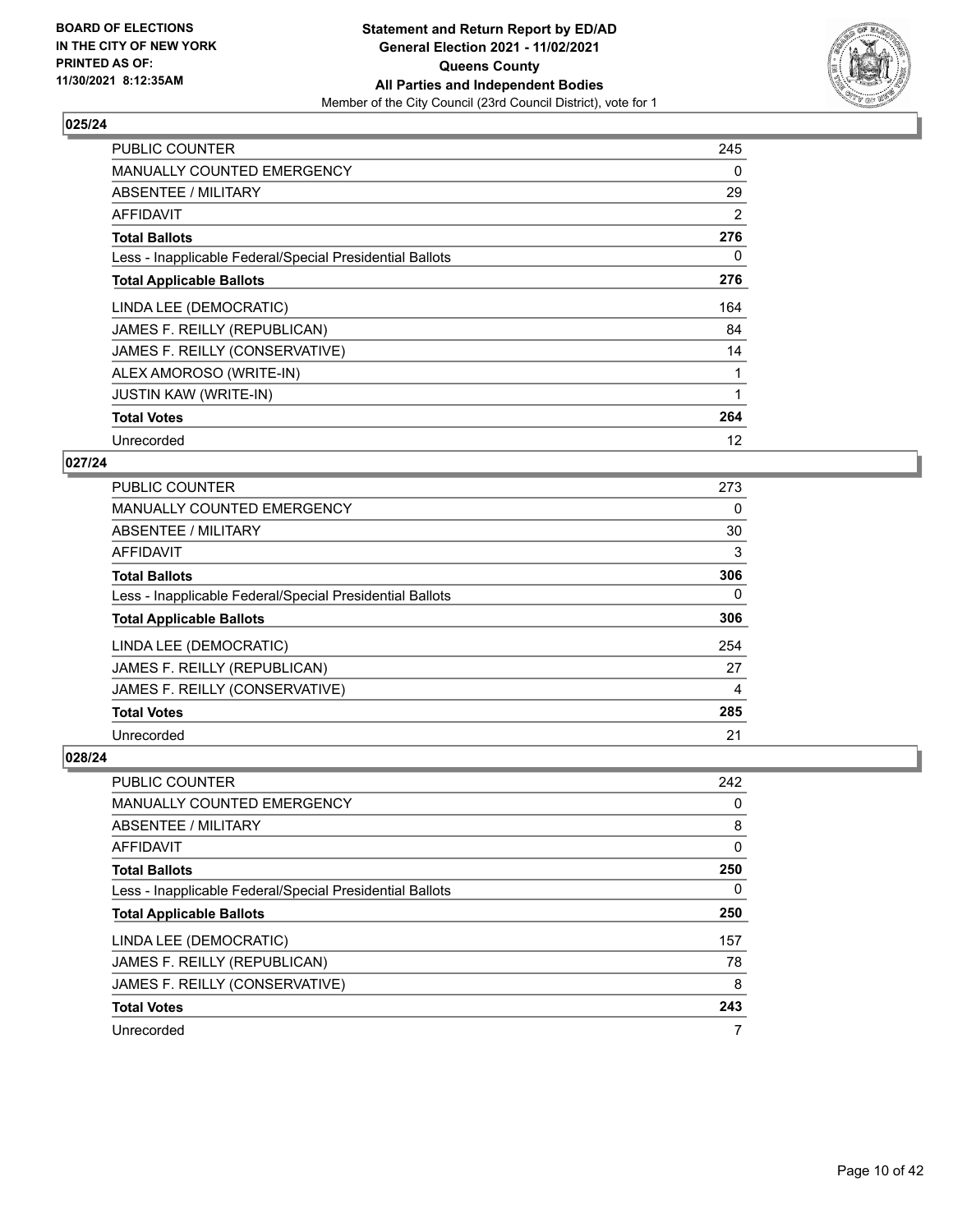

| <b>PUBLIC COUNTER</b>                                    | 282            |
|----------------------------------------------------------|----------------|
| MANUALLY COUNTED EMERGENCY                               | 0              |
| ABSENTEE / MILITARY                                      | 19             |
| <b>AFFIDAVIT</b>                                         | $\overline{2}$ |
| <b>Total Ballots</b>                                     | 303            |
| Less - Inapplicable Federal/Special Presidential Ballots | 0              |
| <b>Total Applicable Ballots</b>                          | 303            |
| LINDA LEE (DEMOCRATIC)                                   | 263            |
| JAMES F. REILLY (REPUBLICAN)                             | 24             |
| JAMES F. REILLY (CONSERVATIVE)                           | 2              |
| <b>VERMIN SUPREME (WRITE-IN)</b>                         | 1              |
| <b>Total Votes</b>                                       | 290            |
| Unrecorded                                               | 13             |

#### **030/24**

| <b>PUBLIC COUNTER</b>                                    | 252 |
|----------------------------------------------------------|-----|
| <b>MANUALLY COUNTED EMERGENCY</b>                        | 0   |
| ABSENTEE / MILITARY                                      | 21  |
| AFFIDAVIT                                                | 0   |
| <b>Total Ballots</b>                                     | 273 |
| Less - Inapplicable Federal/Special Presidential Ballots | 0   |
| <b>Total Applicable Ballots</b>                          | 273 |
| LINDA LEE (DEMOCRATIC)                                   | 226 |
| JAMES F. REILLY (REPUBLICAN)                             | 30  |
| JAMES F. REILLY (CONSERVATIVE)                           | 5   |
| <b>Total Votes</b>                                       | 261 |
| Unrecorded                                               | 12  |

| <b>PUBLIC COUNTER</b>                                    | 154 |
|----------------------------------------------------------|-----|
| <b>MANUALLY COUNTED EMERGENCY</b>                        | 0   |
| ABSENTEE / MILITARY                                      | 3   |
| AFFIDAVIT                                                |     |
| <b>Total Ballots</b>                                     | 158 |
| Less - Inapplicable Federal/Special Presidential Ballots | 0   |
| <b>Total Applicable Ballots</b>                          | 158 |
| LINDA LEE (DEMOCRATIC)                                   | 119 |
| JAMES F. REILLY (REPUBLICAN)                             | 30  |
| JAMES F. REILLY (CONSERVATIVE)                           | 0   |
| <b>Total Votes</b>                                       | 149 |
| Unrecorded                                               | 9   |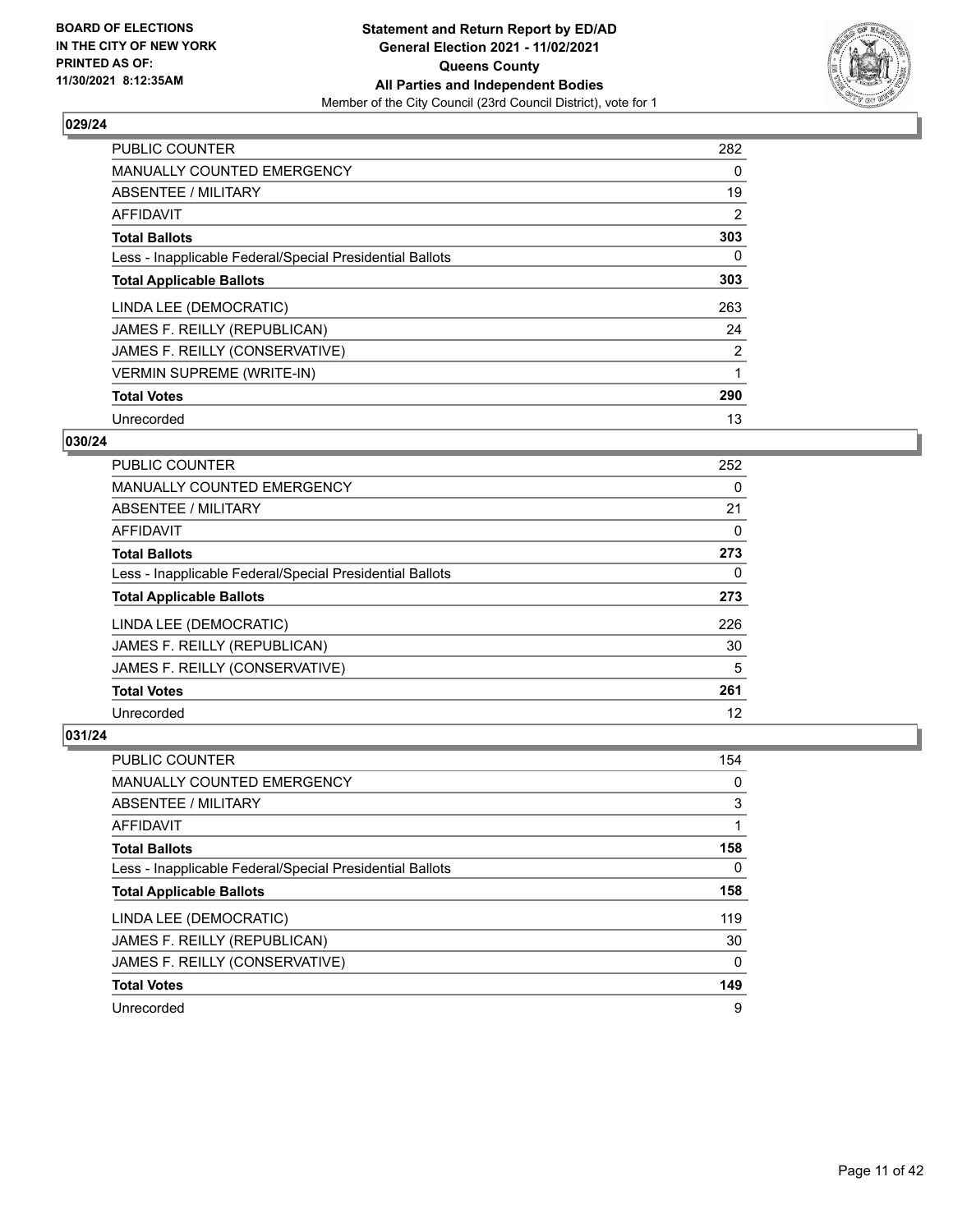

| PUBLIC COUNTER                                           | 137      |
|----------------------------------------------------------|----------|
| MANUALLY COUNTED EMERGENCY                               | $\Omega$ |
| ABSENTEE / MILITARY                                      | 17       |
| AFFIDAVIT                                                | 0        |
| <b>Total Ballots</b>                                     | 154      |
| Less - Inapplicable Federal/Special Presidential Ballots | $\Omega$ |
| <b>Total Applicable Ballots</b>                          | 154      |
| LINDA LEE (DEMOCRATIC)                                   | 85       |
| JAMES F. REILLY (REPUBLICAN)                             | 56       |
| JAMES F. REILLY (CONSERVATIVE)                           | 7        |
| <b>Total Votes</b>                                       | 148      |
| Unrecorded                                               | 6        |

#### **059/24**

| <b>PUBLIC COUNTER</b>                                    | 137      |
|----------------------------------------------------------|----------|
| <b>MANUALLY COUNTED EMERGENCY</b>                        | 0        |
| ABSENTEE / MILITARY                                      | 8        |
| AFFIDAVIT                                                | 0        |
| <b>Total Ballots</b>                                     | 145      |
| Less - Inapplicable Federal/Special Presidential Ballots | $\Omega$ |
| <b>Total Applicable Ballots</b>                          | 145      |
| LINDA LEE (DEMOCRATIC)                                   | 111      |
| JAMES F. REILLY (REPUBLICAN)                             | 22       |
| JAMES F. REILLY (CONSERVATIVE)                           |          |
| UNATTRIBUTABLE WRITE-IN (WRITE-IN)                       |          |
| <b>Total Votes</b>                                       | 135      |
| Unrecorded                                               | 10       |

| <b>PUBLIC COUNTER</b>                                    | 166            |
|----------------------------------------------------------|----------------|
| <b>MANUALLY COUNTED EMERGENCY</b>                        | 0              |
| ABSENTEE / MILITARY                                      | 22             |
| AFFIDAVIT                                                |                |
| <b>Total Ballots</b>                                     | 189            |
| Less - Inapplicable Federal/Special Presidential Ballots | 0              |
| <b>Total Applicable Ballots</b>                          | 189            |
| LINDA LEE (DEMOCRATIC)                                   | 126            |
| JAMES F. REILLY (REPUBLICAN)                             | 52             |
| JAMES F. REILLY (CONSERVATIVE)                           | $\overline{2}$ |
| <b>Total Votes</b>                                       | 180            |
| Unrecorded                                               | 9              |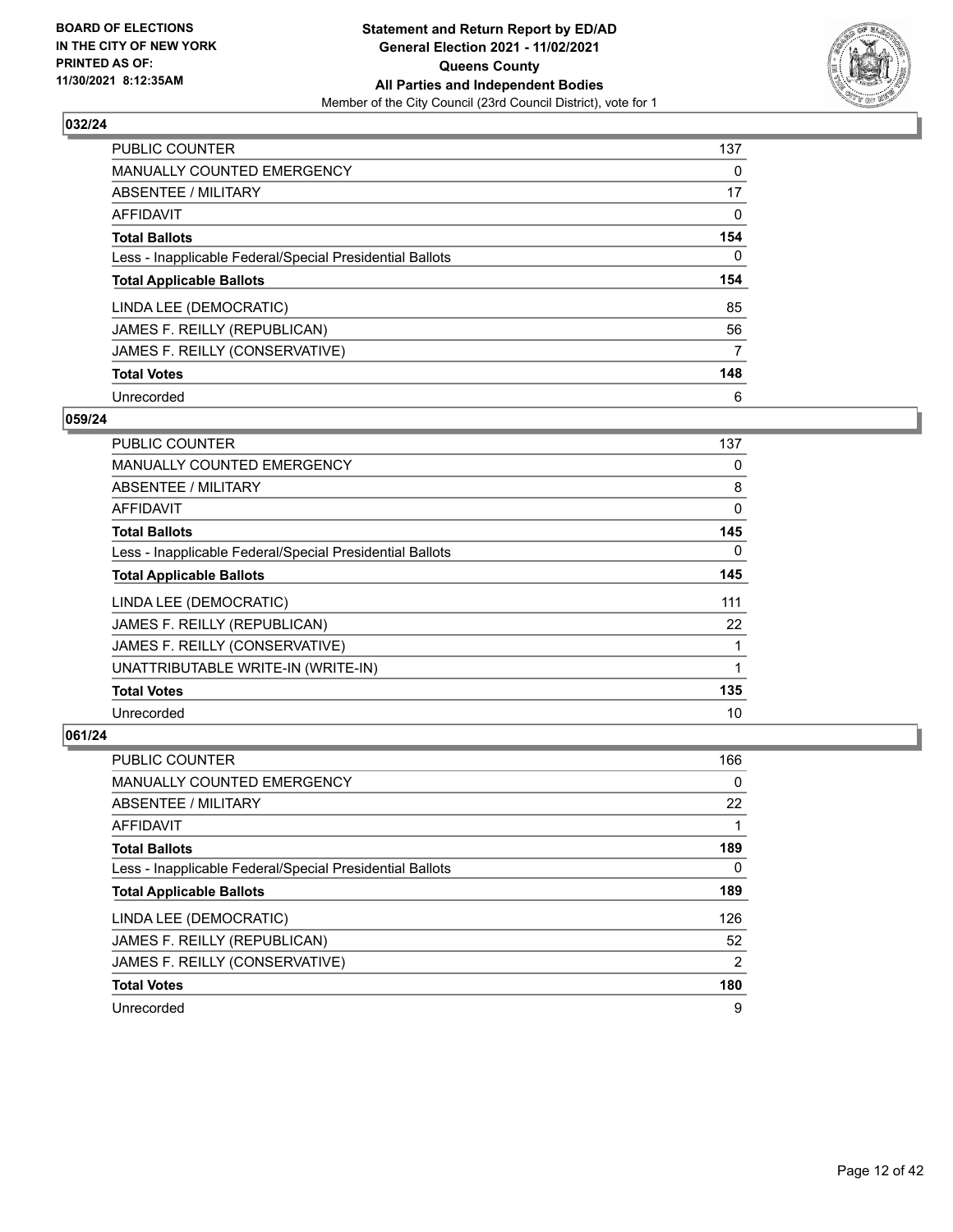

| PUBLIC COUNTER                                           | $\Omega$     |
|----------------------------------------------------------|--------------|
| <b>MANUALLY COUNTED EMERGENCY</b>                        | 0            |
| <b>ABSENTEE / MILITARY</b>                               | $\mathbf{0}$ |
| <b>AFFIDAVIT</b>                                         | $\mathbf{0}$ |
| <b>Total Ballots</b>                                     | 0            |
| Less - Inapplicable Federal/Special Presidential Ballots | $\Omega$     |
| <b>Total Applicable Ballots</b>                          | 0            |
| LINDA LEE (DEMOCRATIC)                                   | $\Omega$     |
| JAMES F. REILLY (REPUBLICAN)                             | $\Omega$     |
| JAMES F. REILLY (CONSERVATIVE)                           | $\mathbf{0}$ |
| <b>Total Votes</b>                                       | 0            |

# **083/24**

| PUBLIC COUNTER                                           | 0        |
|----------------------------------------------------------|----------|
| <b>MANUALLY COUNTED EMERGENCY</b>                        | 0        |
| ABSENTEE / MILITARY                                      | 0        |
| <b>AFFIDAVIT</b>                                         | 0        |
| <b>Total Ballots</b>                                     | 0        |
| Less - Inapplicable Federal/Special Presidential Ballots | $\Omega$ |
| <b>Total Applicable Ballots</b>                          | 0        |
| LINDA LEE (DEMOCRATIC)                                   | $\Omega$ |
| JAMES F. REILLY (REPUBLICAN)                             | 0        |
| JAMES F. REILLY (CONSERVATIVE)                           | $\Omega$ |
| <b>Total Votes</b>                                       | 0        |
|                                                          |          |

| PUBLIC COUNTER                                           | 239 |
|----------------------------------------------------------|-----|
| <b>MANUALLY COUNTED EMERGENCY</b>                        | 0   |
| ABSENTEE / MILITARY                                      | 26  |
| AFFIDAVIT                                                |     |
| <b>Total Ballots</b>                                     | 266 |
| Less - Inapplicable Federal/Special Presidential Ballots | 0   |
| <b>Total Applicable Ballots</b>                          | 266 |
| LINDA LEE (DEMOCRATIC)                                   | 149 |
| JAMES F. REILLY (REPUBLICAN)                             | 92  |
| JAMES F. REILLY (CONSERVATIVE)                           | 12  |
| STEVE BEHAR (WRITE-IN)                                   |     |
| <b>Total Votes</b>                                       | 254 |
| Unrecorded                                               | 12  |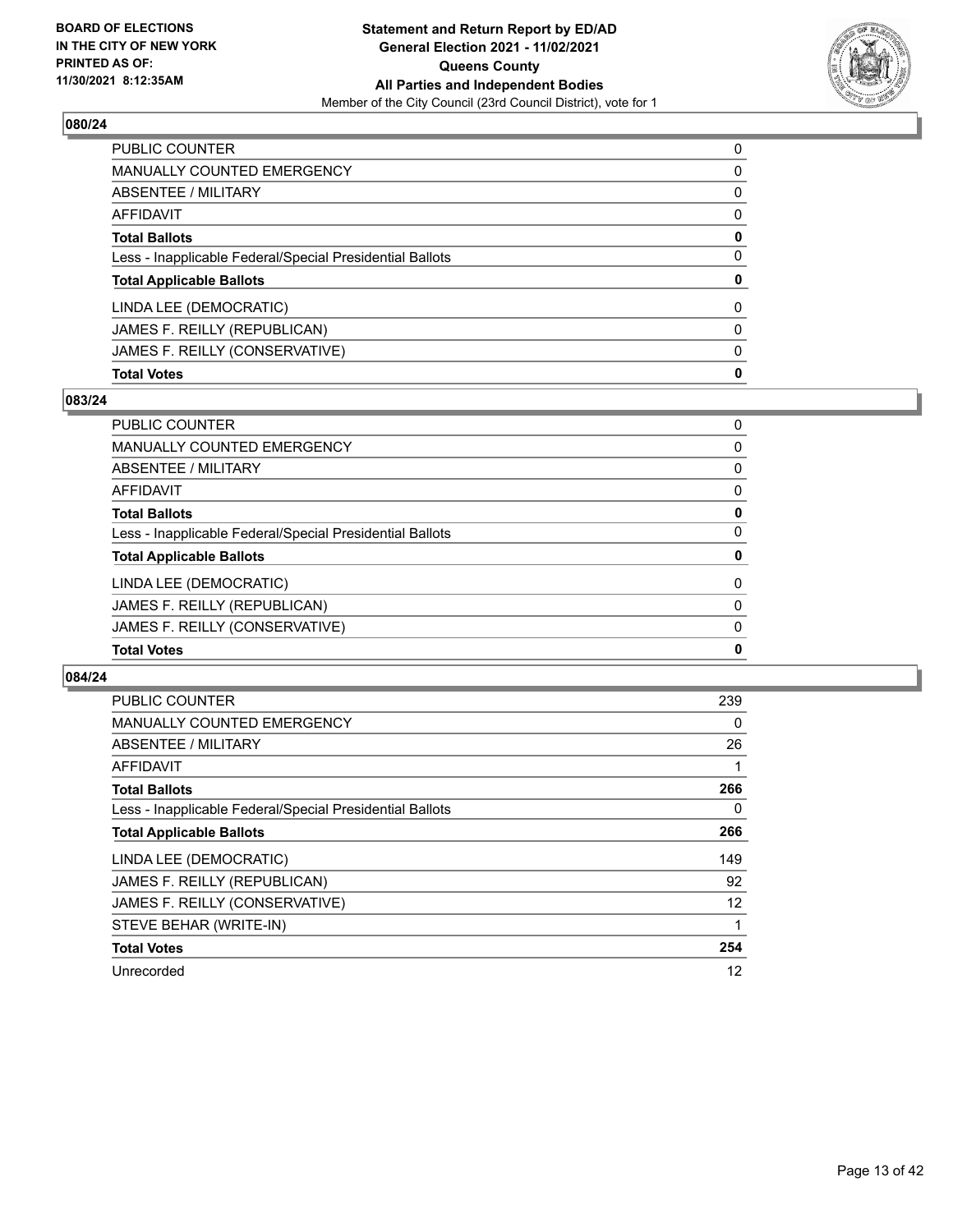

| <b>PUBLIC COUNTER</b>                                    | 274 |
|----------------------------------------------------------|-----|
| <b>MANUALLY COUNTED EMERGENCY</b>                        | 0   |
| ABSENTEE / MILITARY                                      | 23  |
| AFFIDAVIT                                                | 6   |
| <b>Total Ballots</b>                                     | 303 |
| Less - Inapplicable Federal/Special Presidential Ballots | 0   |
| <b>Total Applicable Ballots</b>                          | 303 |
| LINDA LEE (DEMOCRATIC)                                   | 161 |
| JAMES F. REILLY (REPUBLICAN)                             | 115 |
| JAMES F. REILLY (CONSERVATIVE)                           | 15  |
| <b>Total Votes</b>                                       | 291 |
| Unrecorded                                               | 12  |

| <b>PUBLIC COUNTER</b>                                    | 157 |
|----------------------------------------------------------|-----|
| <b>MANUALLY COUNTED EMERGENCY</b>                        | 0   |
| ABSENTEE / MILITARY                                      | 19  |
| AFFIDAVIT                                                |     |
| <b>Total Ballots</b>                                     | 177 |
| Less - Inapplicable Federal/Special Presidential Ballots | 0   |
| <b>Total Applicable Ballots</b>                          | 177 |
| LINDA LEE (DEMOCRATIC)                                   | 132 |
| JAMES F. REILLY (REPUBLICAN)                             | 38  |
| JAMES F. REILLY (CONSERVATIVE)                           | 2   |
| <b>Total Votes</b>                                       | 172 |
| Unrecorded                                               | 5   |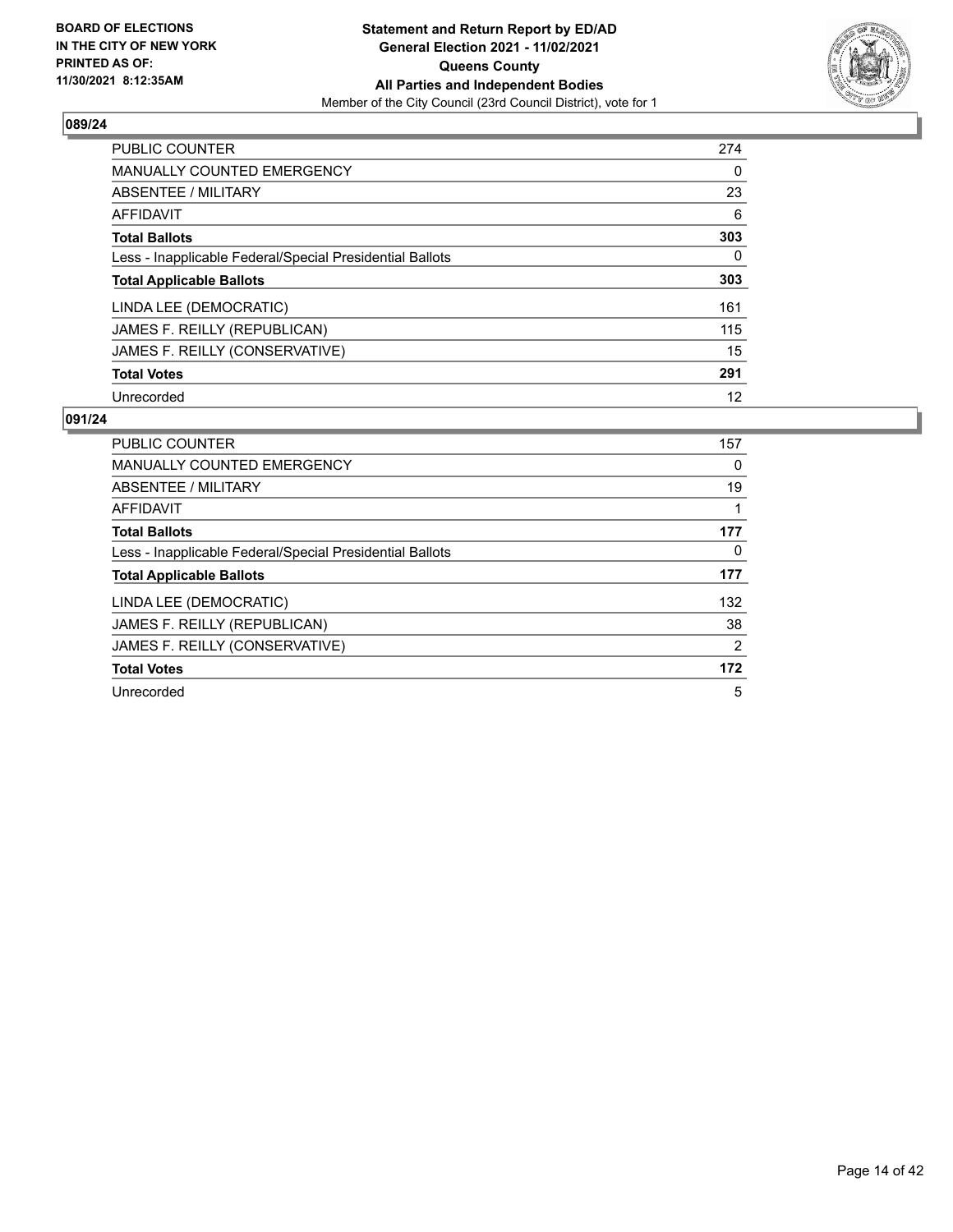

| PUBLIC COUNTER                                           | 172      |
|----------------------------------------------------------|----------|
| MANUALLY COUNTED EMERGENCY                               | $\Omega$ |
| ABSENTEE / MILITARY                                      | 10       |
| AFFIDAVIT                                                | $\Omega$ |
| <b>Total Ballots</b>                                     | 182      |
| Less - Inapplicable Federal/Special Presidential Ballots | 0        |
| <b>Total Applicable Ballots</b>                          | 182      |
| LINDA LEE (DEMOCRATIC)                                   | 106      |
| JAMES F. REILLY (REPUBLICAN)                             | 61       |
| JAMES F. REILLY (CONSERVATIVE)                           | 7        |
| <b>Total Votes</b>                                       | 174      |
| Unrecorded                                               | 8        |

# **017/25**

| <b>PUBLIC COUNTER</b>                                    | 191          |
|----------------------------------------------------------|--------------|
| <b>MANUALLY COUNTED EMERGENCY</b>                        | 0            |
| ABSENTEE / MILITARY                                      | 28           |
| <b>AFFIDAVIT</b>                                         | 1            |
| <b>Total Ballots</b>                                     | 220          |
| Less - Inapplicable Federal/Special Presidential Ballots | 0            |
| <b>Total Applicable Ballots</b>                          | 220          |
| LINDA LEE (DEMOCRATIC)                                   | 154          |
| JAMES F. REILLY (REPUBLICAN)                             | 50           |
| JAMES F. REILLY (CONSERVATIVE)                           | 4            |
| <b>JOALIN KUR (WRITE-IN)</b>                             | 1            |
| KATHERINE KOZIOI (WRITE-IN)                              | $\mathbf{1}$ |
| <b>Total Votes</b>                                       | 210          |
| Unrecorded                                               | 10           |

| <b>PUBLIC COUNTER</b>                                    | 165 |
|----------------------------------------------------------|-----|
| <b>MANUALLY COUNTED EMERGENCY</b>                        | 0   |
| ABSENTEE / MILITARY                                      | 26  |
| AFFIDAVIT                                                | 3   |
| <b>Total Ballots</b>                                     | 194 |
| Less - Inapplicable Federal/Special Presidential Ballots | 0   |
| <b>Total Applicable Ballots</b>                          | 194 |
| LINDA LEE (DEMOCRATIC)                                   | 128 |
| JAMES F. REILLY (REPUBLICAN)                             | 48  |
| JAMES F. REILLY (CONSERVATIVE)                           |     |
| <b>Total Votes</b>                                       | 183 |
| Unrecorded                                               | 11  |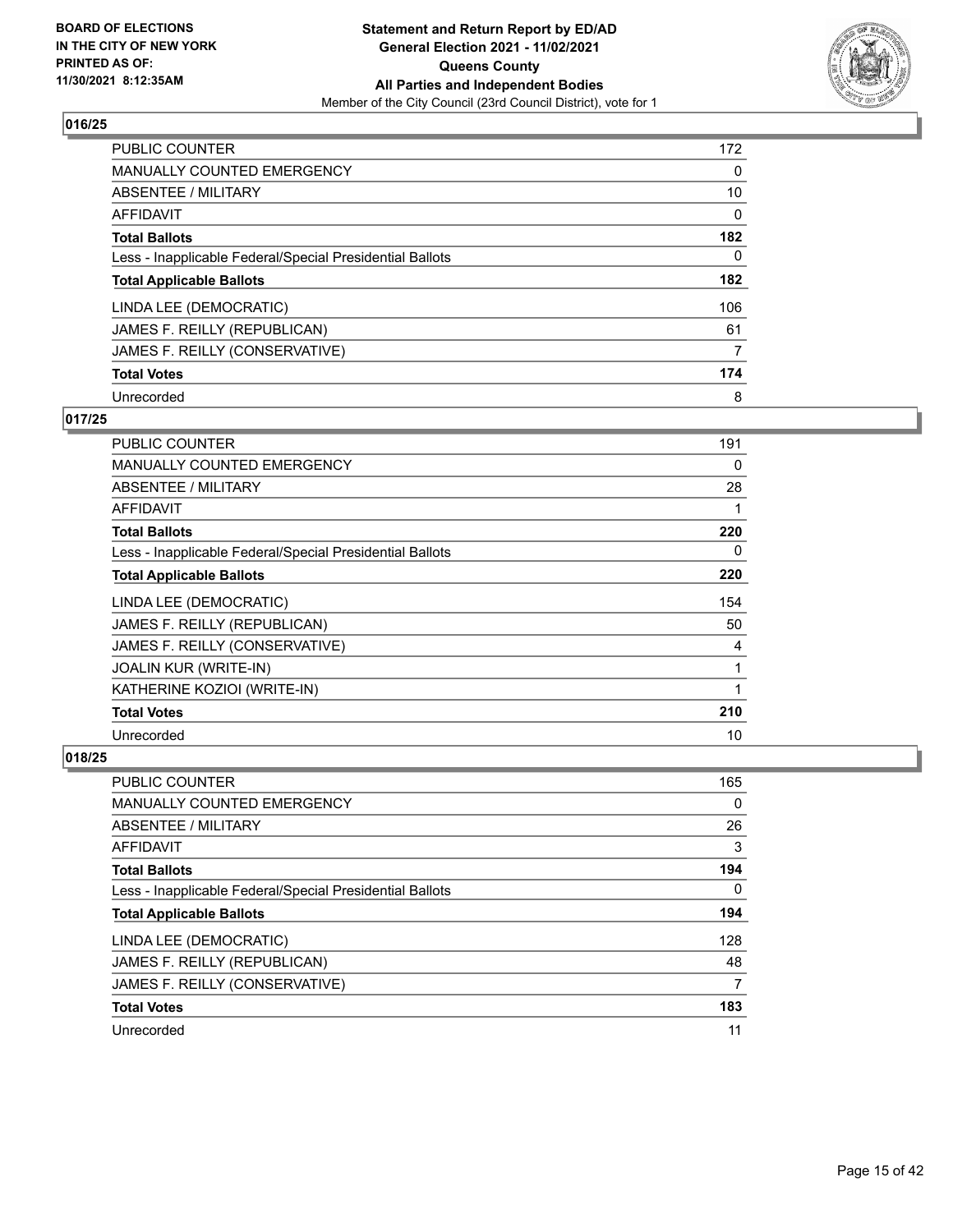

| <b>PUBLIC COUNTER</b>                                    | 202      |
|----------------------------------------------------------|----------|
| <b>MANUALLY COUNTED EMERGENCY</b>                        | $\Omega$ |
| ABSENTEE / MILITARY                                      | 18       |
| AFFIDAVIT                                                | 3        |
| <b>Total Ballots</b>                                     | 223      |
| Less - Inapplicable Federal/Special Presidential Ballots | 0        |
| <b>Total Applicable Ballots</b>                          | 223      |
| LINDA LEE (DEMOCRATIC)                                   | 170      |
| JAMES F. REILLY (REPUBLICAN)                             | 42       |
| JAMES F. REILLY (CONSERVATIVE)                           | 4        |
| <b>Total Votes</b>                                       | 216      |
| Unrecorded                                               |          |

#### **020/25**

| PUBLIC COUNTER                                           | 235      |
|----------------------------------------------------------|----------|
| <b>MANUALLY COUNTED EMERGENCY</b>                        | 0        |
| ABSENTEE / MILITARY                                      | 28       |
| <b>AFFIDAVIT</b>                                         |          |
| <b>Total Ballots</b>                                     | 264      |
| Less - Inapplicable Federal/Special Presidential Ballots | $\Omega$ |
| <b>Total Applicable Ballots</b>                          | 264      |
| LINDA LEE (DEMOCRATIC)                                   | 180      |
| JAMES F. REILLY (REPUBLICAN)                             | 62       |
| JAMES F. REILLY (CONSERVATIVE)                           | 8        |
| <b>Total Votes</b>                                       | 250      |
| Unrecorded                                               | 14       |

| <b>PUBLIC COUNTER</b>                                    | 188 |
|----------------------------------------------------------|-----|
| MANUALLY COUNTED EMERGENCY                               | 0   |
| ABSENTEE / MILITARY                                      | 25  |
| AFFIDAVIT                                                | 0   |
| <b>Total Ballots</b>                                     | 213 |
| Less - Inapplicable Federal/Special Presidential Ballots | 0   |
| <b>Total Applicable Ballots</b>                          | 213 |
| LINDA LEE (DEMOCRATIC)                                   | 137 |
| JAMES F. REILLY (REPUBLICAN)                             | 56  |
| JAMES F. REILLY (CONSERVATIVE)                           | 9   |
| TONY AVELLA (WRITE-IN)                                   |     |
| <b>Total Votes</b>                                       | 203 |
| Unrecorded                                               | 10  |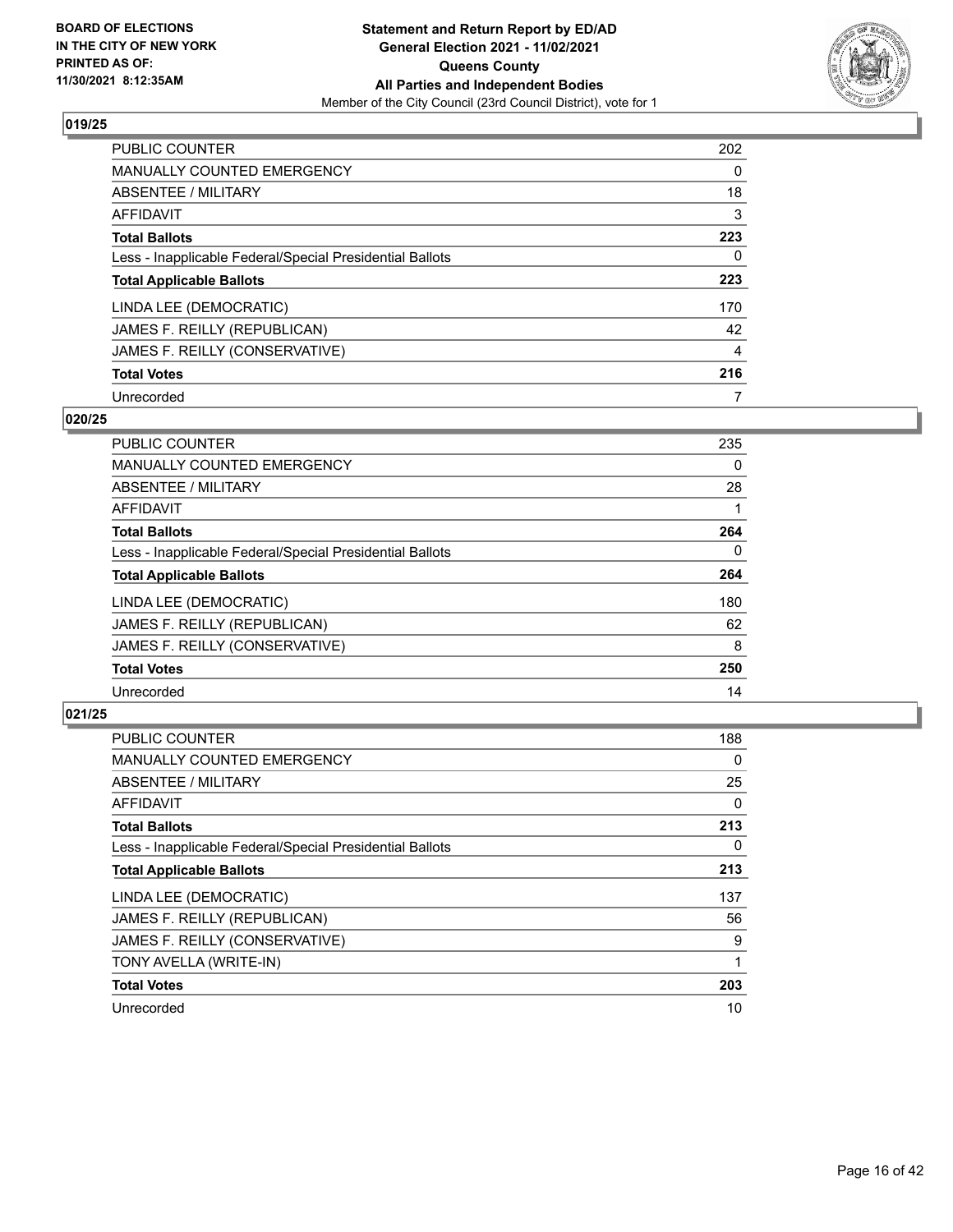

| PUBLIC COUNTER                                           | 212      |
|----------------------------------------------------------|----------|
| MANUALLY COUNTED EMERGENCY                               | $\Omega$ |
| ABSENTEE / MILITARY                                      | 19       |
| AFFIDAVIT                                                |          |
| <b>Total Ballots</b>                                     | 232      |
| Less - Inapplicable Federal/Special Presidential Ballots | 0        |
| <b>Total Applicable Ballots</b>                          | 232      |
| LINDA LEE (DEMOCRATIC)                                   | 155      |
| JAMES F. REILLY (REPUBLICAN)                             | 62       |
| JAMES F. REILLY (CONSERVATIVE)                           | 6        |
| <b>Total Votes</b>                                       | 223      |
| Unrecorded                                               | 9        |

#### **023/25**

| <b>PUBLIC COUNTER</b>                                    | 109      |
|----------------------------------------------------------|----------|
| MANUALLY COUNTED EMERGENCY                               | 0        |
| ABSENTEE / MILITARY                                      | 11       |
| <b>AFFIDAVIT</b>                                         | $\Omega$ |
| <b>Total Ballots</b>                                     | 120      |
| Less - Inapplicable Federal/Special Presidential Ballots | $\Omega$ |
| <b>Total Applicable Ballots</b>                          | 120      |
| LINDA LEE (DEMOCRATIC)                                   | 78       |
| JAMES F. REILLY (REPUBLICAN)                             | 32       |
| JAMES F. REILLY (CONSERVATIVE)                           |          |
| <b>Total Votes</b>                                       | 111      |
| Unrecorded                                               | 9        |

| <b>PUBLIC COUNTER</b>                                    | 214 |
|----------------------------------------------------------|-----|
| <b>MANUALLY COUNTED EMERGENCY</b>                        | 0   |
| ABSENTEE / MILITARY                                      | 33  |
| AFFIDAVIT                                                |     |
| <b>Total Ballots</b>                                     | 248 |
| Less - Inapplicable Federal/Special Presidential Ballots | 0   |
| <b>Total Applicable Ballots</b>                          | 248 |
| LINDA LEE (DEMOCRATIC)                                   | 147 |
| JAMES F. REILLY (REPUBLICAN)                             | 76  |
| JAMES F. REILLY (CONSERVATIVE)                           | 10  |
| UNATTRIBUTABLE WRITE-IN (WRITE-IN)                       |     |
| <b>Total Votes</b>                                       | 234 |
| Unrecorded                                               | 14  |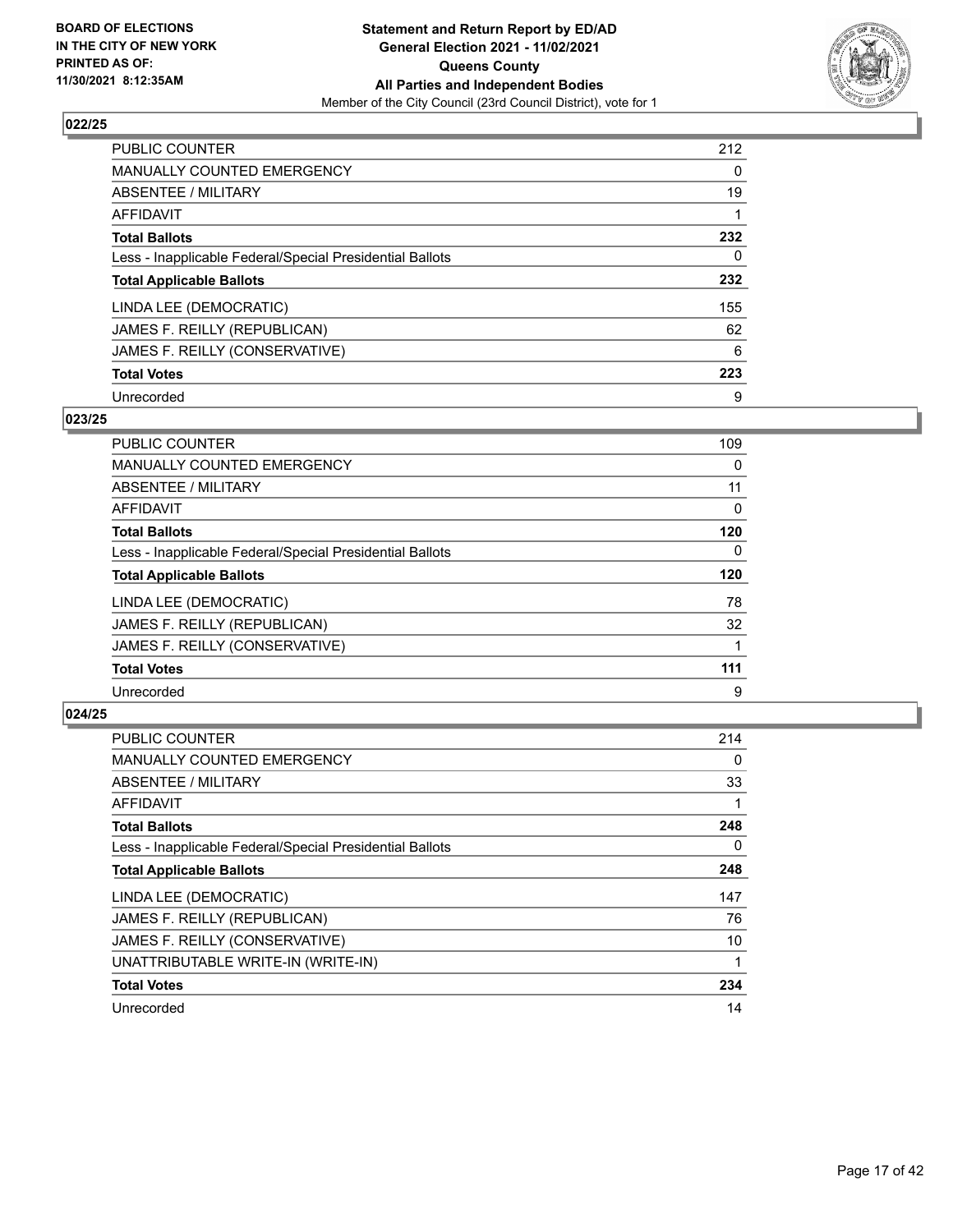

| PUBLIC COUNTER                                           | 205      |
|----------------------------------------------------------|----------|
| <b>MANUALLY COUNTED EMERGENCY</b>                        | $\Omega$ |
| ABSENTEE / MILITARY                                      | 27       |
| AFFIDAVIT                                                | $\Omega$ |
| <b>Total Ballots</b>                                     | 232      |
| Less - Inapplicable Federal/Special Presidential Ballots | 0        |
| <b>Total Applicable Ballots</b>                          | 232      |
| LINDA LEE (DEMOCRATIC)                                   | 141      |
| JAMES F. REILLY (REPUBLICAN)                             | 70       |
| JAMES F. REILLY (CONSERVATIVE)                           | 6        |
| <b>Total Votes</b>                                       | 217      |
| Unrecorded                                               | 15       |

#### **026/25**

| <b>PUBLIC COUNTER</b>                                    | 24       |
|----------------------------------------------------------|----------|
| <b>MANUALLY COUNTED EMERGENCY</b>                        | 0        |
| ABSENTEE / MILITARY                                      | 3        |
| AFFIDAVIT                                                | $\Omega$ |
| <b>Total Ballots</b>                                     | 27       |
| Less - Inapplicable Federal/Special Presidential Ballots | 0        |
| <b>Total Applicable Ballots</b>                          | 27       |
| LINDA LEE (DEMOCRATIC)                                   | 21       |
| JAMES F. REILLY (REPUBLICAN)                             | 4        |
| JAMES F. REILLY (CONSERVATIVE)                           |          |
| <b>Total Votes</b>                                       | 26       |
| Unrecorded                                               |          |

| <b>PUBLIC COUNTER</b>                                    | 210 |
|----------------------------------------------------------|-----|
| <b>MANUALLY COUNTED EMERGENCY</b>                        | 0   |
| ABSENTEE / MILITARY                                      | 24  |
| AFFIDAVIT                                                | 0   |
| <b>Total Ballots</b>                                     | 234 |
| Less - Inapplicable Federal/Special Presidential Ballots | 0   |
| <b>Total Applicable Ballots</b>                          | 234 |
| LINDA LEE (DEMOCRATIC)                                   | 104 |
| JAMES F. REILLY (REPUBLICAN)                             | 104 |
| JAMES F. REILLY (CONSERVATIVE)                           | 11  |
| STEVE GOMEZ (WRITE-IN)                                   |     |
| <b>Total Votes</b>                                       | 220 |
| Unrecorded                                               | 14  |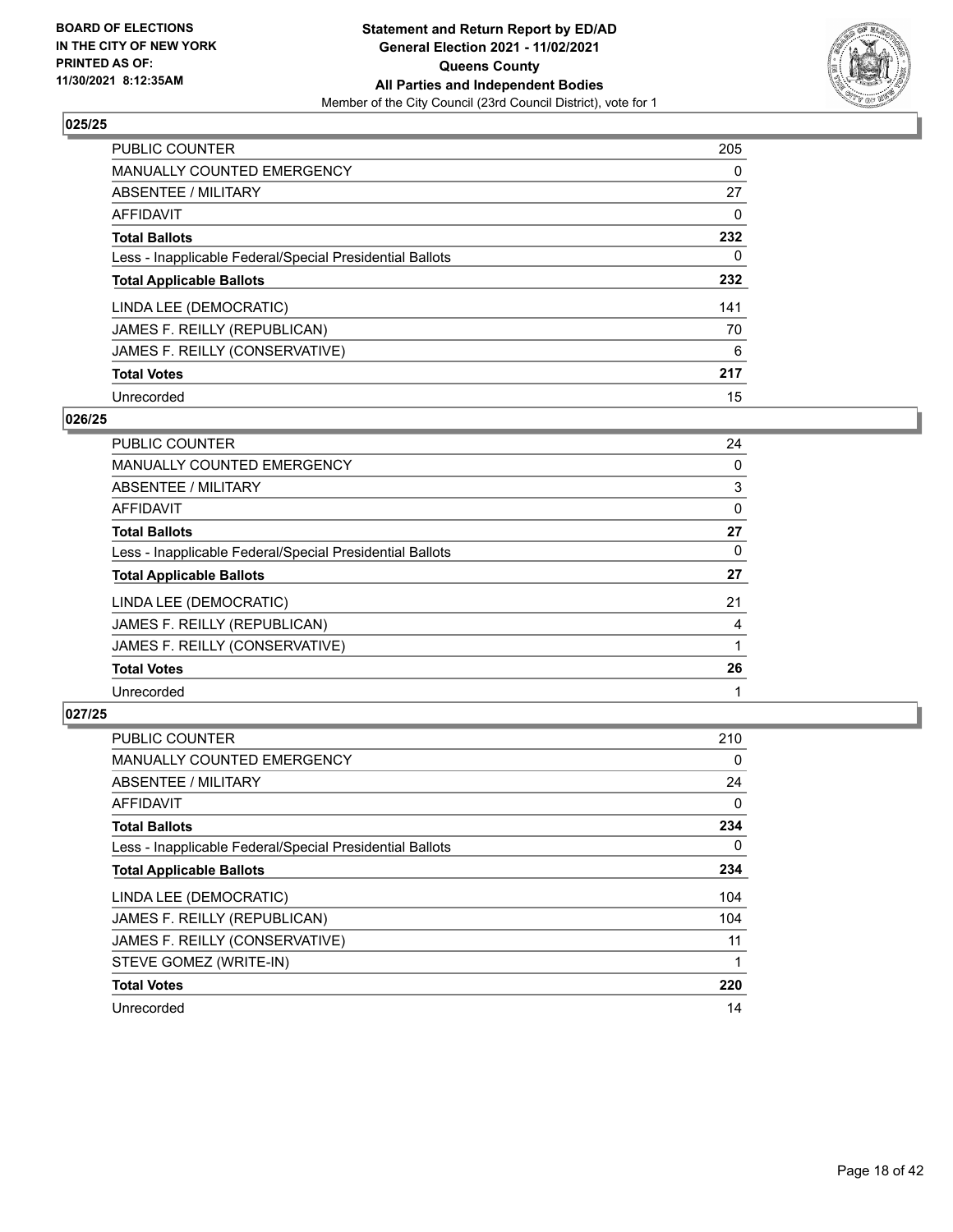

| PUBLIC COUNTER                                           | 212      |
|----------------------------------------------------------|----------|
| <b>MANUALLY COUNTED EMERGENCY</b>                        | $\Omega$ |
| ABSENTEE / MILITARY                                      | 23       |
| AFFIDAVIT                                                |          |
| <b>Total Ballots</b>                                     | 236      |
| Less - Inapplicable Federal/Special Presidential Ballots | 0        |
| <b>Total Applicable Ballots</b>                          | 236      |
| LINDA LEE (DEMOCRATIC)                                   | 131      |
| JAMES F. REILLY (REPUBLICAN)                             | 84       |
| JAMES F. REILLY (CONSERVATIVE)                           | 13       |
| <b>Total Votes</b>                                       | 228      |
| Unrecorded                                               | 8        |

#### **029/25**

| <b>PUBLIC COUNTER</b>                                    | 291 |
|----------------------------------------------------------|-----|
| MANUALLY COUNTED EMERGENCY                               | 0   |
| ABSENTEE / MILITARY                                      | 32  |
| AFFIDAVIT                                                | 1   |
| <b>Total Ballots</b>                                     | 324 |
| Less - Inapplicable Federal/Special Presidential Ballots | 0   |
| <b>Total Applicable Ballots</b>                          | 324 |
| LINDA LEE (DEMOCRATIC)                                   | 156 |
| JAMES F. REILLY (REPUBLICAN)                             | 131 |
| JAMES F. REILLY (CONSERVATIVE)                           | 19  |
| HOLLY E. REED (WRITE-IN)                                 | 1   |
| <b>JOSEPH ROMANOW (WRITE-IN)</b>                         | 1   |
| <b>Total Votes</b>                                       | 308 |
| Unrecorded                                               | 16  |

| <b>PUBLIC COUNTER</b>                                    | 197 |
|----------------------------------------------------------|-----|
| <b>MANUALLY COUNTED EMERGENCY</b>                        | 0   |
| ABSENTEE / MILITARY                                      | 35  |
| AFFIDAVIT                                                | 0   |
| <b>Total Ballots</b>                                     | 232 |
| Less - Inapplicable Federal/Special Presidential Ballots | 0   |
| <b>Total Applicable Ballots</b>                          | 232 |
| LINDA LEE (DEMOCRATIC)                                   | 126 |
| JAMES F. REILLY (REPUBLICAN)                             | 84  |
| JAMES F. REILLY (CONSERVATIVE)                           | 10  |
| <b>Total Votes</b>                                       | 220 |
| Unrecorded                                               | 12  |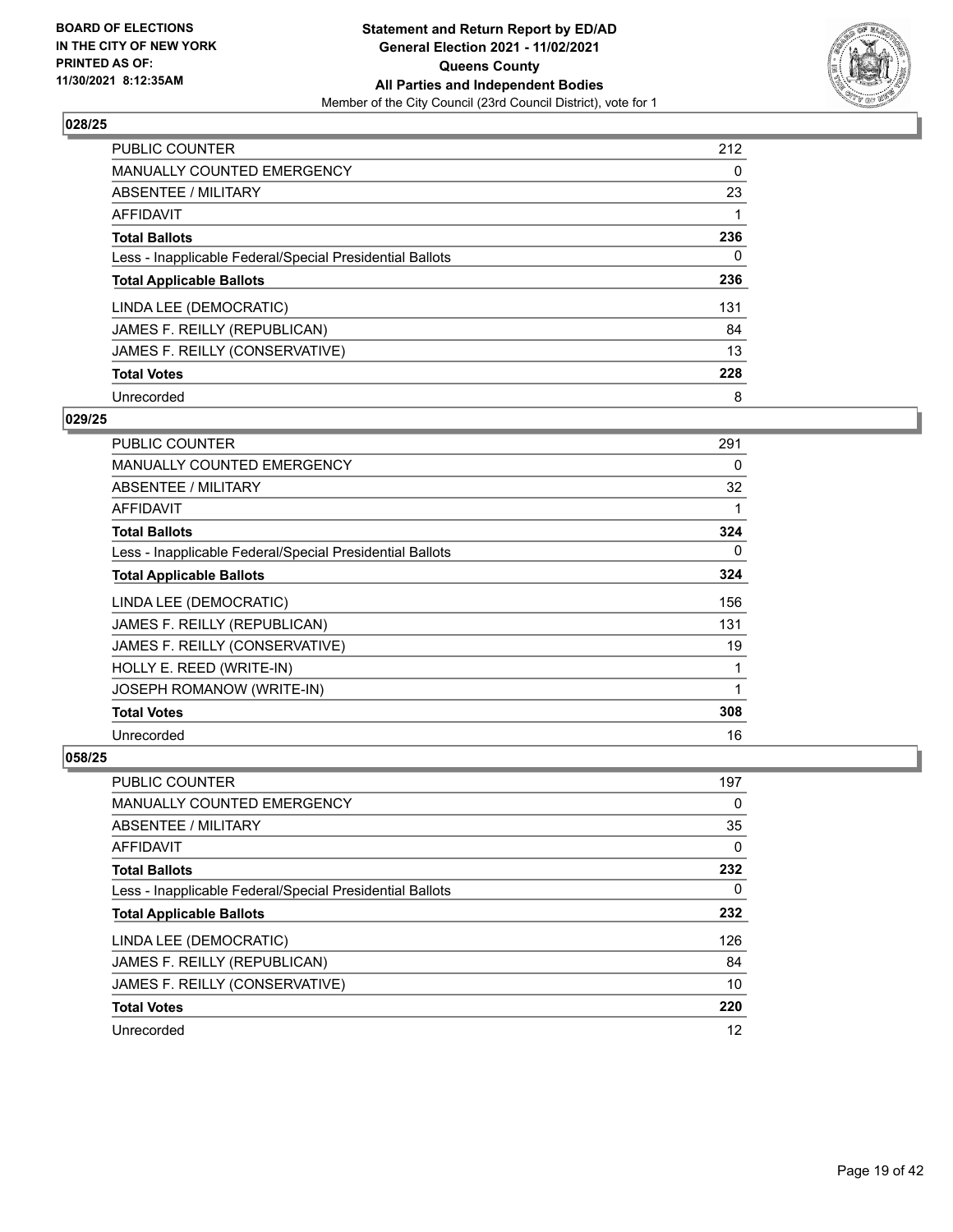

| <b>PUBLIC COUNTER</b>                                    | 208      |
|----------------------------------------------------------|----------|
| <b>MANUALLY COUNTED EMERGENCY</b>                        | $\Omega$ |
| ABSENTEE / MILITARY                                      | 15       |
| AFFIDAVIT                                                | 0        |
| <b>Total Ballots</b>                                     | 223      |
| Less - Inapplicable Federal/Special Presidential Ballots | 0        |
| <b>Total Applicable Ballots</b>                          | 223      |
| LINDA LEE (DEMOCRATIC)                                   | 142      |
| JAMES F. REILLY (REPUBLICAN)                             | 67       |
| JAMES F. REILLY (CONSERVATIVE)                           | 5        |
| <b>Total Votes</b>                                       | 214      |
| Unrecorded                                               | 9        |

#### **066/25**

| <b>PUBLIC COUNTER</b>                                    | 17       |
|----------------------------------------------------------|----------|
| <b>MANUALLY COUNTED EMERGENCY</b>                        | 0        |
| ABSENTEE / MILITARY                                      | 4        |
| AFFIDAVIT                                                | 0        |
| <b>Total Ballots</b>                                     | 21       |
| Less - Inapplicable Federal/Special Presidential Ballots | $\Omega$ |
| <b>Total Applicable Ballots</b>                          | 21       |
| LINDA LEE (DEMOCRATIC)                                   | 10       |
| JAMES F. REILLY (REPUBLICAN)                             | 6        |
| JAMES F. REILLY (CONSERVATIVE)                           | 0        |
| <b>Total Votes</b>                                       | 16       |
| Unrecorded                                               | 5        |

| 0        |
|----------|
| 0        |
| 0        |
| $\Omega$ |
| 0        |
| 0        |
| 0        |
| $\Omega$ |
| $\Omega$ |
| $\Omega$ |
| 0        |
|          |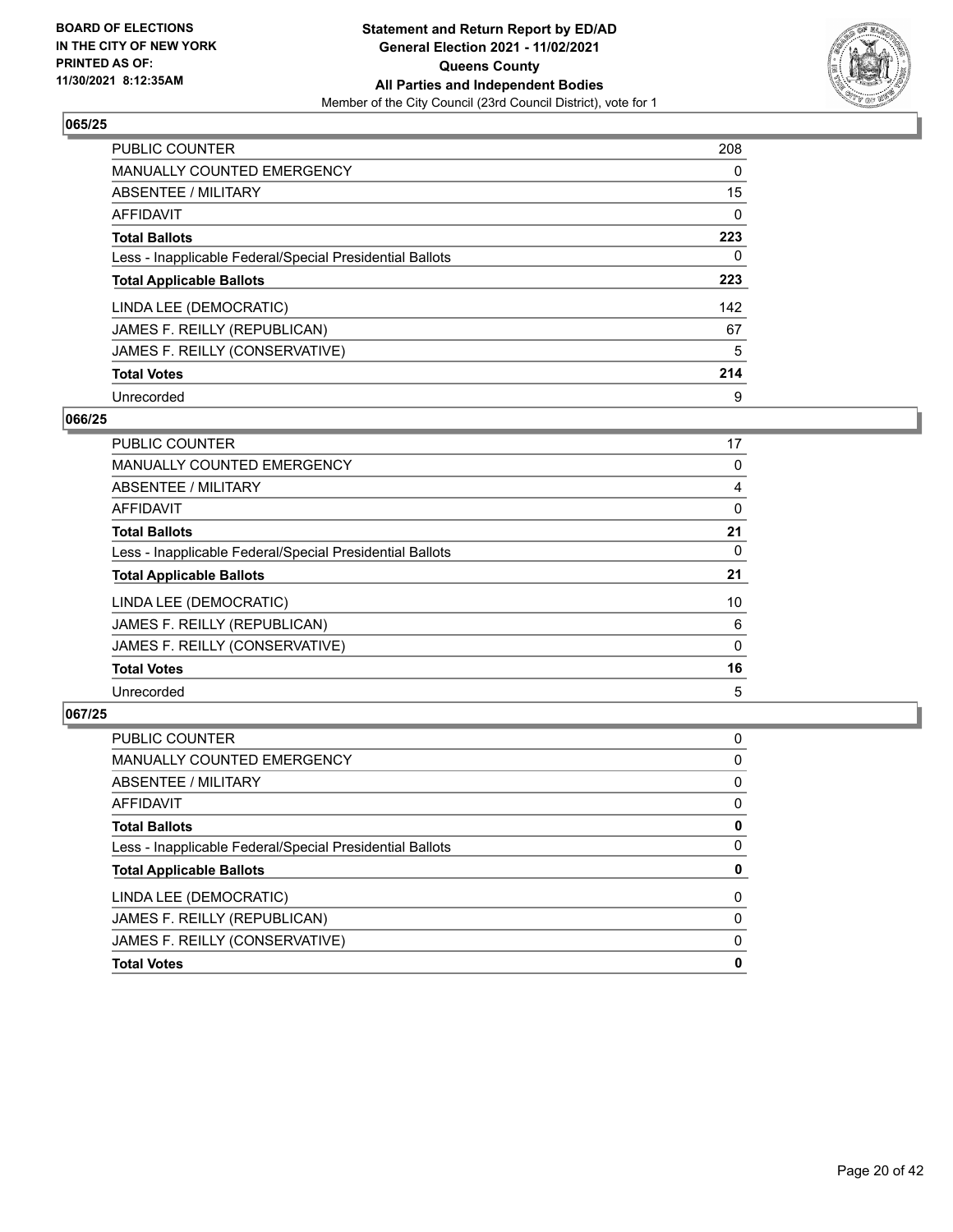

| <b>PUBLIC COUNTER</b>                                    | 190 |
|----------------------------------------------------------|-----|
| <b>MANUALLY COUNTED EMERGENCY</b>                        | 0   |
| ABSENTEE / MILITARY                                      | 41  |
| AFFIDAVIT                                                | 3   |
| <b>Total Ballots</b>                                     | 234 |
| Less - Inapplicable Federal/Special Presidential Ballots | 0   |
| <b>Total Applicable Ballots</b>                          | 234 |
| LINDA LEE (DEMOCRATIC)                                   | 162 |
| JAMES F. REILLY (REPUBLICAN)                             | 47  |
| JAMES F. REILLY (CONSERVATIVE)                           | 9   |
| <b>EMILY GREENBERG (WRITE-IN)</b>                        | 1   |
| <b>JASLIN KAUR (WRITE-IN)</b>                            |     |
| <b>Total Votes</b>                                       | 220 |
| Unrecorded                                               | 14  |

# **072/25**

| <b>PUBLIC COUNTER</b>                                    | 163 |
|----------------------------------------------------------|-----|
| <b>MANUALLY COUNTED EMERGENCY</b>                        | 0   |
| ABSENTEE / MILITARY                                      | 8   |
| AFFIDAVIT                                                | 0   |
| <b>Total Ballots</b>                                     | 171 |
| Less - Inapplicable Federal/Special Presidential Ballots | 0   |
| <b>Total Applicable Ballots</b>                          | 171 |
| LINDA LEE (DEMOCRATIC)                                   | 107 |
| JAMES F. REILLY (REPUBLICAN)                             | 54  |
| JAMES F. REILLY (CONSERVATIVE)                           | 4   |
| <b>Total Votes</b>                                       | 165 |
| Unrecorded                                               | 6   |

| PUBLIC COUNTER                                           | 169 |
|----------------------------------------------------------|-----|
| MANUALLY COUNTED EMERGENCY                               | 0   |
| ABSENTEE / MILITARY                                      | 26  |
| AFFIDAVIT                                                |     |
| <b>Total Ballots</b>                                     | 196 |
| Less - Inapplicable Federal/Special Presidential Ballots | 0   |
| <b>Total Applicable Ballots</b>                          | 196 |
| LINDA LEE (DEMOCRATIC)                                   | 108 |
| JAMES F. REILLY (REPUBLICAN)                             | 74  |
| JAMES F. REILLY (CONSERVATIVE)                           | 8   |
| <b>Total Votes</b>                                       | 190 |
| Unrecorded                                               | 6   |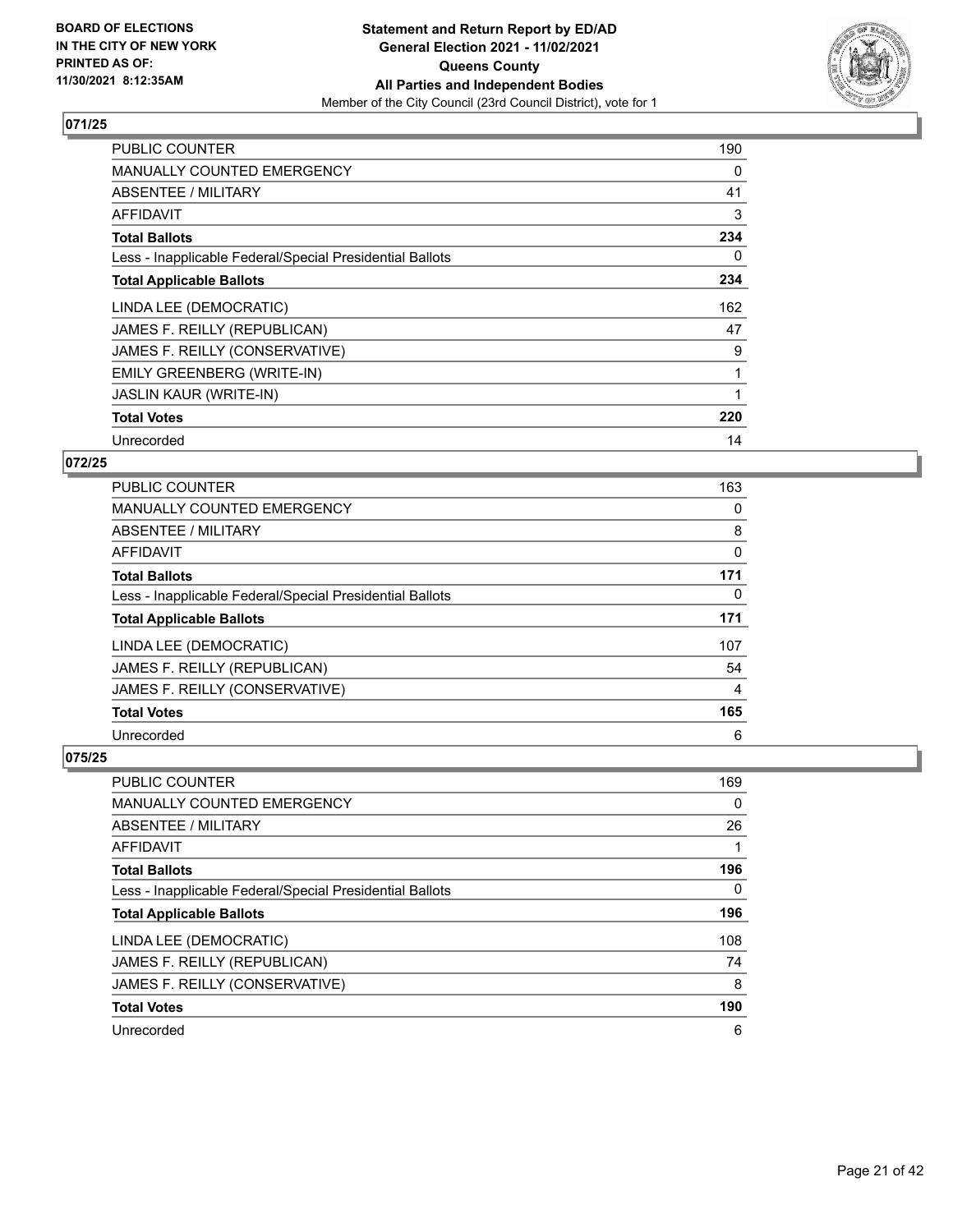

| <b>PUBLIC COUNTER</b>                                    | 109      |
|----------------------------------------------------------|----------|
| <b>MANUALLY COUNTED EMERGENCY</b>                        | $\Omega$ |
| ABSENTEE / MILITARY                                      | 19       |
| <b>AFFIDAVIT</b>                                         | $\Omega$ |
| <b>Total Ballots</b>                                     | 128      |
| Less - Inapplicable Federal/Special Presidential Ballots | 0        |
| <b>Total Applicable Ballots</b>                          | 128      |
| LINDA LEE (DEMOCRATIC)                                   | 46       |
| JAMES F. REILLY (REPUBLICAN)                             | 67       |
| JAMES F. REILLY (CONSERVATIVE)                           | 10       |
|                                                          |          |
| <b>Total Votes</b>                                       | 123      |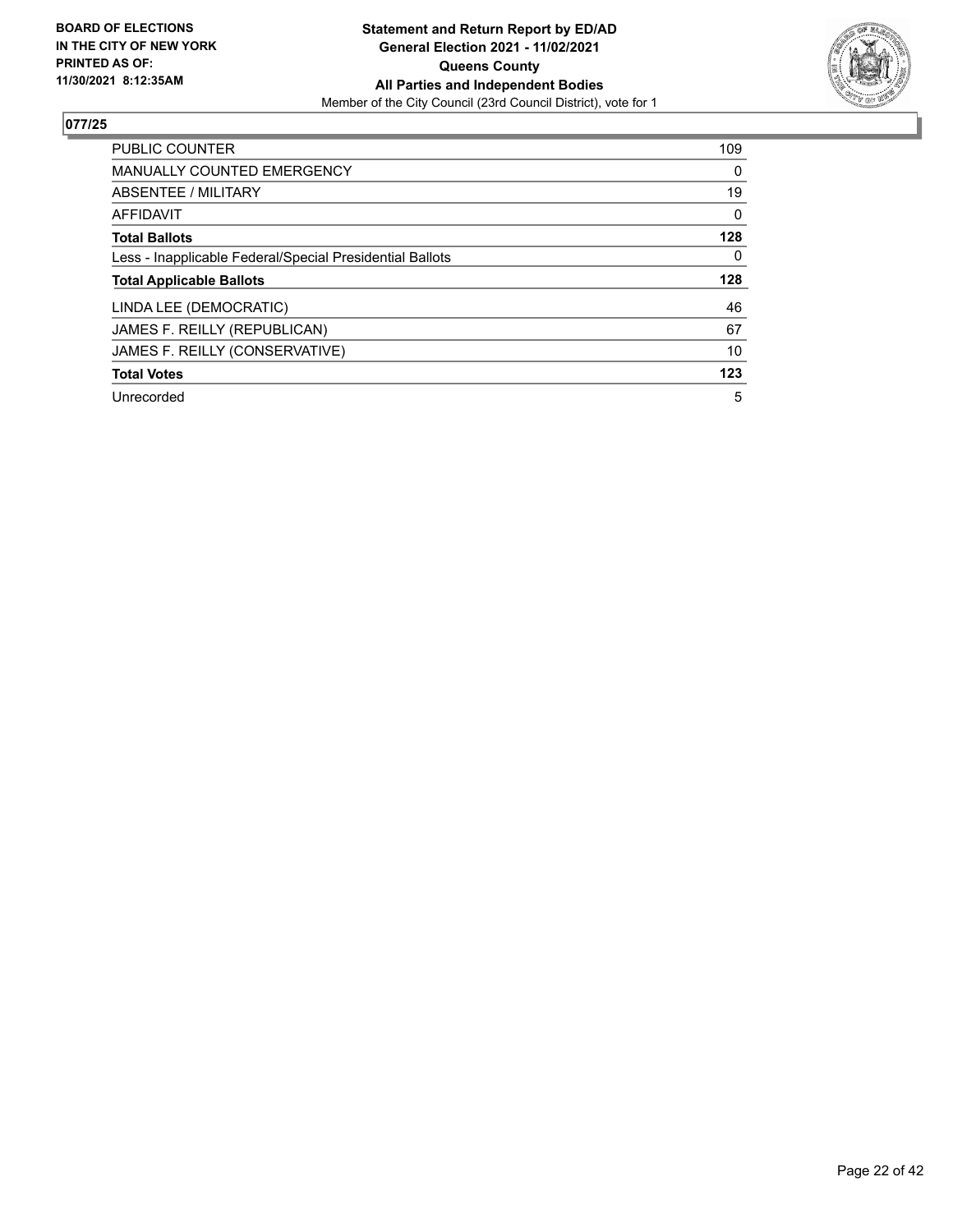

| <b>PUBLIC COUNTER</b>                                    | 178            |
|----------------------------------------------------------|----------------|
| <b>MANUALLY COUNTED EMERGENCY</b>                        | $\Omega$       |
| ABSENTEE / MILITARY                                      | 18             |
| AFFIDAVIT                                                | $\overline{2}$ |
| <b>Total Ballots</b>                                     | 198            |
| Less - Inapplicable Federal/Special Presidential Ballots | 0              |
| <b>Total Applicable Ballots</b>                          | 198            |
| LINDA LEE (DEMOCRATIC)                                   | 113            |
| JAMES F. REILLY (REPUBLICAN)                             | 73             |
| JAMES F. REILLY (CONSERVATIVE)                           | 5              |
| <b>Total Votes</b>                                       | 191            |
| Unrecorded                                               | 7              |

#### **042/26**

| <b>PUBLIC COUNTER</b>                                    | 205      |
|----------------------------------------------------------|----------|
| <b>MANUALLY COUNTED EMERGENCY</b>                        | 0        |
| ABSENTEE / MILITARY                                      | 29       |
| <b>AFFIDAVIT</b>                                         |          |
| <b>Total Ballots</b>                                     | 235      |
| Less - Inapplicable Federal/Special Presidential Ballots | $\Omega$ |
| <b>Total Applicable Ballots</b>                          | 235      |
| LINDA LEE (DEMOCRATIC)                                   | 128      |
| JAMES F. REILLY (REPUBLICAN)                             | 92       |
| JAMES F. REILLY (CONSERVATIVE)                           | 9        |
| <b>Total Votes</b>                                       | 229      |
| Unrecorded                                               | 6        |

| <b>PUBLIC COUNTER</b>                                    | 118 |
|----------------------------------------------------------|-----|
| <b>MANUALLY COUNTED EMERGENCY</b>                        | 0   |
| ABSENTEE / MILITARY                                      | 10  |
| <b>AFFIDAVIT</b>                                         | 3   |
| <b>Total Ballots</b>                                     | 131 |
| Less - Inapplicable Federal/Special Presidential Ballots | 0   |
| <b>Total Applicable Ballots</b>                          | 131 |
| LINDA LEE (DEMOCRATIC)                                   | 57  |
| JAMES F. REILLY (REPUBLICAN)                             | 64  |
| JAMES F. REILLY (CONSERVATIVE)                           | 6   |
| <b>Total Votes</b>                                       | 127 |
| Unrecorded                                               | 4   |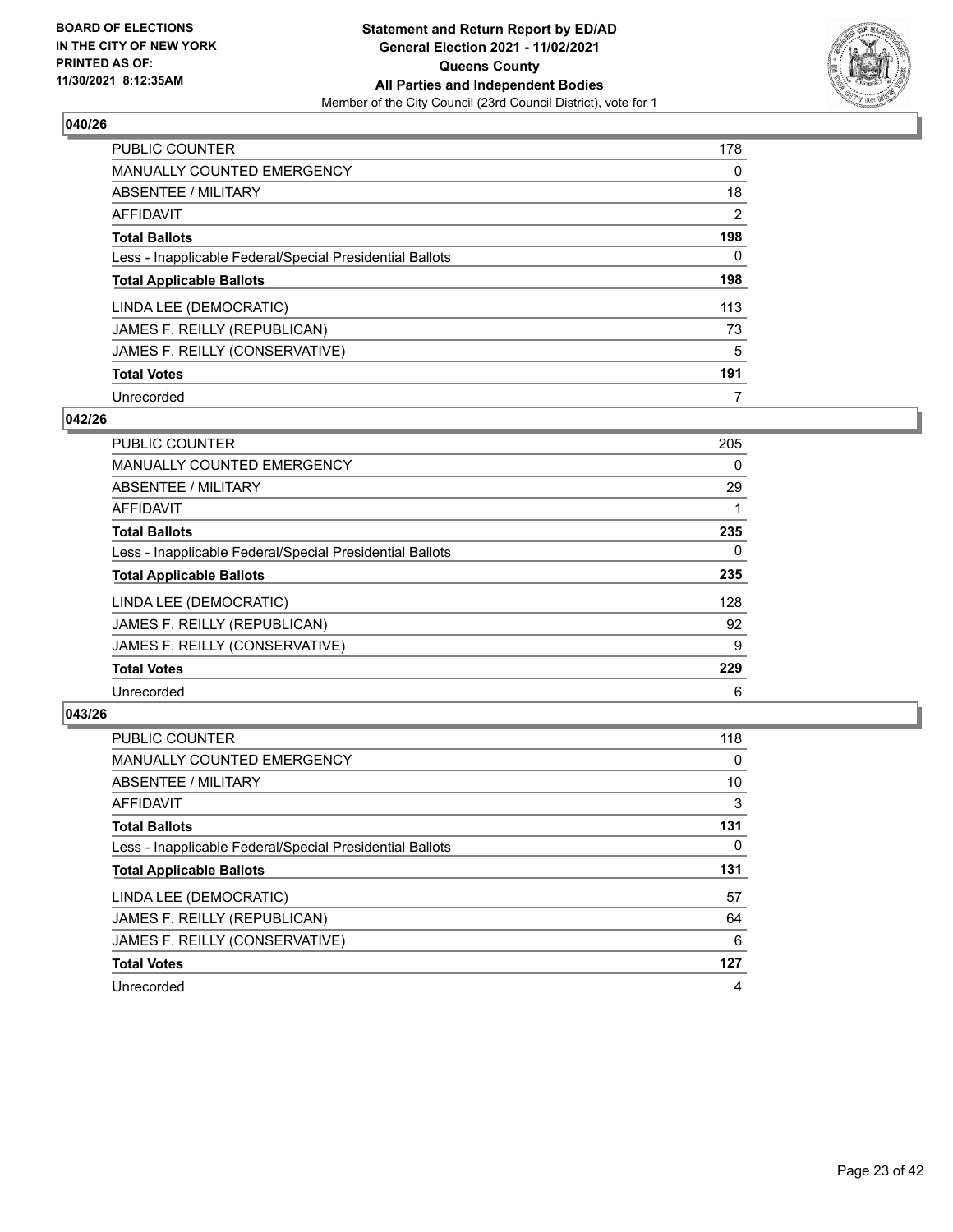

| <b>PUBLIC COUNTER</b>                                    | 105      |
|----------------------------------------------------------|----------|
| <b>MANUALLY COUNTED EMERGENCY</b>                        | $\Omega$ |
| ABSENTEE / MILITARY                                      | 13       |
| AFFIDAVIT                                                | 0        |
| <b>Total Ballots</b>                                     | 118      |
| Less - Inapplicable Federal/Special Presidential Ballots | 0        |
| <b>Total Applicable Ballots</b>                          | 118      |
| LINDA LEE (DEMOCRATIC)                                   | 68       |
| JAMES F. REILLY (REPUBLICAN)                             | 38       |
| JAMES F. REILLY (CONSERVATIVE)                           | 4        |
| <b>Total Votes</b>                                       | 110      |
| Unrecorded                                               | 8        |

#### **045/26**

| <b>PUBLIC COUNTER</b>                                    | 292 |
|----------------------------------------------------------|-----|
| <b>MANUALLY COUNTED EMERGENCY</b>                        | 0   |
| ABSENTEE / MILITARY                                      | 47  |
| AFFIDAVIT                                                | 2   |
| <b>Total Ballots</b>                                     | 341 |
| Less - Inapplicable Federal/Special Presidential Ballots | 0   |
| <b>Total Applicable Ballots</b>                          | 341 |
| LINDA LEE (DEMOCRATIC)                                   | 186 |
| JAMES F. REILLY (REPUBLICAN)                             | 118 |
| JAMES F. REILLY (CONSERVATIVE)                           | 20  |
| VICKIE PALADINO (WRITE-IN)                               |     |
| <b>Total Votes</b>                                       | 325 |
| Unrecorded                                               | 16  |

| <b>PUBLIC COUNTER</b>                                    | 332 |
|----------------------------------------------------------|-----|
| <b>MANUALLY COUNTED EMERGENCY</b>                        | 0   |
| ABSENTEE / MILITARY                                      | 42  |
| AFFIDAVIT                                                | 2   |
| <b>Total Ballots</b>                                     | 376 |
| Less - Inapplicable Federal/Special Presidential Ballots | 0   |
| <b>Total Applicable Ballots</b>                          | 376 |
| LINDA LEE (DEMOCRATIC)                                   | 209 |
| JAMES F. REILLY (REPUBLICAN)                             | 140 |
| JAMES F. REILLY (CONSERVATIVE)                           | 15  |
| <b>Total Votes</b>                                       | 364 |
| Unrecorded                                               | 12  |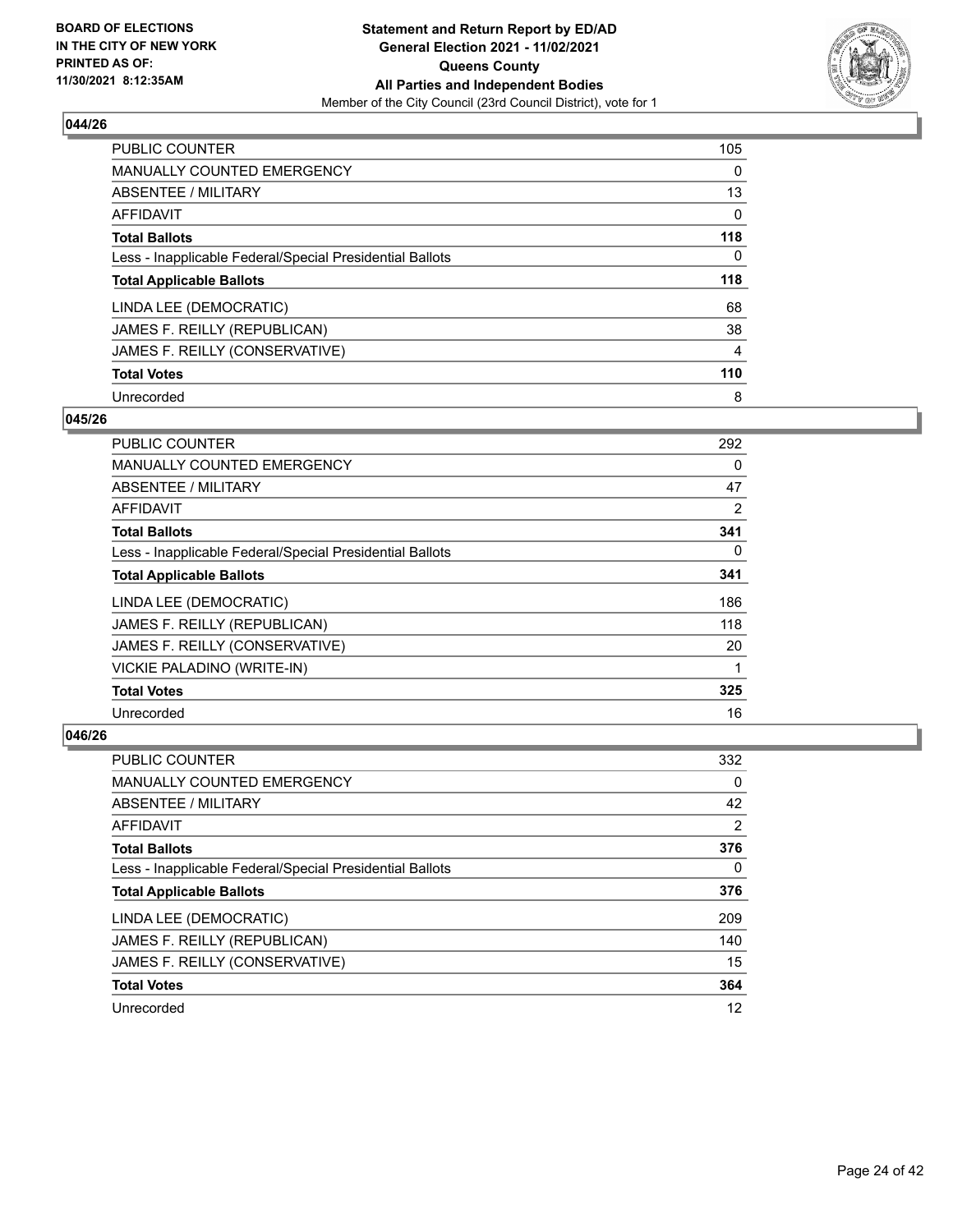

| <b>PUBLIC COUNTER</b>                                    | 331 |
|----------------------------------------------------------|-----|
| <b>MANUALLY COUNTED EMERGENCY</b>                        | 0   |
| ABSENTEE / MILITARY                                      | 40  |
| AFFIDAVIT                                                | 2   |
| <b>Total Ballots</b>                                     | 373 |
| Less - Inapplicable Federal/Special Presidential Ballots | 0   |
| <b>Total Applicable Ballots</b>                          | 373 |
| LINDA LEE (DEMOCRATIC)                                   | 220 |
| JAMES F. REILLY (REPUBLICAN)                             | 110 |
| JAMES F. REILLY (CONSERVATIVE)                           | 25  |
| JOSEPH R. CONCANNON (WRITE-IN)                           |     |
| STEVE BEHAR (WRITE-IN)                                   | 1   |
| <b>Total Votes</b>                                       | 357 |
| Unrecorded                                               | 16  |

# **048/26**

| PUBLIC COUNTER                                           | 277      |
|----------------------------------------------------------|----------|
| <b>MANUALLY COUNTED EMERGENCY</b>                        | 0        |
| ABSENTEE / MILITARY                                      | 43       |
| <b>AFFIDAVIT</b>                                         | 3        |
| <b>Total Ballots</b>                                     | 323      |
| Less - Inapplicable Federal/Special Presidential Ballots | $\Omega$ |
| <b>Total Applicable Ballots</b>                          | 323      |
| LINDA LEE (DEMOCRATIC)                                   | 182      |
| JAMES F. REILLY (REPUBLICAN)                             | 120      |
| JAMES F. REILLY (CONSERVATIVE)                           | 11       |
| <b>Total Votes</b>                                       | 313      |
| Unrecorded                                               | 10       |

| <b>PUBLIC COUNTER</b>                                    | 251 |
|----------------------------------------------------------|-----|
| MANUALLY COUNTED EMERGENCY                               | 0   |
| ABSENTEE / MILITARY                                      | 27  |
| AFFIDAVIT                                                |     |
| <b>Total Ballots</b>                                     | 279 |
| Less - Inapplicable Federal/Special Presidential Ballots | 0   |
| <b>Total Applicable Ballots</b>                          | 279 |
| LINDA LEE (DEMOCRATIC)                                   | 140 |
| JAMES F. REILLY (REPUBLICAN)                             | 110 |
| JAMES F. REILLY (CONSERVATIVE)                           | 14  |
| UNATTRIBUTABLE WRITE-IN (WRITE-IN)                       | 1   |
| <b>Total Votes</b>                                       | 265 |
| Unrecorded                                               | 14  |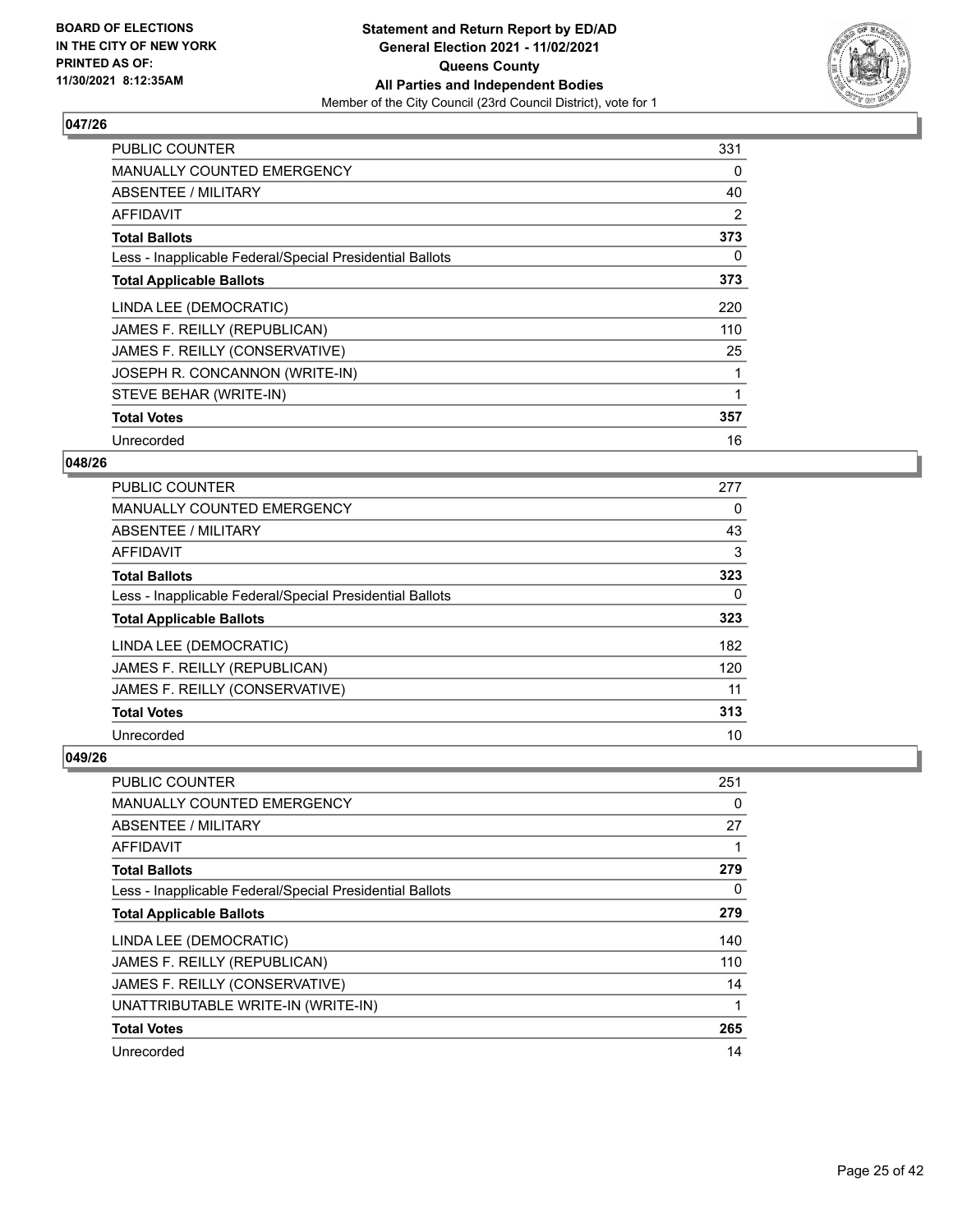

| PUBLIC COUNTER                                           | 309      |
|----------------------------------------------------------|----------|
| <b>MANUALLY COUNTED EMERGENCY</b>                        | $\Omega$ |
| ABSENTEE / MILITARY                                      | 34       |
| AFFIDAVIT                                                | $\Omega$ |
| <b>Total Ballots</b>                                     | 343      |
| Less - Inapplicable Federal/Special Presidential Ballots | 0        |
| <b>Total Applicable Ballots</b>                          | 343      |
| LINDA LEE (DEMOCRATIC)                                   | 259      |
| JAMES F. REILLY (REPUBLICAN)                             | 59       |
| JAMES F. REILLY (CONSERVATIVE)                           | 8        |
| <b>Total Votes</b>                                       | 326      |
| Unrecorded                                               | 17       |

#### **072/26**

| <b>PUBLIC COUNTER</b>                                    | 281      |
|----------------------------------------------------------|----------|
| <b>MANUALLY COUNTED EMERGENCY</b>                        | 0        |
| ABSENTEE / MILITARY                                      | 33       |
| AFFIDAVIT                                                | 2        |
| <b>Total Ballots</b>                                     | 316      |
| Less - Inapplicable Federal/Special Presidential Ballots | $\Omega$ |
| <b>Total Applicable Ballots</b>                          | 316      |
| LINDA LEE (DEMOCRATIC)                                   | 173      |
| JAMES F. REILLY (REPUBLICAN)                             | 111      |
| JAMES F. REILLY (CONSERVATIVE)                           | 19       |
| DAVID BAUM (WRITE-IN)                                    | 1        |
| <b>Total Votes</b>                                       | 304      |
| Unrecorded                                               | 12       |

| <b>PUBLIC COUNTER</b>                                    | 277 |
|----------------------------------------------------------|-----|
| <b>MANUALLY COUNTED EMERGENCY</b>                        | 0   |
| <b>ABSENTEE / MILITARY</b>                               | 28  |
| AFFIDAVIT                                                | 2   |
| <b>Total Ballots</b>                                     | 307 |
| Less - Inapplicable Federal/Special Presidential Ballots | 0   |
| <b>Total Applicable Ballots</b>                          | 307 |
| LINDA LEE (DEMOCRATIC)                                   | 230 |
| JAMES F. REILLY (REPUBLICAN)                             | 61  |
| JAMES F. REILLY (CONSERVATIVE)                           | 5   |
| RUDOLPH GIULIANI (WRITE-IN)                              | 1   |
| <b>Total Votes</b>                                       | 297 |
| Unrecorded                                               | 10  |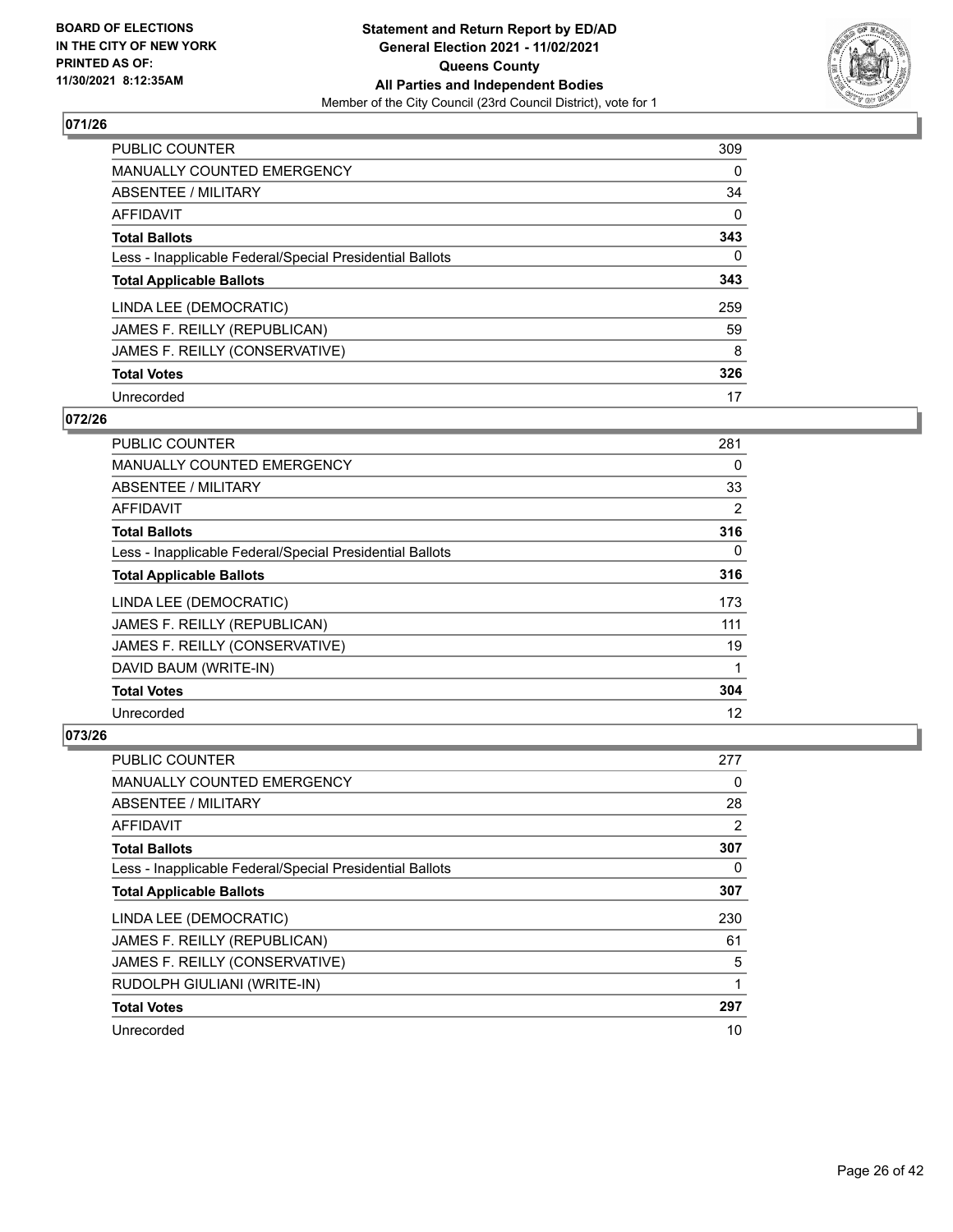

| <b>PUBLIC COUNTER</b>                                    | 136      |
|----------------------------------------------------------|----------|
| <b>MANUALLY COUNTED EMERGENCY</b>                        | $\Omega$ |
| ABSENTEE / MILITARY                                      | 16       |
| AFFIDAVIT                                                | $\Omega$ |
| <b>Total Ballots</b>                                     | 152      |
| Less - Inapplicable Federal/Special Presidential Ballots | 0        |
| <b>Total Applicable Ballots</b>                          | 152      |
| LINDA LEE (DEMOCRATIC)                                   | 80       |
| JAMES F. REILLY (REPUBLICAN)                             | 55       |
| JAMES F. REILLY (CONSERVATIVE)                           | 10       |
| <b>Total Votes</b>                                       | 145      |
| Unrecorded                                               |          |

#### **075/26**

| <b>PUBLIC COUNTER</b>                                    | 265      |
|----------------------------------------------------------|----------|
| <b>MANUALLY COUNTED EMERGENCY</b>                        | 0        |
| ABSENTEE / MILITARY                                      | 38       |
| <b>AFFIDAVIT</b>                                         | $\Omega$ |
| <b>Total Ballots</b>                                     | 303      |
| Less - Inapplicable Federal/Special Presidential Ballots | $\Omega$ |
| <b>Total Applicable Ballots</b>                          | 303      |
| LINDA LEE (DEMOCRATIC)                                   | 152      |
| JAMES F. REILLY (REPUBLICAN)                             | 120      |
| JAMES F. REILLY (CONSERVATIVE)                           | 12       |
| <b>Total Votes</b>                                       | 284      |
| Unrecorded                                               | 19       |

| <b>PUBLIC COUNTER</b>                                    | 215      |
|----------------------------------------------------------|----------|
| MANUALLY COUNTED EMERGENCY                               | 0        |
| ABSENTEE / MILITARY                                      | 23       |
| AFFIDAVIT                                                | 0        |
| <b>Total Ballots</b>                                     | 238      |
| Less - Inapplicable Federal/Special Presidential Ballots | $\Omega$ |
| <b>Total Applicable Ballots</b>                          | 238      |
| LINDA LEE (DEMOCRATIC)                                   | 117      |
| JAMES F. REILLY (REPUBLICAN)                             | 101      |
| JAMES F. REILLY (CONSERVATIVE)                           | 9        |
| <b>Total Votes</b>                                       | 227      |
| Unrecorded                                               | 11       |
| 078/26 COMBINED into: 066/25                             |          |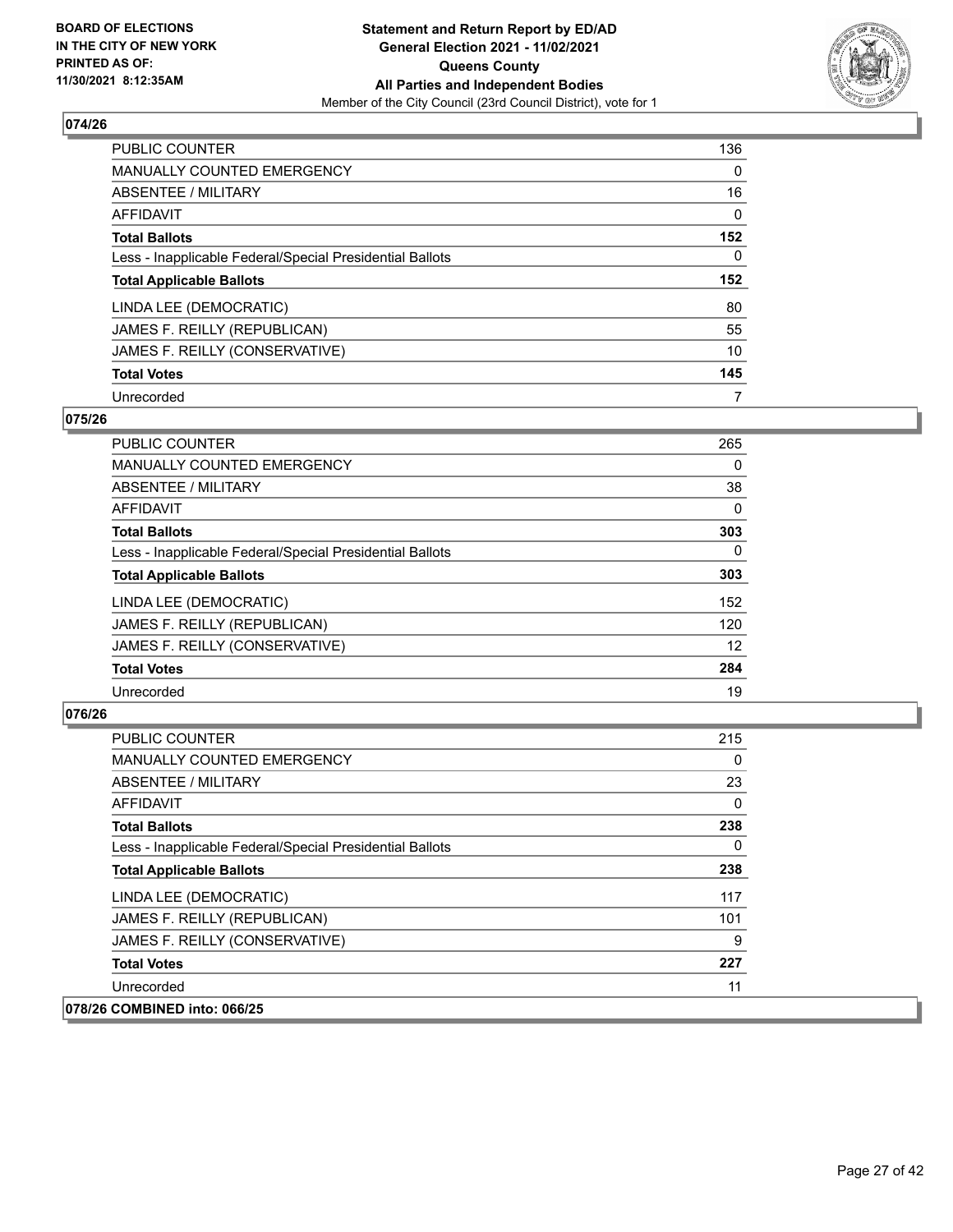

| <b>PUBLIC COUNTER</b>                                    | 290 |
|----------------------------------------------------------|-----|
| <b>MANUALLY COUNTED EMERGENCY</b>                        | 0   |
| ABSENTEE / MILITARY                                      | 37  |
| AFFIDAVIT                                                | 4   |
| <b>Total Ballots</b>                                     | 331 |
| Less - Inapplicable Federal/Special Presidential Ballots | 0   |
| <b>Total Applicable Ballots</b>                          | 331 |
| LINDA LEE (DEMOCRATIC)                                   | 242 |
| JAMES F. REILLY (REPUBLICAN)                             | 68  |
| JAMES F. REILLY (CONSERVATIVE)                           | 8   |
| <b>Total Votes</b>                                       | 318 |
| Unrecorded                                               | 13  |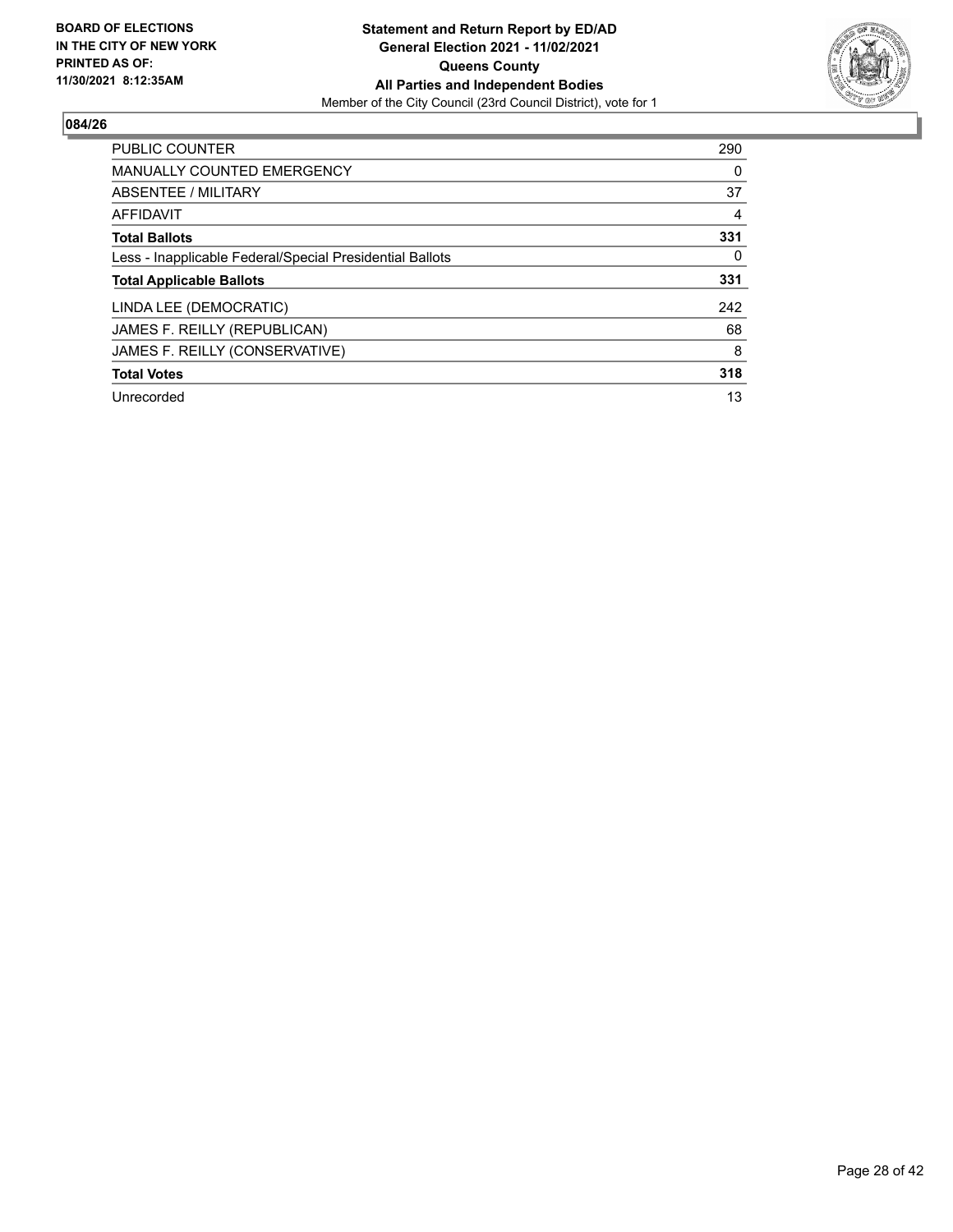

| PUBLIC COUNTER                                           | 113      |
|----------------------------------------------------------|----------|
| <b>MANUALLY COUNTED EMERGENCY</b>                        | $\Omega$ |
| ABSENTEE / MILITARY                                      | 18       |
| AFFIDAVIT                                                | 0        |
| <b>Total Ballots</b>                                     | 131      |
| Less - Inapplicable Federal/Special Presidential Ballots | 0        |
| <b>Total Applicable Ballots</b>                          | 131      |
| LINDA LEE (DEMOCRATIC)                                   | 105      |
| JAMES F. REILLY (REPUBLICAN)                             | 15       |
| JAMES F. REILLY (CONSERVATIVE)                           | 4        |
| <b>Total Votes</b>                                       | 124      |
| Unrecorded                                               | 7        |

#### **037/29**

| <b>PUBLIC COUNTER</b>                                    | 105 |
|----------------------------------------------------------|-----|
| <b>MANUALLY COUNTED EMERGENCY</b>                        | 0   |
| ABSENTEE / MILITARY                                      | 21  |
| AFFIDAVIT                                                |     |
| <b>Total Ballots</b>                                     | 127 |
| Less - Inapplicable Federal/Special Presidential Ballots | 0   |
| <b>Total Applicable Ballots</b>                          | 127 |
| LINDA LEE (DEMOCRATIC)                                   | 94  |
| JAMES F. REILLY (REPUBLICAN)                             | 17  |
| JAMES F. REILLY (CONSERVATIVE)                           | 6   |
| MARCIA M FRANCIS (WRITE-IN)                              |     |
| <b>Total Votes</b>                                       | 118 |
| Unrecorded                                               | 9   |

| <b>PUBLIC COUNTER</b>                                    | 128 |
|----------------------------------------------------------|-----|
| <b>MANUALLY COUNTED EMERGENCY</b>                        | 0   |
| ABSENTEE / MILITARY                                      | 19  |
| AFFIDAVIT                                                | 2   |
| <b>Total Ballots</b>                                     | 149 |
| Less - Inapplicable Federal/Special Presidential Ballots | 0   |
| <b>Total Applicable Ballots</b>                          | 149 |
| LINDA LEE (DEMOCRATIC)                                   | 117 |
| JAMES F. REILLY (REPUBLICAN)                             | 21  |
| JAMES F. REILLY (CONSERVATIVE)                           | 2   |
| <b>Total Votes</b>                                       | 140 |
| Unrecorded                                               | 9   |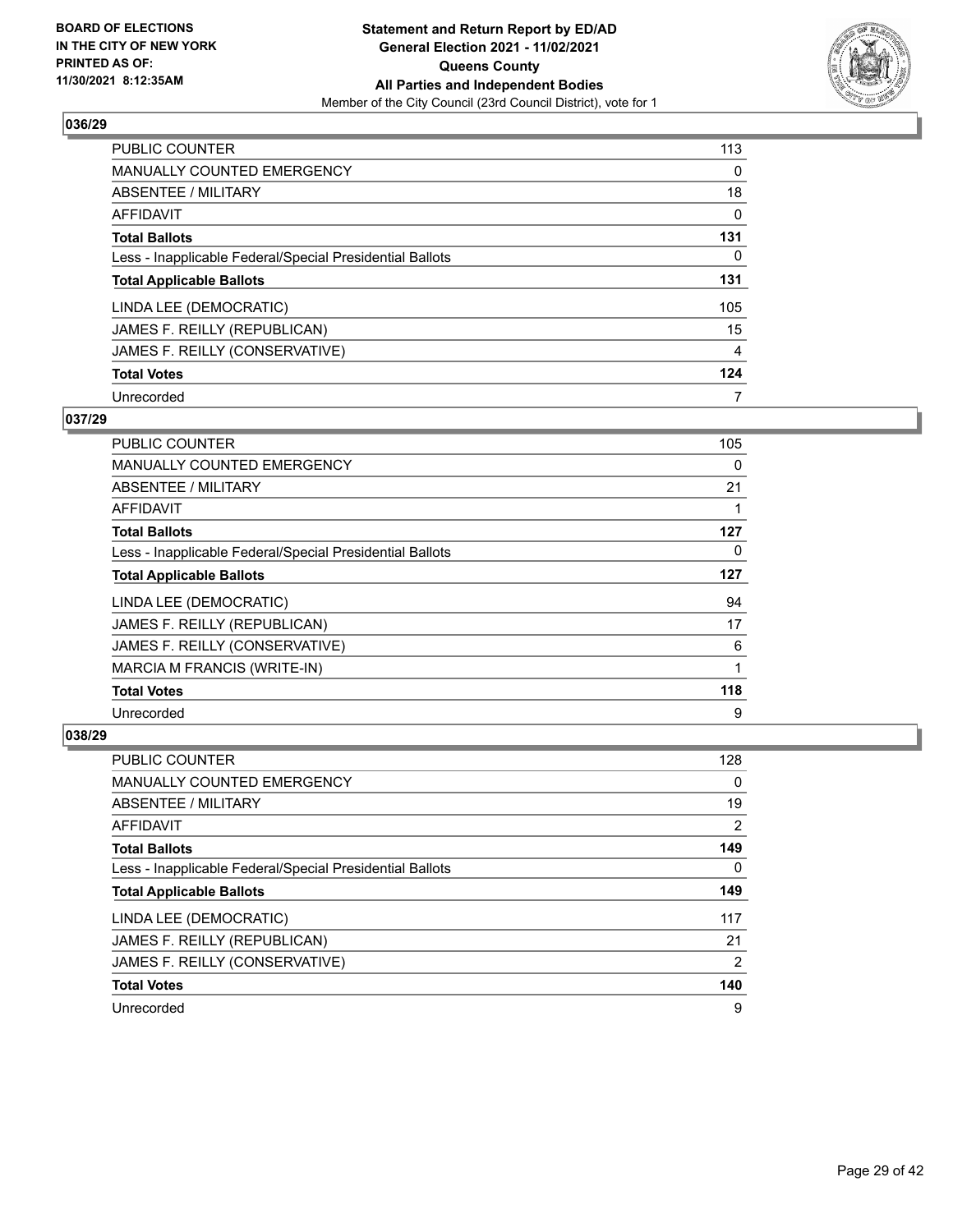

| <b>PUBLIC COUNTER</b>                                    | 136            |
|----------------------------------------------------------|----------------|
| <b>MANUALLY COUNTED EMERGENCY</b>                        | 0              |
| ABSENTEE / MILITARY                                      | 9              |
| AFFIDAVIT                                                | $\overline{2}$ |
| <b>Total Ballots</b>                                     | 147            |
| Less - Inapplicable Federal/Special Presidential Ballots | 0              |
| <b>Total Applicable Ballots</b>                          | 147            |
| LINDA LEE (DEMOCRATIC)                                   | 118            |
| JAMES F. REILLY (REPUBLICAN)                             | 17             |
| JAMES F. REILLY (CONSERVATIVE)                           |                |
| <b>Total Votes</b>                                       | 136            |
|                                                          |                |

| <b>PUBLIC COUNTER</b>                                    | 153 |
|----------------------------------------------------------|-----|
| <b>MANUALLY COUNTED EMERGENCY</b>                        | 0   |
| ABSENTEE / MILITARY                                      | 11  |
| AFFIDAVIT                                                | 0   |
| <b>Total Ballots</b>                                     | 164 |
| Less - Inapplicable Federal/Special Presidential Ballots | 0   |
| <b>Total Applicable Ballots</b>                          | 164 |
| LINDA LEE (DEMOCRATIC)                                   | 125 |
| JAMES F. REILLY (REPUBLICAN)                             | 25  |
| JAMES F. REILLY (CONSERVATIVE)                           | 3   |
| <b>Total Votes</b>                                       | 153 |
| Unrecorded                                               | 11  |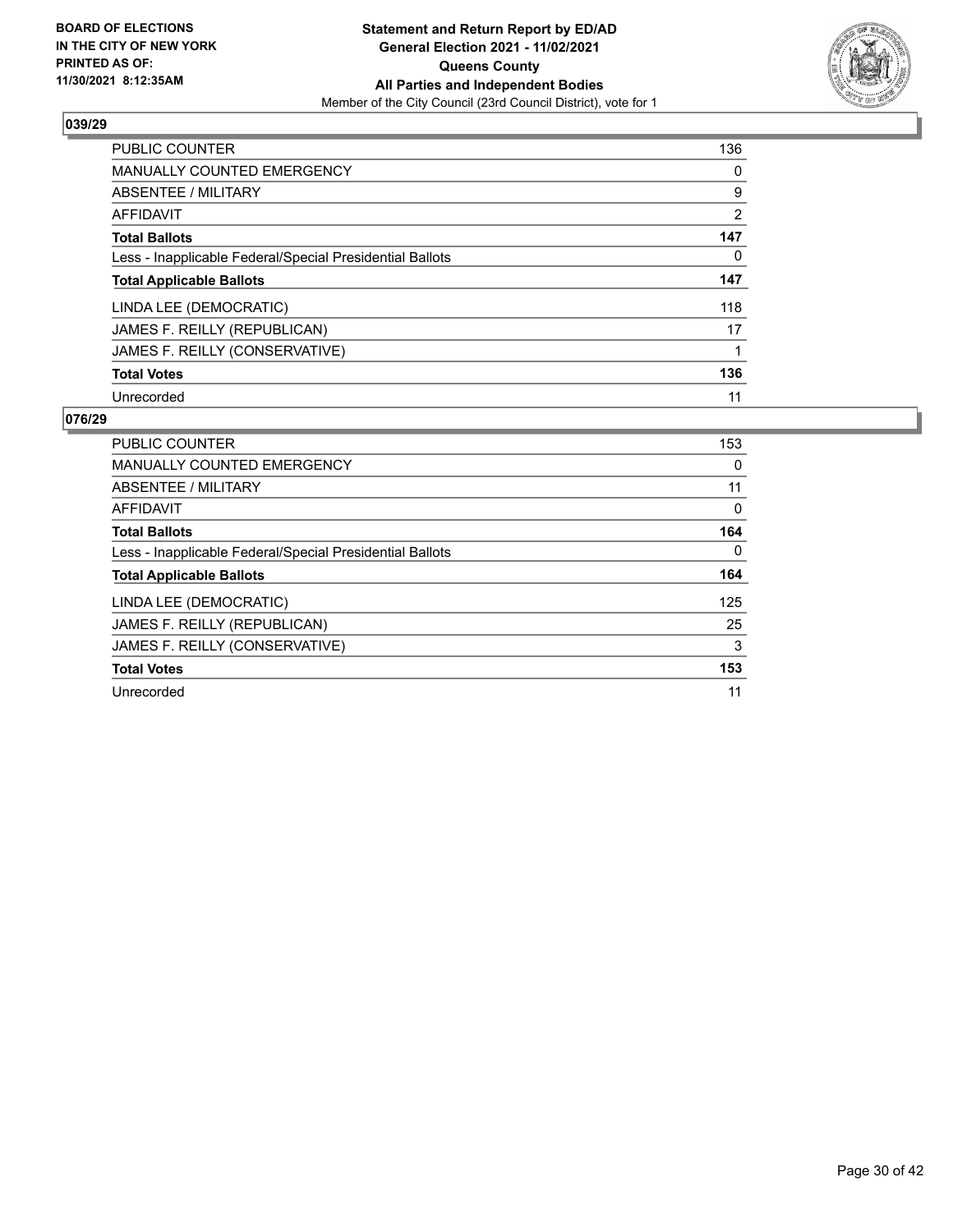

| <b>PUBLIC COUNTER</b>                                    | 244            |
|----------------------------------------------------------|----------------|
| <b>MANUALLY COUNTED EMERGENCY</b>                        | $\Omega$       |
| ABSENTEE / MILITARY                                      | 35             |
| AFFIDAVIT                                                | $\overline{2}$ |
| <b>Total Ballots</b>                                     | 281            |
| Less - Inapplicable Federal/Special Presidential Ballots | 0              |
| <b>Total Applicable Ballots</b>                          | 281            |
| LINDA LEE (DEMOCRATIC)                                   | 130            |
| JAMES F. REILLY (REPUBLICAN)                             | 123            |
| JAMES F. REILLY (CONSERVATIVE)                           | 19             |
| <b>Total Votes</b>                                       | 272            |
| Unrecorded                                               | 9              |

# **002/33**

| <b>PUBLIC COUNTER</b>                                    | 267      |
|----------------------------------------------------------|----------|
| <b>MANUALLY COUNTED EMERGENCY</b>                        | 0        |
| ABSENTEE / MILITARY                                      | 10       |
| <b>AFFIDAVIT</b>                                         | 3        |
| <b>Total Ballots</b>                                     | 280      |
| Less - Inapplicable Federal/Special Presidential Ballots | $\Omega$ |
| <b>Total Applicable Ballots</b>                          | 280      |
| LINDA LEE (DEMOCRATIC)                                   | 117      |
| JAMES F. REILLY (REPUBLICAN)                             | 125      |
| JAMES F. REILLY (CONSERVATIVE)                           | 26       |
| <b>Total Votes</b>                                       | 268      |
| Unrecorded                                               | 12       |

| <b>PUBLIC COUNTER</b>                                    | 218 |
|----------------------------------------------------------|-----|
| <b>MANUALLY COUNTED EMERGENCY</b>                        | 0   |
| ABSENTEE / MILITARY                                      | 32  |
| AFFIDAVIT                                                | 3   |
| <b>Total Ballots</b>                                     | 253 |
| Less - Inapplicable Federal/Special Presidential Ballots | 0   |
| <b>Total Applicable Ballots</b>                          | 253 |
| LINDA LEE (DEMOCRATIC)                                   | 156 |
| JAMES F. REILLY (REPUBLICAN)                             | 79  |
| JAMES F. REILLY (CONSERVATIVE)                           | 9   |
| <b>Total Votes</b>                                       | 244 |
| Unrecorded                                               | 9   |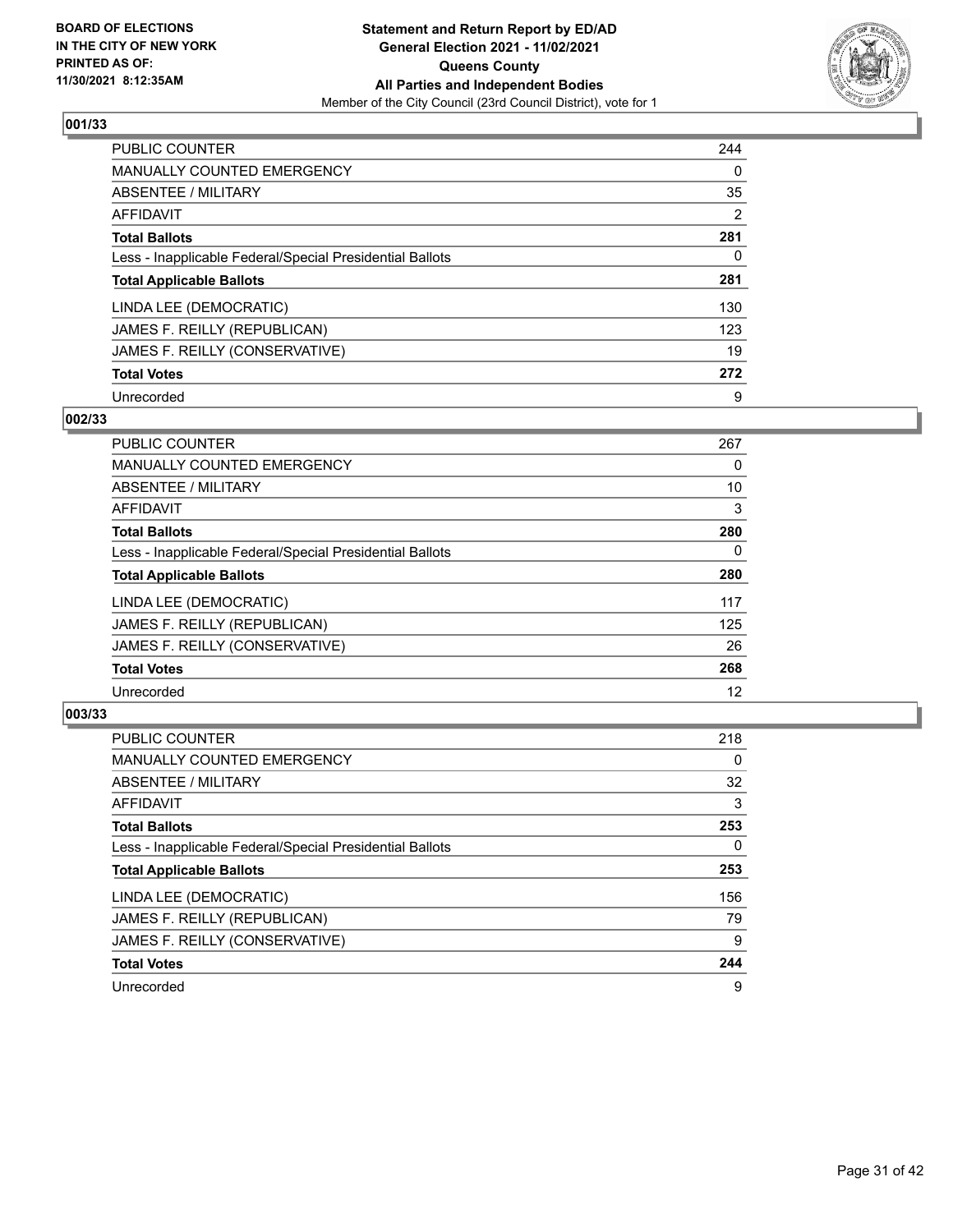

| PUBLIC COUNTER                                           | 182      |
|----------------------------------------------------------|----------|
| <b>MANUALLY COUNTED EMERGENCY</b>                        | 0        |
| ABSENTEE / MILITARY                                      | 38       |
| AFFIDAVIT                                                | $\Omega$ |
| <b>Total Ballots</b>                                     | 220      |
| Less - Inapplicable Federal/Special Presidential Ballots | 0        |
| <b>Total Applicable Ballots</b>                          | 220      |
| LINDA LEE (DEMOCRATIC)                                   | 136      |
| JAMES F. REILLY (REPUBLICAN)                             | 65       |
| JAMES F. REILLY (CONSERVATIVE)                           | 12       |
| <b>Total Votes</b>                                       | 213      |
| Unrecorded                                               | 7        |

#### **005/33**

| <b>PUBLIC COUNTER</b>                                    | 242 |
|----------------------------------------------------------|-----|
| MANUALLY COUNTED EMERGENCY                               | 0   |
| ABSENTEE / MILITARY                                      | 17  |
| AFFIDAVIT                                                | 0   |
| <b>Total Ballots</b>                                     | 259 |
| Less - Inapplicable Federal/Special Presidential Ballots | 0   |
| <b>Total Applicable Ballots</b>                          | 259 |
| LINDA LEE (DEMOCRATIC)                                   | 137 |
| JAMES F. REILLY (REPUBLICAN)                             | 108 |
| JAMES F. REILLY (CONSERVATIVE)                           | 6   |
| <b>JASLIN KAUR (WRITE-IN)</b>                            | 1   |
| UNATTRIBUTABLE WRITE-IN (WRITE-IN)                       | 1   |
| <b>Total Votes</b>                                       | 253 |
| Unrecorded                                               | 6   |

| PUBLIC COUNTER                                           | 295 |
|----------------------------------------------------------|-----|
| <b>MANUALLY COUNTED EMERGENCY</b>                        | 0   |
| ABSENTEE / MILITARY                                      | 28  |
| AFFIDAVIT                                                | 2   |
| <b>Total Ballots</b>                                     | 325 |
| Less - Inapplicable Federal/Special Presidential Ballots | 0   |
| <b>Total Applicable Ballots</b>                          | 325 |
|                                                          |     |
| LINDA LEE (DEMOCRATIC)                                   | 156 |
| JAMES F. REILLY (REPUBLICAN)                             | 130 |
| JAMES F. REILLY (CONSERVATIVE)                           | 26  |
| <b>Total Votes</b>                                       | 312 |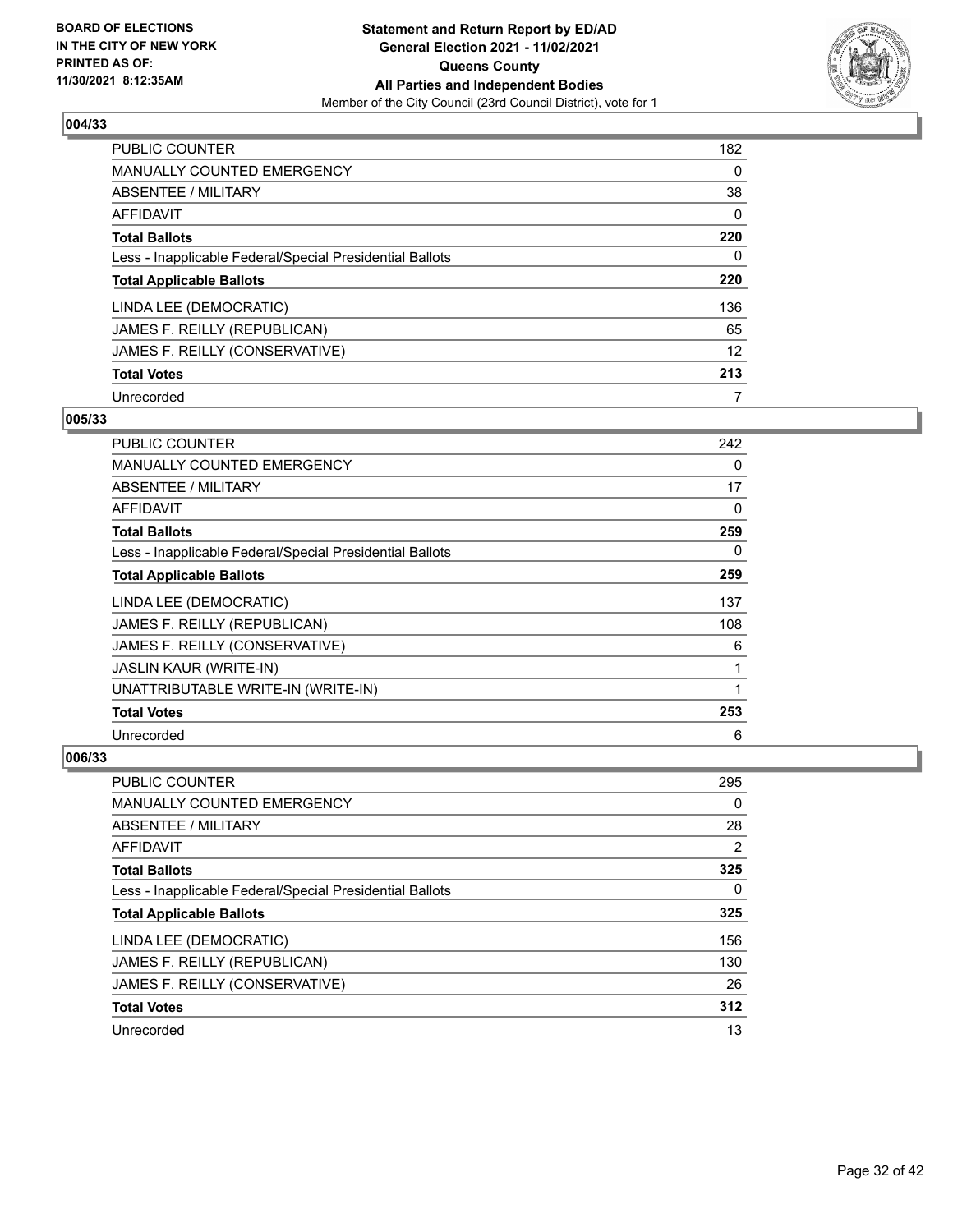

| PUBLIC COUNTER                                           | 284            |
|----------------------------------------------------------|----------------|
| <b>MANUALLY COUNTED EMERGENCY</b>                        | $\Omega$       |
| ABSENTEE / MILITARY                                      | 15             |
| AFFIDAVIT                                                | $\overline{2}$ |
| <b>Total Ballots</b>                                     | 301            |
| Less - Inapplicable Federal/Special Presidential Ballots | 0              |
| <b>Total Applicable Ballots</b>                          | 301            |
| LINDA LEE (DEMOCRATIC)                                   | 142            |
| JAMES F. REILLY (REPUBLICAN)                             | 123            |
| JAMES F. REILLY (CONSERVATIVE)                           | 22             |
| <b>Total Votes</b>                                       | 287            |
| Unrecorded                                               | 14             |

#### **008/33**

| <b>PUBLIC COUNTER</b>                                    | 270 |
|----------------------------------------------------------|-----|
| <b>MANUALLY COUNTED EMERGENCY</b>                        | 0   |
| ABSENTEE / MILITARY                                      | 27  |
| AFFIDAVIT                                                | 0   |
| <b>Total Ballots</b>                                     | 297 |
| Less - Inapplicable Federal/Special Presidential Ballots | 0   |
| <b>Total Applicable Ballots</b>                          | 297 |
| LINDA LEE (DEMOCRATIC)                                   | 149 |
| JAMES F. REILLY (REPUBLICAN)                             | 106 |
| JAMES F. REILLY (CONSERVATIVE)                           | 28  |
| JANET L DENNIS (WRITE-IN)                                | 1   |
| <b>Total Votes</b>                                       | 284 |
| Unrecorded                                               | 13  |

| <b>PUBLIC COUNTER</b>                                    | 297      |
|----------------------------------------------------------|----------|
| <b>MANUALLY COUNTED EMERGENCY</b>                        | 0        |
| ABSENTEE / MILITARY                                      | 32       |
| AFFIDAVIT                                                | $\Omega$ |
| <b>Total Ballots</b>                                     | 329      |
| Less - Inapplicable Federal/Special Presidential Ballots | 0        |
| <b>Total Applicable Ballots</b>                          | 329      |
| LINDA LEE (DEMOCRATIC)                                   | 153      |
| JAMES F. REILLY (REPUBLICAN)                             | 139      |
| JAMES F. REILLY (CONSERVATIVE)                           | 23       |
| <b>Total Votes</b>                                       | 315      |
| Unrecorded                                               | 14       |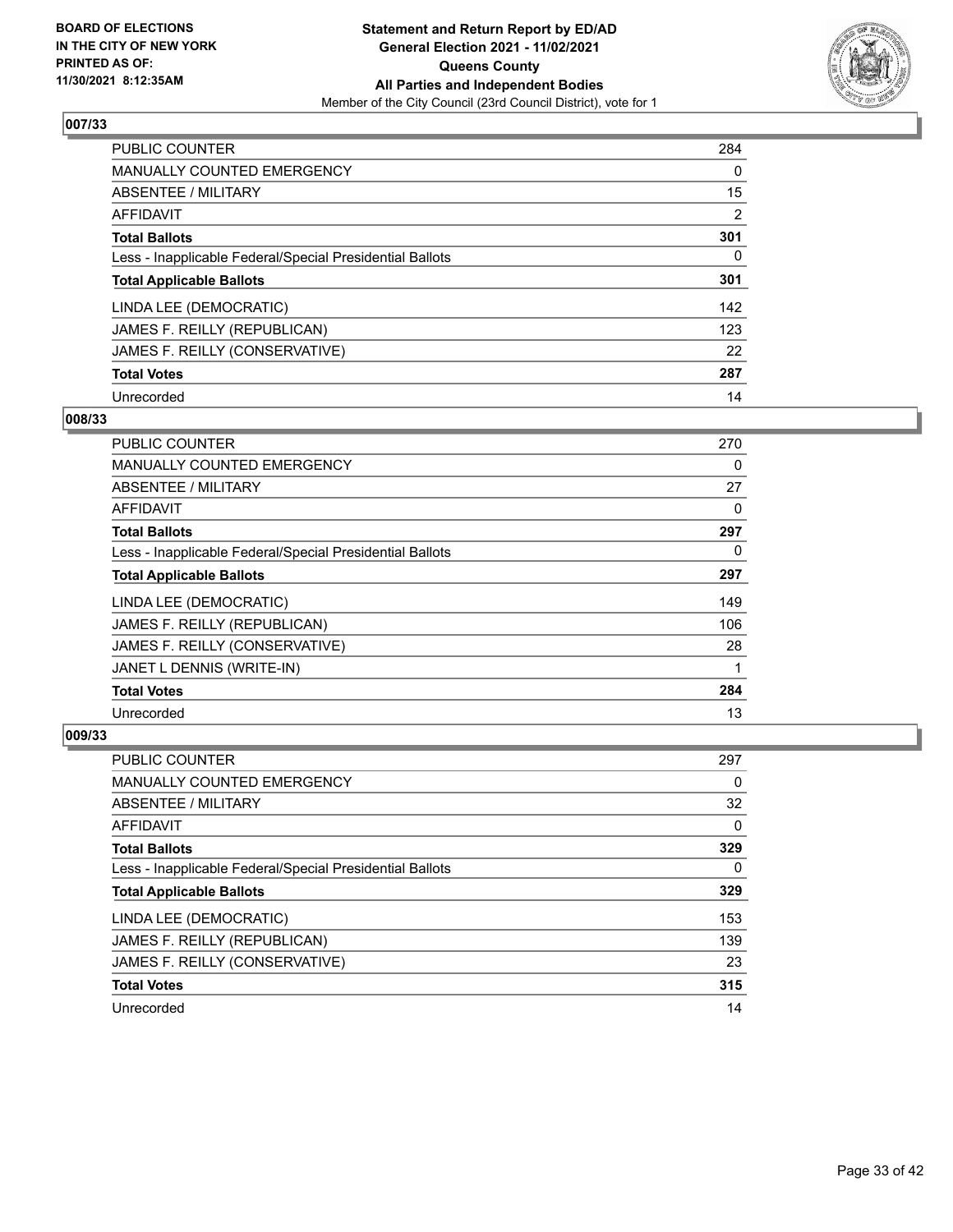

| <b>PUBLIC COUNTER</b>                                    | 184 |
|----------------------------------------------------------|-----|
| <b>MANUALLY COUNTED EMERGENCY</b>                        | 0   |
| ABSENTEE / MILITARY                                      | 8   |
| <b>AFFIDAVIT</b>                                         | 0   |
| <b>Total Ballots</b>                                     | 192 |
| Less - Inapplicable Federal/Special Presidential Ballots | 0   |
| <b>Total Applicable Ballots</b>                          | 192 |
| LINDA LEE (DEMOCRATIC)                                   | 103 |
| JAMES F. REILLY (REPUBLICAN)                             | 72  |
| JAMES F. REILLY (CONSERVATIVE)                           | 8   |
| JOSEPH R CONCANNON (WRITE-IN)                            | 3   |
| <b>Total Votes</b>                                       | 186 |
| Unrecorded                                               | 6   |

# **011/33**

| PUBLIC COUNTER                                           | 250      |
|----------------------------------------------------------|----------|
| <b>MANUALLY COUNTED EMERGENCY</b>                        | 0        |
| ABSENTEE / MILITARY                                      | 22       |
| AFFIDAVIT                                                | 0        |
| <b>Total Ballots</b>                                     | 272      |
| Less - Inapplicable Federal/Special Presidential Ballots | $\Omega$ |
| <b>Total Applicable Ballots</b>                          | 272      |
| LINDA LEE (DEMOCRATIC)                                   | 149      |
| JAMES F. REILLY (REPUBLICAN)                             | 97       |
| JAMES F. REILLY (CONSERVATIVE)                           | 15       |
| JOSEPH R CONCANNON (WRITE-IN)                            |          |
| <b>Total Votes</b>                                       | 262      |
| Unrecorded                                               | 10       |

| PUBLIC COUNTER                                           | 162 |
|----------------------------------------------------------|-----|
| MANUALLY COUNTED EMERGENCY                               | 0   |
| ABSENTEE / MILITARY                                      | 16  |
| <b>AFFIDAVIT</b>                                         | 0   |
| <b>Total Ballots</b>                                     | 178 |
| Less - Inapplicable Federal/Special Presidential Ballots | 0   |
| <b>Total Applicable Ballots</b>                          | 178 |
| LINDA LEE (DEMOCRATIC)                                   | 111 |
| JAMES F. REILLY (REPUBLICAN)                             | 56  |
| JAMES F. REILLY (CONSERVATIVE)                           | 4   |
| UNATTRIBUTABLE WRITE-IN (WRITE-IN)                       | 1   |
| <b>Total Votes</b>                                       | 172 |
| Unrecorded                                               | 6   |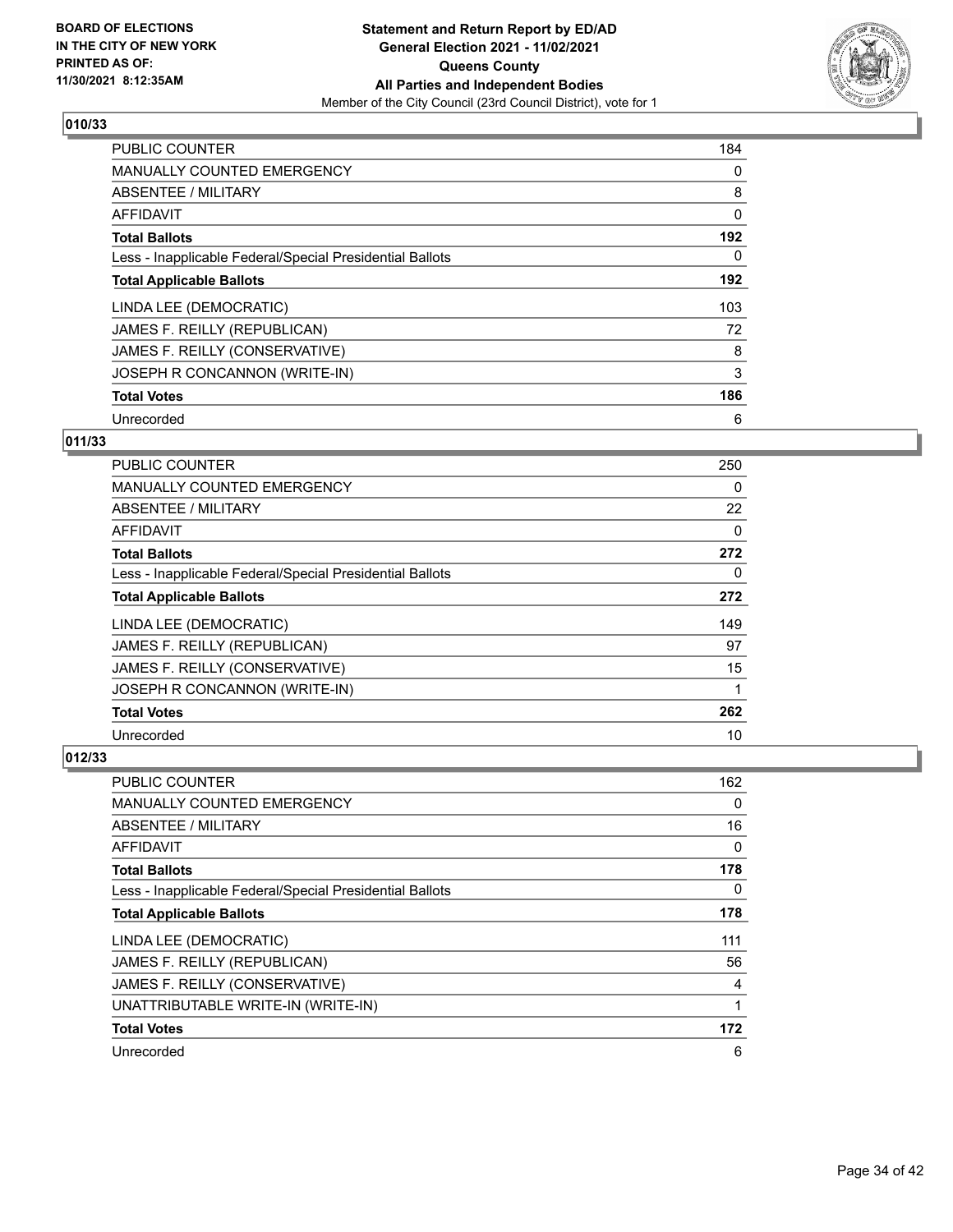

| PUBLIC COUNTER                                           | 214      |
|----------------------------------------------------------|----------|
| <b>MANUALLY COUNTED EMERGENCY</b>                        | $\Omega$ |
| ABSENTEE / MILITARY                                      | 13       |
| AFFIDAVIT                                                | 6        |
| <b>Total Ballots</b>                                     | 233      |
| Less - Inapplicable Federal/Special Presidential Ballots | 0        |
| <b>Total Applicable Ballots</b>                          | 233      |
| LINDA LEE (DEMOCRATIC)                                   | 138      |
| JAMES F. REILLY (REPUBLICAN)                             | 71       |
| JAMES F. REILLY (CONSERVATIVE)                           | 9        |
| <b>Total Votes</b>                                       | 218      |
| Unrecorded                                               | 15       |

#### **014/33**

| <b>PUBLIC COUNTER</b>                                    | 177      |
|----------------------------------------------------------|----------|
| MANUALLY COUNTED EMERGENCY                               | 0        |
| ABSENTEE / MILITARY                                      | 21       |
| AFFIDAVIT                                                | 0        |
| <b>Total Ballots</b>                                     | 198      |
| Less - Inapplicable Federal/Special Presidential Ballots | $\Omega$ |
| <b>Total Applicable Ballots</b>                          | 198      |
| LINDA LEE (DEMOCRATIC)                                   | 136      |
| JAMES F. REILLY (REPUBLICAN)                             | 49       |
| JAMES F. REILLY (CONSERVATIVE)                           | 7        |
| <b>Total Votes</b>                                       | 192      |
| Unrecorded                                               | 6        |

| <b>PUBLIC COUNTER</b>                                    | 208            |
|----------------------------------------------------------|----------------|
| <b>MANUALLY COUNTED EMERGENCY</b>                        | $\Omega$       |
| ABSENTEE / MILITARY                                      | 16             |
| AFFIDAVIT                                                | $\overline{2}$ |
| <b>Total Ballots</b>                                     | 226            |
| Less - Inapplicable Federal/Special Presidential Ballots | 0              |
| <b>Total Applicable Ballots</b>                          | 226            |
| LINDA LEE (DEMOCRATIC)                                   | 134            |
| JAMES F. REILLY (REPUBLICAN)                             | 66             |
| JAMES F. REILLY (CONSERVATIVE)                           | 14             |
| <b>Total Votes</b>                                       | 214            |
| Unrecorded                                               | 12             |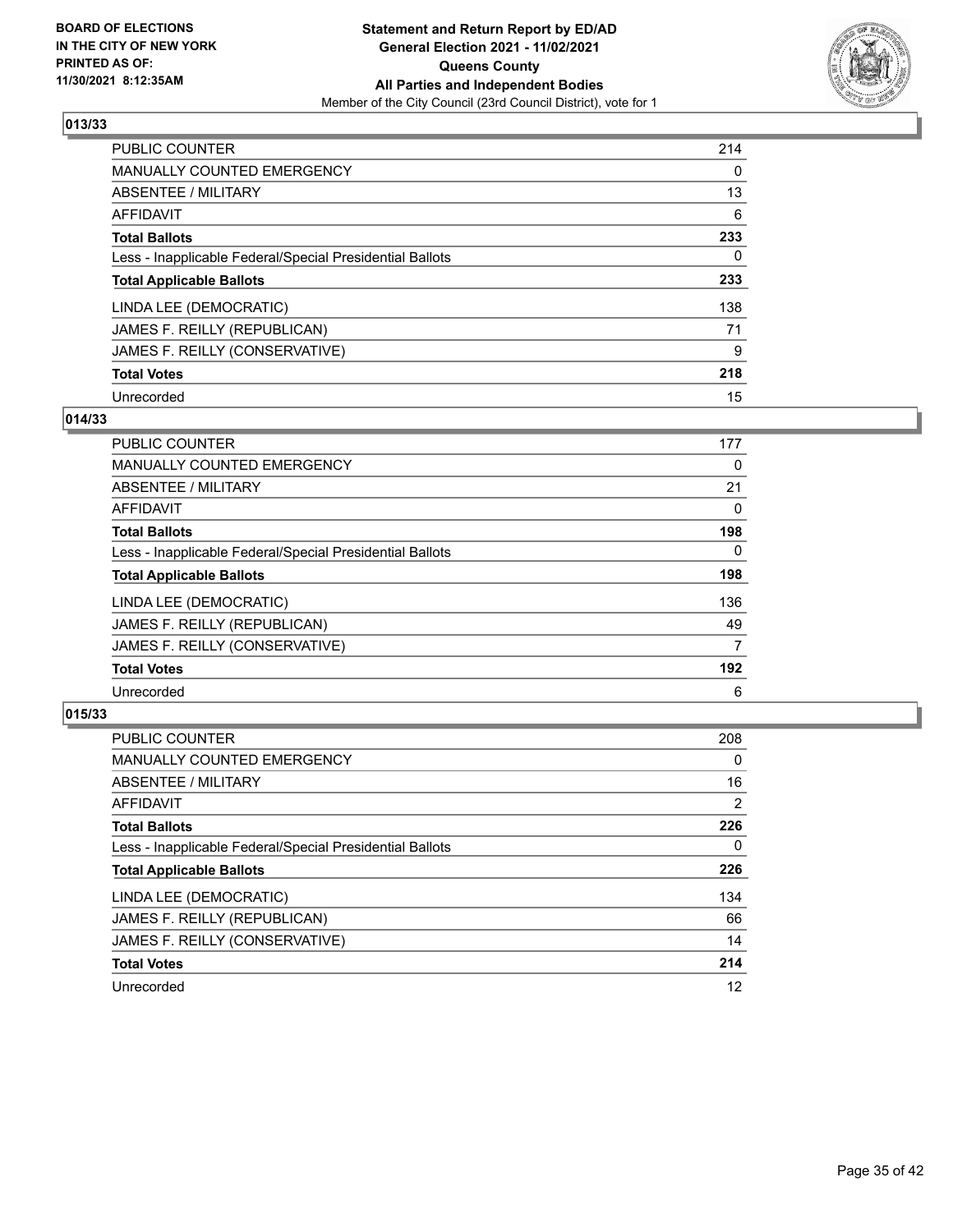

| PUBLIC COUNTER                                           | 27             |
|----------------------------------------------------------|----------------|
| <b>MANUALLY COUNTED EMERGENCY</b>                        | 0              |
| ABSENTEE / MILITARY                                      | 3              |
| AFFIDAVIT                                                | $\Omega$       |
| <b>Total Ballots</b>                                     | 30             |
| Less - Inapplicable Federal/Special Presidential Ballots | $\Omega$       |
| <b>Total Applicable Ballots</b>                          | 30             |
| LINDA LEE (DEMOCRATIC)                                   | 18             |
| JAMES F. REILLY (REPUBLICAN)                             | 6              |
| JAMES F. REILLY (CONSERVATIVE)                           | $\overline{4}$ |
| <b>Total Votes</b>                                       | 28             |
| Unrecorded                                               | $\overline{2}$ |

#### **017/33**

| <b>PUBLIC COUNTER</b>                                    | 191      |
|----------------------------------------------------------|----------|
| <b>MANUALLY COUNTED EMERGENCY</b>                        | $\Omega$ |
| ABSENTEE / MILITARY                                      | 18       |
| <b>AFFIDAVIT</b>                                         | 0        |
| <b>Total Ballots</b>                                     | 209      |
| Less - Inapplicable Federal/Special Presidential Ballots | $\Omega$ |
| <b>Total Applicable Ballots</b>                          | 209      |
| LINDA LEE (DEMOCRATIC)                                   | 141      |
| JAMES F. REILLY (REPUBLICAN)                             | 48       |
| JAMES F. REILLY (CONSERVATIVE)                           | 14       |
| <b>Total Votes</b>                                       | 203      |
| Unrecorded                                               | 6        |

| <b>PUBLIC COUNTER</b>                                    | 157            |
|----------------------------------------------------------|----------------|
| <b>MANUALLY COUNTED EMERGENCY</b>                        | $\Omega$       |
| ABSENTEE / MILITARY                                      | 16             |
| <b>AFFIDAVIT</b>                                         | $\overline{2}$ |
| <b>Total Ballots</b>                                     | 175            |
| Less - Inapplicable Federal/Special Presidential Ballots | $\Omega$       |
| <b>Total Applicable Ballots</b>                          | 175            |
| LINDA LEE (DEMOCRATIC)                                   | 100            |
| JAMES F. REILLY (REPUBLICAN)                             | 49             |
| JAMES F. REILLY (CONSERVATIVE)                           | 7              |
| <b>Total Votes</b>                                       | 156            |
| Unrecorded                                               | 19             |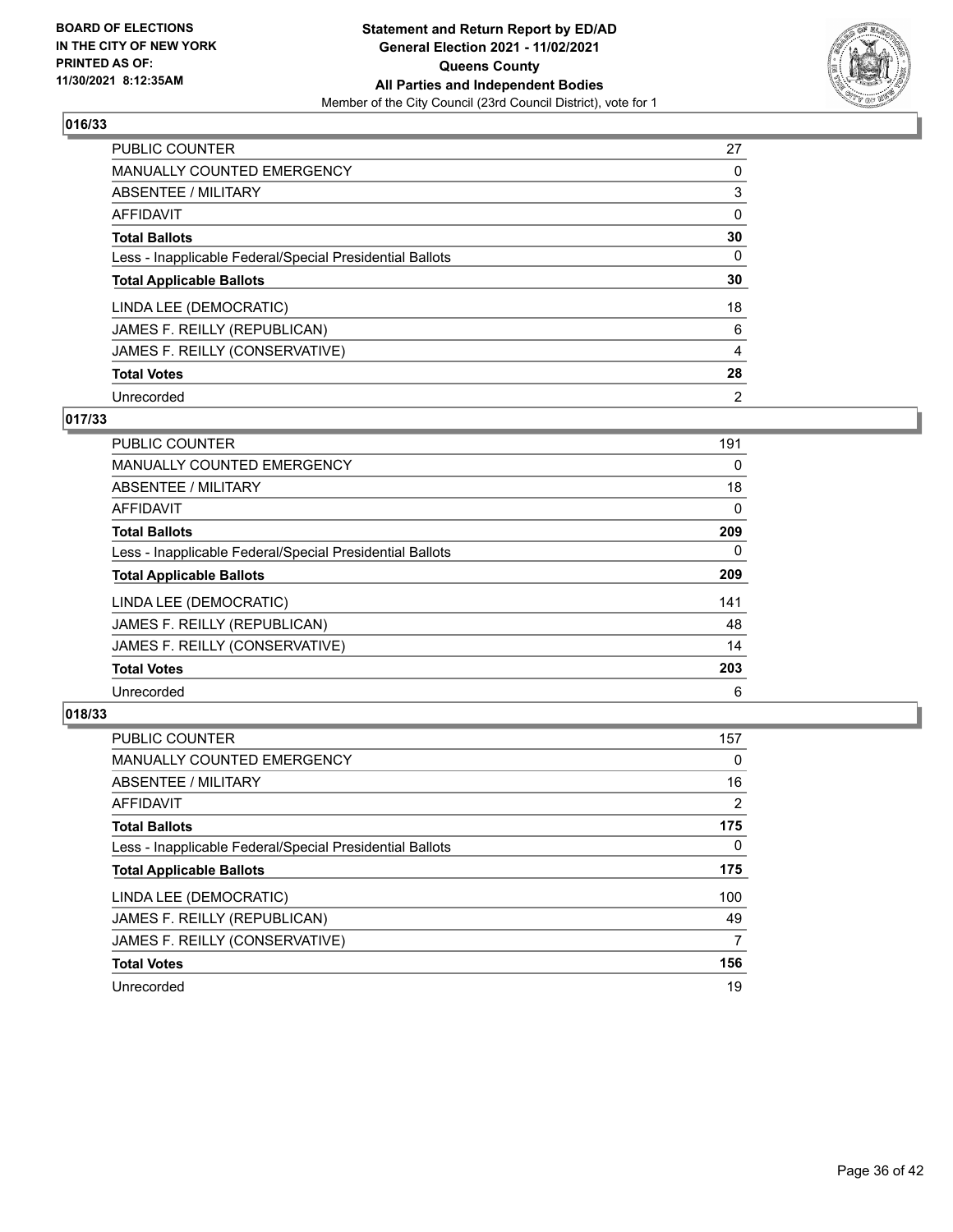

| <b>PUBLIC COUNTER</b>                                    | 183 |
|----------------------------------------------------------|-----|
| <b>MANUALLY COUNTED EMERGENCY</b>                        | 0   |
| ABSENTEE / MILITARY                                      | 15  |
| AFFIDAVIT                                                | 0   |
| <b>Total Ballots</b>                                     | 198 |
| Less - Inapplicable Federal/Special Presidential Ballots | 0   |
| <b>Total Applicable Ballots</b>                          | 198 |
| LINDA LEE (DEMOCRATIC)                                   | 143 |
| JAMES F. REILLY (REPUBLICAN)                             | 33  |
| JAMES F. REILLY (CONSERVATIVE)                           | 4   |
| JONATHAN JOESTAR (WRITE-IN)                              |     |
| <b>Total Votes</b>                                       | 181 |
| Unrecorded                                               | 17  |

# **020/33**

| <b>PUBLIC COUNTER</b>                                    | 195 |
|----------------------------------------------------------|-----|
| <b>MANUALLY COUNTED EMERGENCY</b>                        | 0   |
| ABSENTEE / MILITARY                                      | 18  |
| AFFIDAVIT                                                | 0   |
| <b>Total Ballots</b>                                     | 213 |
| Less - Inapplicable Federal/Special Presidential Ballots | 0   |
| <b>Total Applicable Ballots</b>                          | 213 |
| LINDA LEE (DEMOCRATIC)                                   | 158 |
| JAMES F. REILLY (REPUBLICAN)                             | 39  |
| JAMES F. REILLY (CONSERVATIVE)                           | 9   |
| <b>Total Votes</b>                                       | 206 |
| Unrecorded                                               | 7   |

| <b>PUBLIC COUNTER</b>                                    | 175           |
|----------------------------------------------------------|---------------|
| <b>MANUALLY COUNTED EMERGENCY</b>                        | $\Omega$      |
| ABSENTEE / MILITARY                                      | 8             |
| AFFIDAVIT                                                | 2             |
| <b>Total Ballots</b>                                     | 185           |
| Less - Inapplicable Federal/Special Presidential Ballots | $\Omega$      |
| <b>Total Applicable Ballots</b>                          | 185           |
| LINDA LEE (DEMOCRATIC)                                   | 141           |
| JAMES F. REILLY (REPUBLICAN)                             | 29            |
| JAMES F. REILLY (CONSERVATIVE)                           | $\mathcal{P}$ |
| <b>Total Votes</b>                                       | 172           |
| Unrecorded                                               | 13            |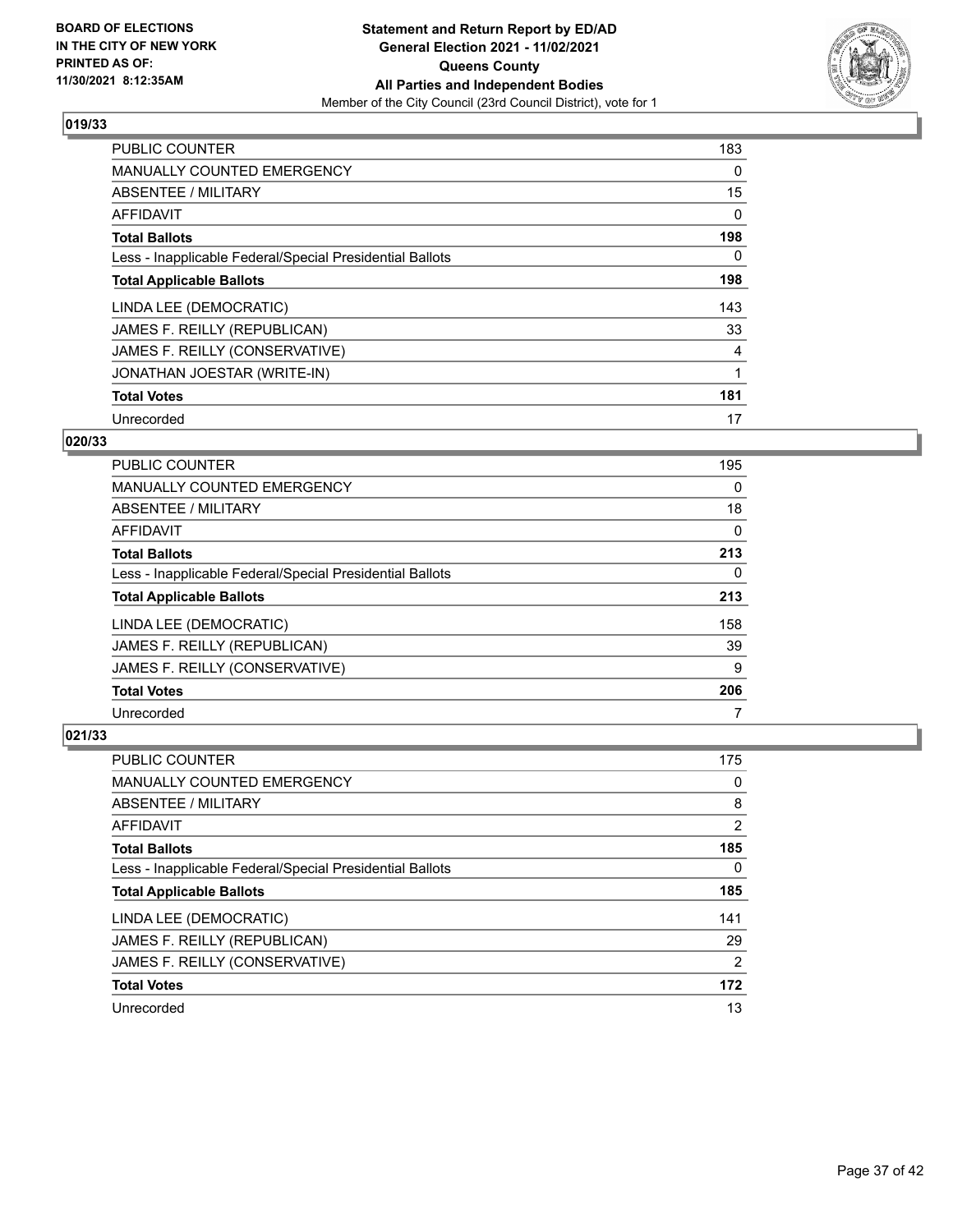

| PUBLIC COUNTER                                           | 160      |
|----------------------------------------------------------|----------|
| <b>MANUALLY COUNTED EMERGENCY</b>                        | $\Omega$ |
| ABSENTEE / MILITARY                                      | 11       |
| AFFIDAVIT                                                | 0        |
| <b>Total Ballots</b>                                     | 171      |
| Less - Inapplicable Federal/Special Presidential Ballots | 0        |
| <b>Total Applicable Ballots</b>                          | 171      |
| LINDA LEE (DEMOCRATIC)                                   | 129      |
| JAMES F. REILLY (REPUBLICAN)                             | 21       |
| JAMES F. REILLY (CONSERVATIVE)                           | 10       |
| <b>Total Votes</b>                                       | 160      |
| Unrecorded                                               | 11       |

#### **023/33**

| PUBLIC COUNTER                                           | 149      |
|----------------------------------------------------------|----------|
| <b>MANUALLY COUNTED EMERGENCY</b>                        | 0        |
| ABSENTEE / MILITARY                                      | 14       |
| AFFIDAVIT                                                | 0        |
| <b>Total Ballots</b>                                     | 163      |
| Less - Inapplicable Federal/Special Presidential Ballots | $\Omega$ |
| <b>Total Applicable Ballots</b>                          | 163      |
| LINDA LEE (DEMOCRATIC)                                   | 131      |
| JAMES F. REILLY (REPUBLICAN)                             | 25       |
| JAMES F. REILLY (CONSERVATIVE)                           | 1        |
| JASLIN KAUR (WRITE-IN)                                   |          |
| <b>Total Votes</b>                                       | 158      |
| Unrecorded                                               | 5        |

| PUBLIC COUNTER                                           | 143 |
|----------------------------------------------------------|-----|
| MANUALLY COUNTED EMERGENCY                               | 0   |
| ABSENTEE / MILITARY                                      | 6   |
| AFFIDAVIT                                                | 0   |
| <b>Total Ballots</b>                                     | 149 |
| Less - Inapplicable Federal/Special Presidential Ballots | 0   |
| <b>Total Applicable Ballots</b>                          | 149 |
| LINDA LEE (DEMOCRATIC)                                   | 113 |
| JAMES F. REILLY (REPUBLICAN)                             | 23  |
| JAMES F. REILLY (CONSERVATIVE)                           |     |
| STEVE BEHAR (WRITE-IN)                                   |     |
| <b>Total Votes</b>                                       | 138 |
| Unrecorded                                               | 11  |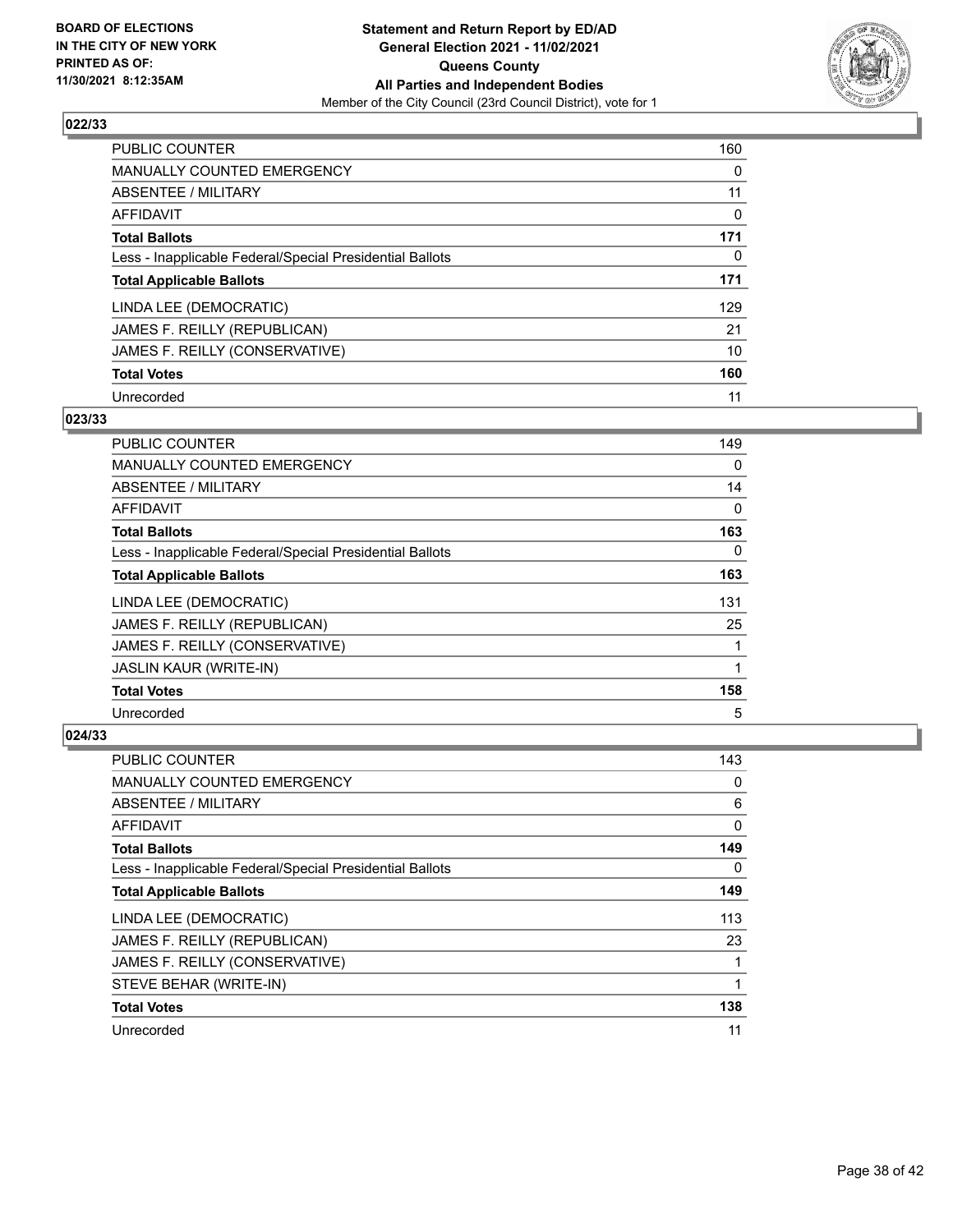

| <b>PUBLIC COUNTER</b>                                    | 184      |
|----------------------------------------------------------|----------|
| <b>MANUALLY COUNTED EMERGENCY</b>                        | $\Omega$ |
| <b>ABSENTEE / MILITARY</b>                               | 12       |
| AFFIDAVIT                                                | $\Omega$ |
| <b>Total Ballots</b>                                     | 196      |
| Less - Inapplicable Federal/Special Presidential Ballots | 0        |
| <b>Total Applicable Ballots</b>                          | 196      |
| LINDA LEE (DEMOCRATIC)                                   | 145      |
| JAMES F. REILLY (REPUBLICAN)                             | 38       |
| JAMES F. REILLY (CONSERVATIVE)                           | 2        |
| <b>Total Votes</b>                                       | 185      |
| Unrecorded                                               | 11       |

#### **026/33**

| <b>PUBLIC COUNTER</b>                                    | 167      |
|----------------------------------------------------------|----------|
| <b>MANUALLY COUNTED EMERGENCY</b>                        | 0        |
| ABSENTEE / MILITARY                                      | 18       |
| <b>AFFIDAVIT</b>                                         |          |
| <b>Total Ballots</b>                                     | 186      |
| Less - Inapplicable Federal/Special Presidential Ballots | $\Omega$ |
| <b>Total Applicable Ballots</b>                          | 186      |
| LINDA LEE (DEMOCRATIC)                                   | 146      |
| JAMES F. REILLY (REPUBLICAN)                             | 21       |
| JAMES F. REILLY (CONSERVATIVE)                           | 5        |
| <b>Total Votes</b>                                       | 172      |
| Unrecorded                                               | 14       |

| <b>PUBLIC COUNTER</b>                                    | 140 |
|----------------------------------------------------------|-----|
| <b>MANUALLY COUNTED EMERGENCY</b>                        | 0   |
| ABSENTEE / MILITARY                                      | 12  |
| AFFIDAVIT                                                | 3   |
| <b>Total Ballots</b>                                     | 155 |
| Less - Inapplicable Federal/Special Presidential Ballots | 0   |
| <b>Total Applicable Ballots</b>                          | 155 |
| LINDA LEE (DEMOCRATIC)                                   | 114 |
| JAMES F. REILLY (REPUBLICAN)                             | 25  |
| JAMES F. REILLY (CONSERVATIVE)                           | 3   |
| STEVE BEHAR (WRITE-IN)                                   | 2   |
| UNATTRIBUTABLE WRITE-IN (WRITE-IN)                       | 1   |
| <b>Total Votes</b>                                       | 145 |
| Unrecorded                                               | 10  |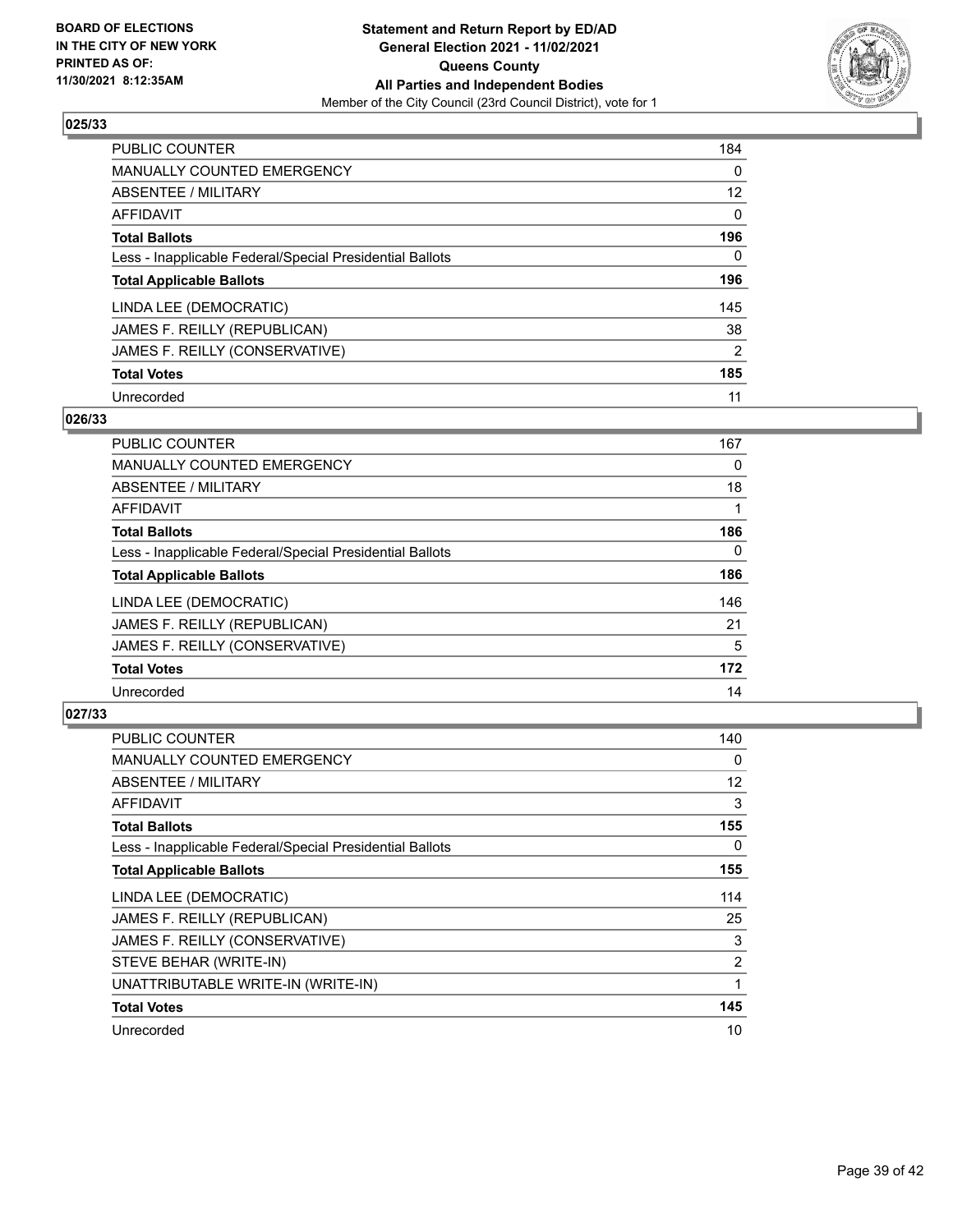

| <b>PUBLIC COUNTER</b>                                    | 177            |
|----------------------------------------------------------|----------------|
| <b>MANUALLY COUNTED EMERGENCY</b>                        | 0              |
| <b>ABSENTEE / MILITARY</b>                               |                |
| AFFIDAVIT                                                | $\overline{2}$ |
| <b>Total Ballots</b>                                     | 186            |
| Less - Inapplicable Federal/Special Presidential Ballots | 0              |
| <b>Total Applicable Ballots</b>                          | 186            |
| LINDA LEE (DEMOCRATIC)                                   | 151            |
| JAMES F. REILLY (REPUBLICAN)                             | 18             |
| JAMES F. REILLY (CONSERVATIVE)                           | 3              |
| <b>Total Votes</b>                                       | 172            |
| Unrecorded                                               | 14             |

#### **074/33**

| PUBLIC COUNTER                                           | 188      |
|----------------------------------------------------------|----------|
| <b>MANUALLY COUNTED EMERGENCY</b>                        | 0        |
| ABSENTEE / MILITARY                                      | 6        |
| AFFIDAVIT                                                | 1        |
| <b>Total Ballots</b>                                     | 195      |
| Less - Inapplicable Federal/Special Presidential Ballots | $\Omega$ |
| <b>Total Applicable Ballots</b>                          | 195      |
| LINDA LEE (DEMOCRATIC)                                   | 134      |
| JAMES F. REILLY (REPUBLICAN)                             | 38       |
| JAMES F. REILLY (CONSERVATIVE)                           | 9        |
| STEVE BEHAR (WRITE-IN)                                   | 1        |
| <b>Total Votes</b>                                       | 182      |
| Unrecorded                                               | 13       |

| <b>PUBLIC COUNTER</b>                                    | 228 |
|----------------------------------------------------------|-----|
| <b>MANUALLY COUNTED EMERGENCY</b>                        | 0   |
| ABSENTEE / MILITARY                                      | 23  |
| AFFIDAVIT                                                | 0   |
| <b>Total Ballots</b>                                     | 251 |
| Less - Inapplicable Federal/Special Presidential Ballots | 0   |
| <b>Total Applicable Ballots</b>                          | 251 |
| LINDA LEE (DEMOCRATIC)                                   | 139 |
| JAMES F. REILLY (REPUBLICAN)                             | 89  |
| JAMES F. REILLY (CONSERVATIVE)                           | 13  |
| <b>Total Votes</b>                                       | 241 |
| Unrecorded                                               | 10  |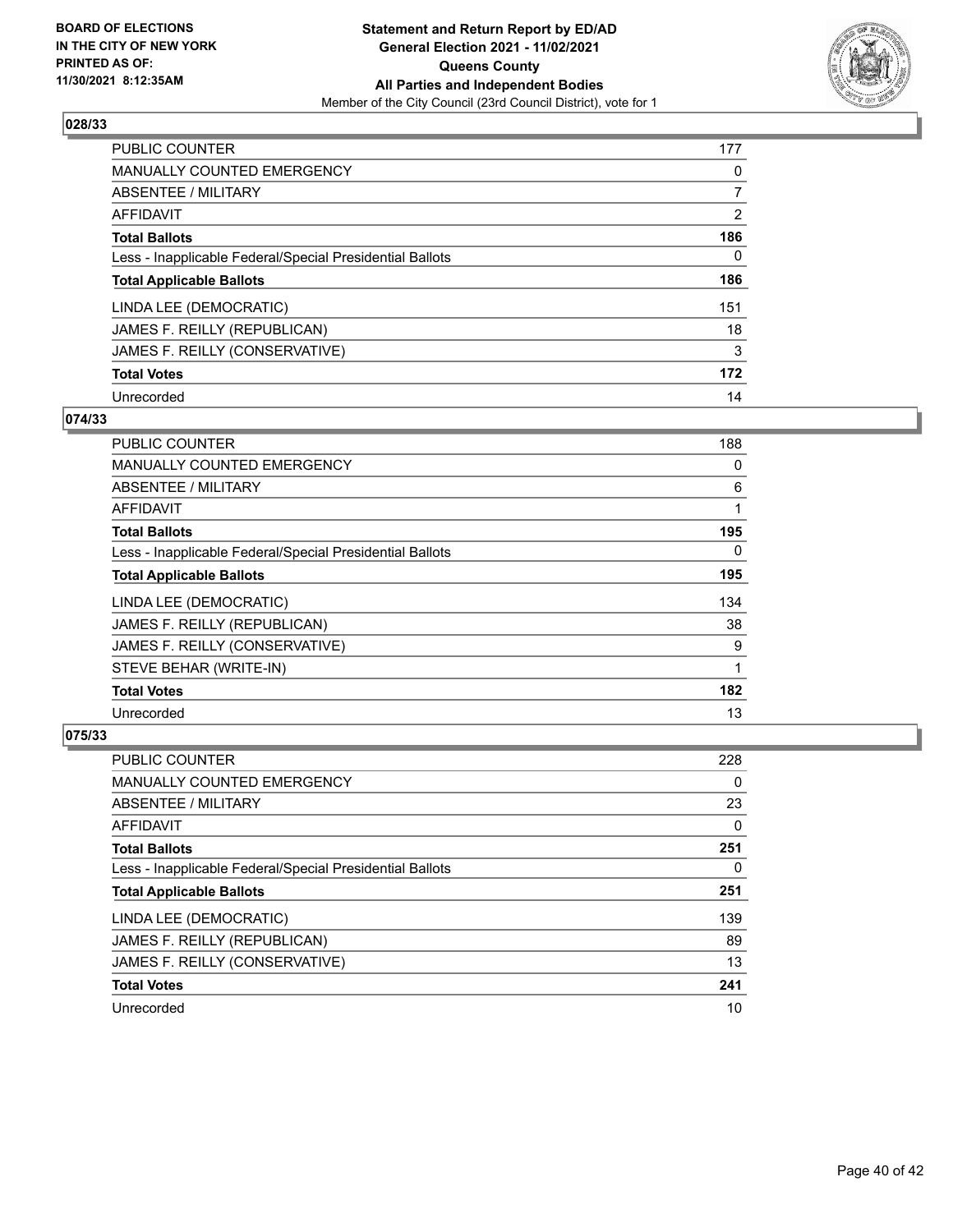

| <b>PUBLIC COUNTER</b>                                    | 169      |
|----------------------------------------------------------|----------|
| <b>MANUALLY COUNTED EMERGENCY</b>                        | 0        |
| ABSENTEE / MILITARY                                      |          |
| <b>AFFIDAVIT</b>                                         | 0        |
| <b>Total Ballots</b>                                     | 176      |
| Less - Inapplicable Federal/Special Presidential Ballots | $\Omega$ |
| <b>Total Applicable Ballots</b>                          | 176      |
| LINDA LEE (DEMOCRATIC)                                   | 139      |
| JAMES F. REILLY (REPUBLICAN)                             | 28       |
| JAMES F. REILLY (CONSERVATIVE)                           |          |
| <b>Total Votes</b>                                       | 168      |
| Unrecorded                                               | 8        |